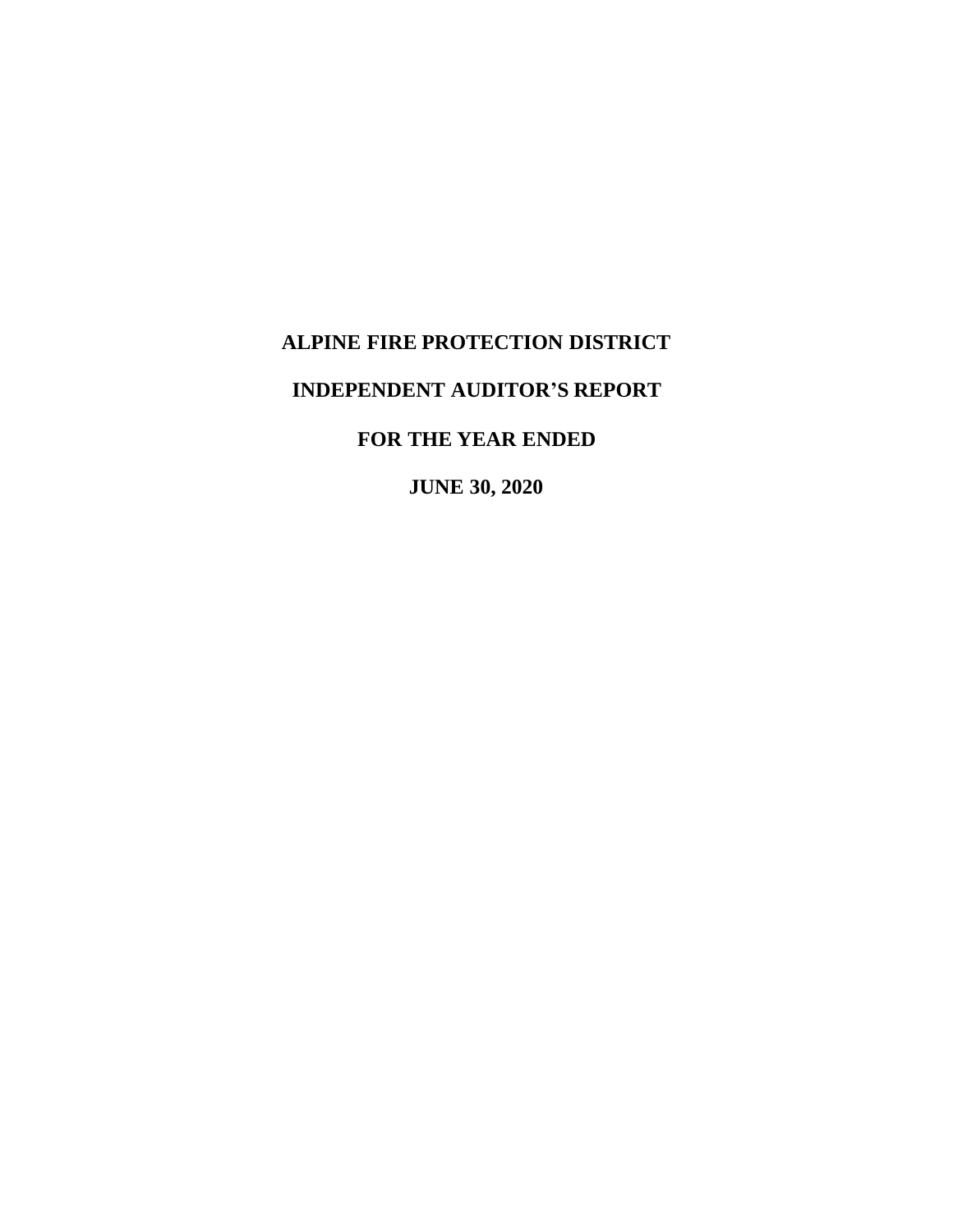# **ALPINE FIRE PROTECTION DISTRICT**

**INTRODUCTORY SECTION**

**JUNE 30, 2020**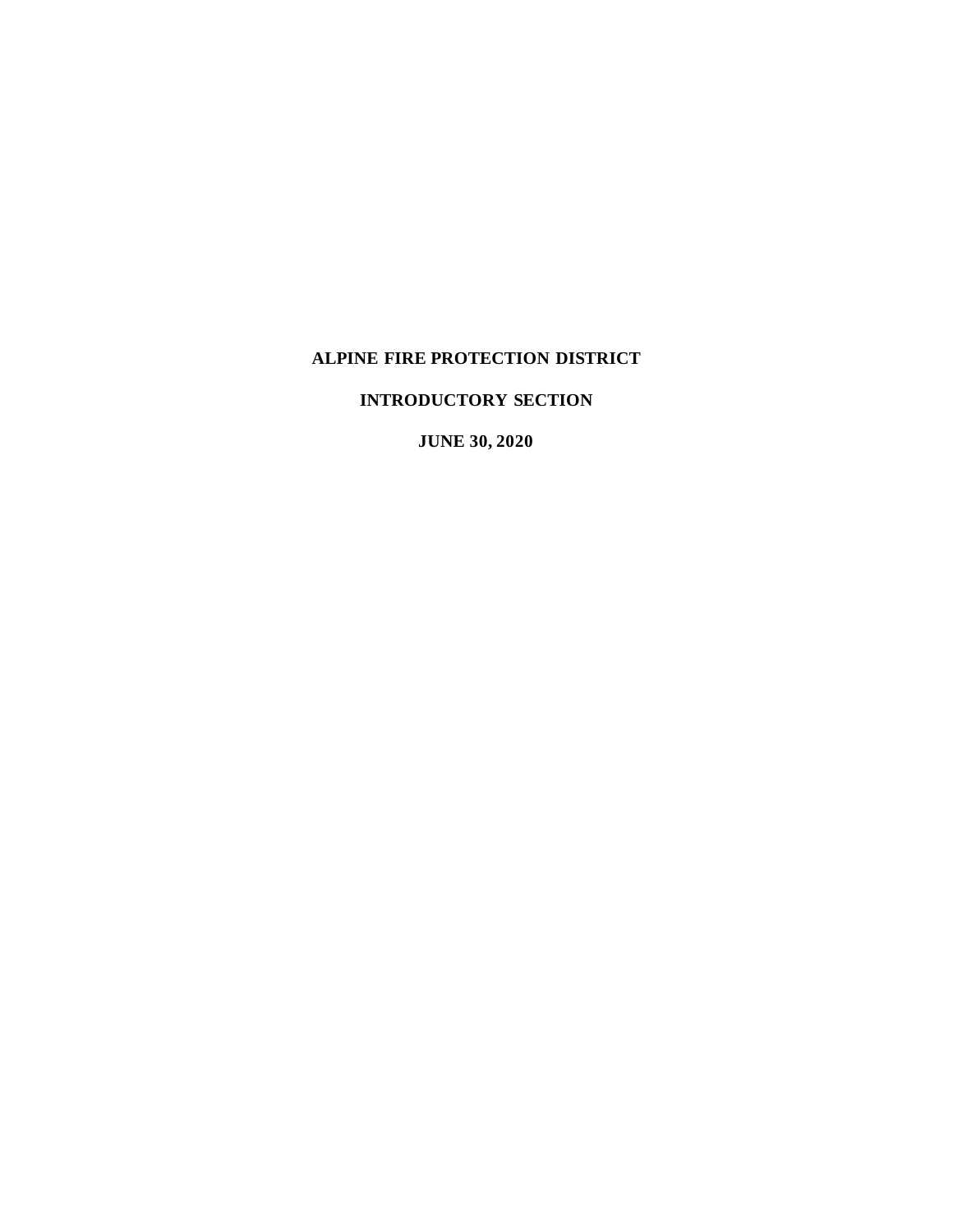# **ALPINE FIRE PROTECTION DISTRICT TABLE OF CONTENTS JUNE 30, 2020**

| <b>INTRODUCTORY SECTION</b>                                    | Page |
|----------------------------------------------------------------|------|
|                                                                |      |
| <b>FINANCIAL SECTION</b>                                       |      |
|                                                                |      |
|                                                                |      |
| <b>Basic Financial Statements:</b>                             |      |
| Government-Wide Financial Statements:                          |      |
|                                                                |      |
|                                                                |      |
| <b>Fund Financial Statements:</b>                              |      |
|                                                                |      |
| Reconciliation of the Governmental Funds Balance Sheet to the  |      |
| Statement of Revenues, Expenditures, and Changes in Fund       |      |
| Reconciliation of the Statement of Revenues, Expenditures, and |      |
|                                                                |      |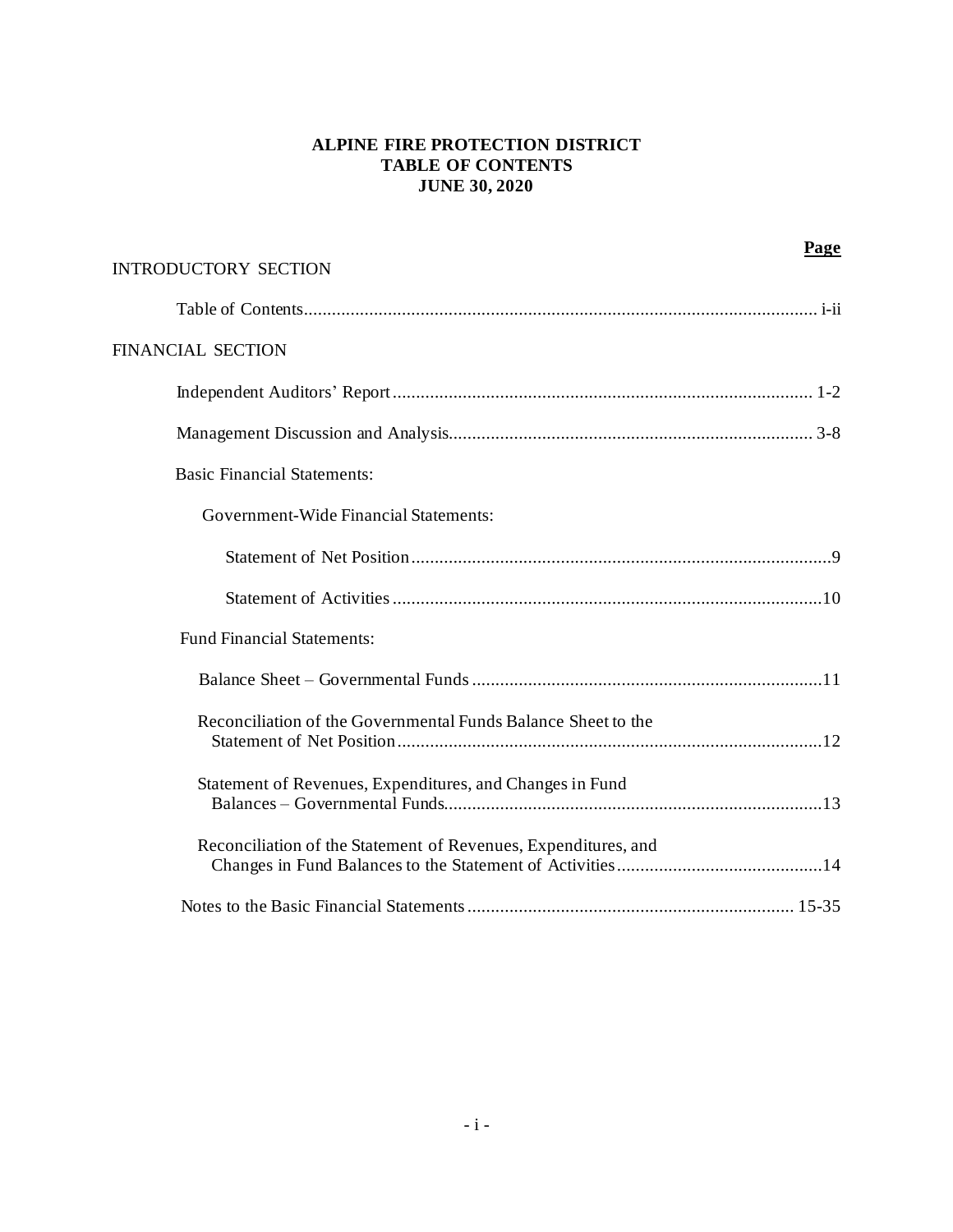# **ALPINE FIRE PROTECTION DISTRICT TABLE OF CONTENTS (CONTINUED) JUNE 30, 2020**

**Page**

| REQUIRED SUPPLEMENTARY INFORMATION                       |  |
|----------------------------------------------------------|--|
| Statement of Revenues, Expenditures, and Changes in Fund |  |
|                                                          |  |
|                                                          |  |
| SUPPLEMENTARY INFORMATION SECTION                        |  |
|                                                          |  |
|                                                          |  |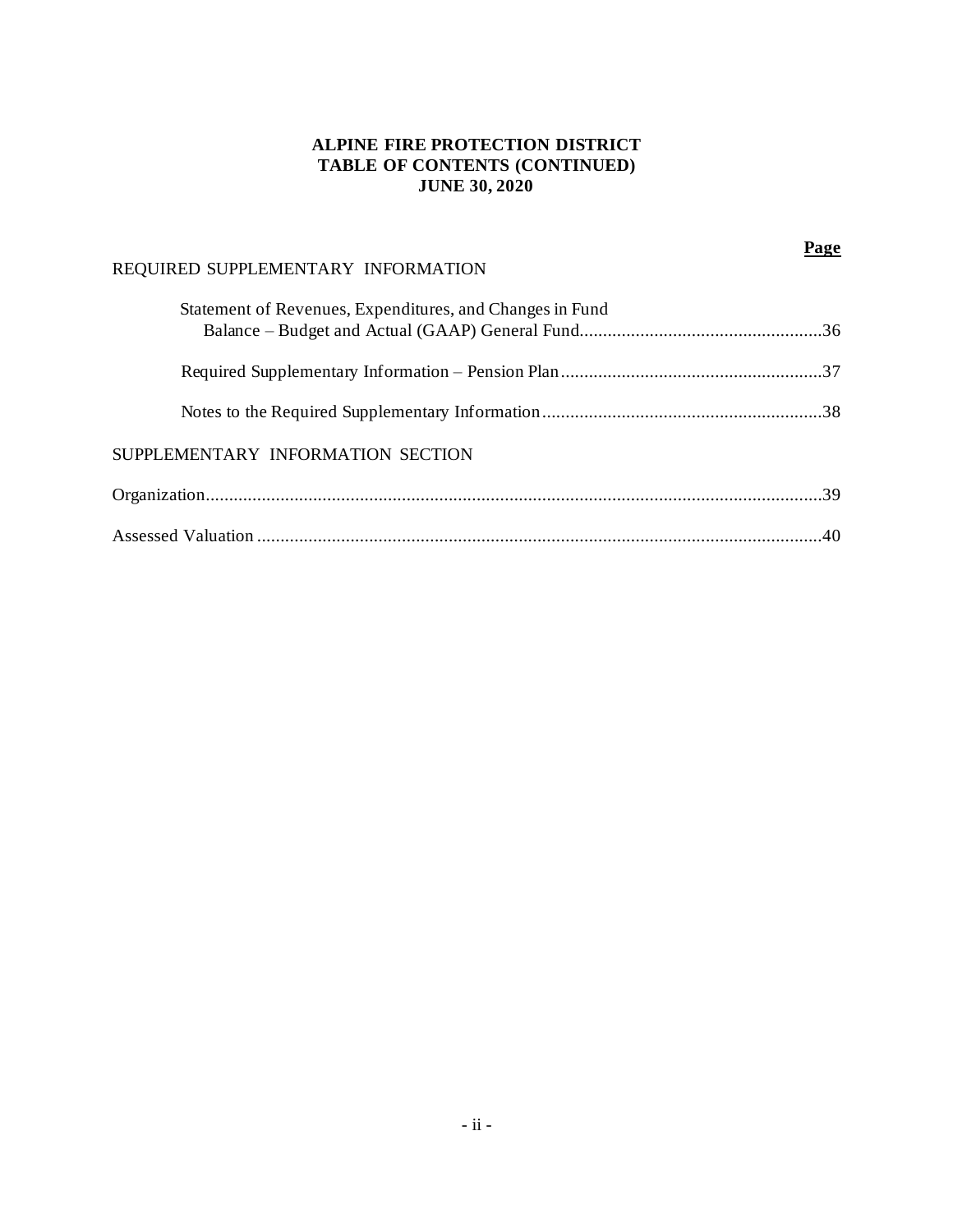# **ALPINE FIRE PROTECTION DISTRICT**

#### **FINANCIAL SECTION**

**JUNE 30, 2020**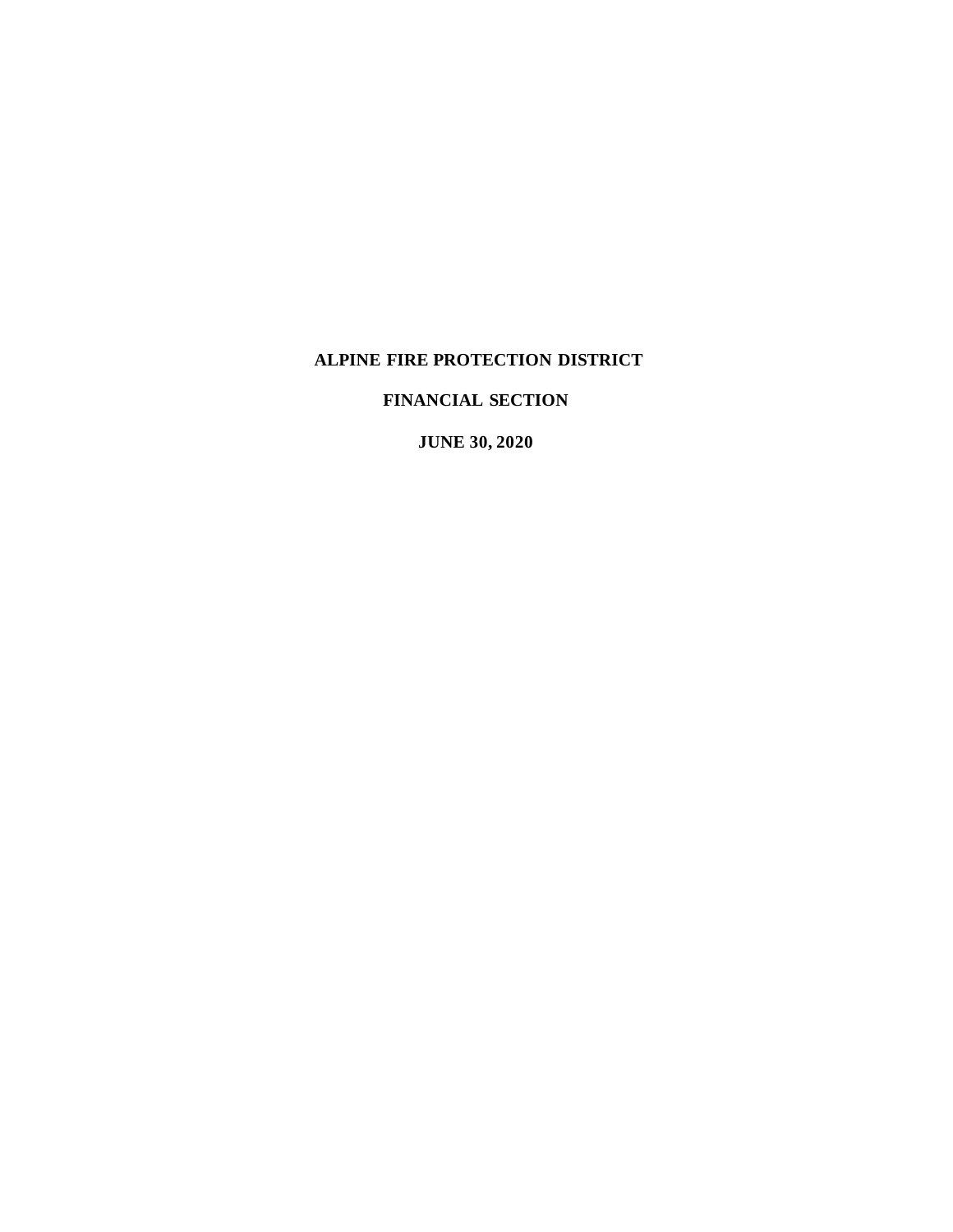

# **INDEPENDENT AUDITOR'S REPORT**

Board of Directors Alpine Fire Protection District Alpine, California

We have audited the accompanying financial statements of the governmental activities of each major fund of the Alpine Fire Protection District as of and for the year ended June 30, 2020, and the related notes to the financial statements, which collectively comprise the District's basic financial statements as listed in the table of contents.

# **Management's Responsibility for the Financial Statements**

Management is responsible for the preparation and fair presentation of these financial statements in accordance with accounting principles generally accepted in the United States of America; this includes the design, implementation, and maintenance of internal control relevant to the preparation and fair presentation of financial statements that are free from material misstatement, whether due to fraud or error.

# **Auditor's Responsibility**

Our responsibility is to express opinions on these financial statements based on our audit. We conducted our audit in accordance with auditing standards generally accepted in the United States of America. Those standards require that we plan and perform the audit to obtain reasonable assurance about whether the financial statements are free from material misstatement.

An audit involves performing procedures to obtain audit evidence about the amounts and disclosures in the financial statements. The procedures selected depend on the auditor's judgment, including the assessment of the risks of material misstatement of the financial statements, whether due to fraud or error. In making those risk assessments, the auditor considers internal control relevant to the entity's preparation and fair presentation of the financial statements in order to design audit procedures that are appropriate in the circumstances, but not for the purpose of expressing an opinion on the effectiveness of the entity's internal control. Accordingly, we express no such opinion. An audit also includes evaluating the appropriateness of accounting policies used and the reasonableness of significant accounting estimates made by management, as well as evaluating the overall presentation of the financial statements. We believe that the audit evidence we have obtained is sufficient and appropriate to provide a basis for our audit opinions.

# **Opinions**

In our opinion, the financial statements referred to above present fairly, in all material respects, the respective financial position of the governmental activities and each major fund of the Alpine Fire Protection District as of June 30, 2020, and the respective changes in financial position for the year then ended in accordance with accounting principles generally accepted in the United States of America.

3445 American River Drive Suite A | Sacramento, CA 95864 | ph 916-333-5360 | fax 916-333-5370 www.fechtercpa.com Member of the American Institute of Certified Public Accountants Tax Section and California Society of CPAs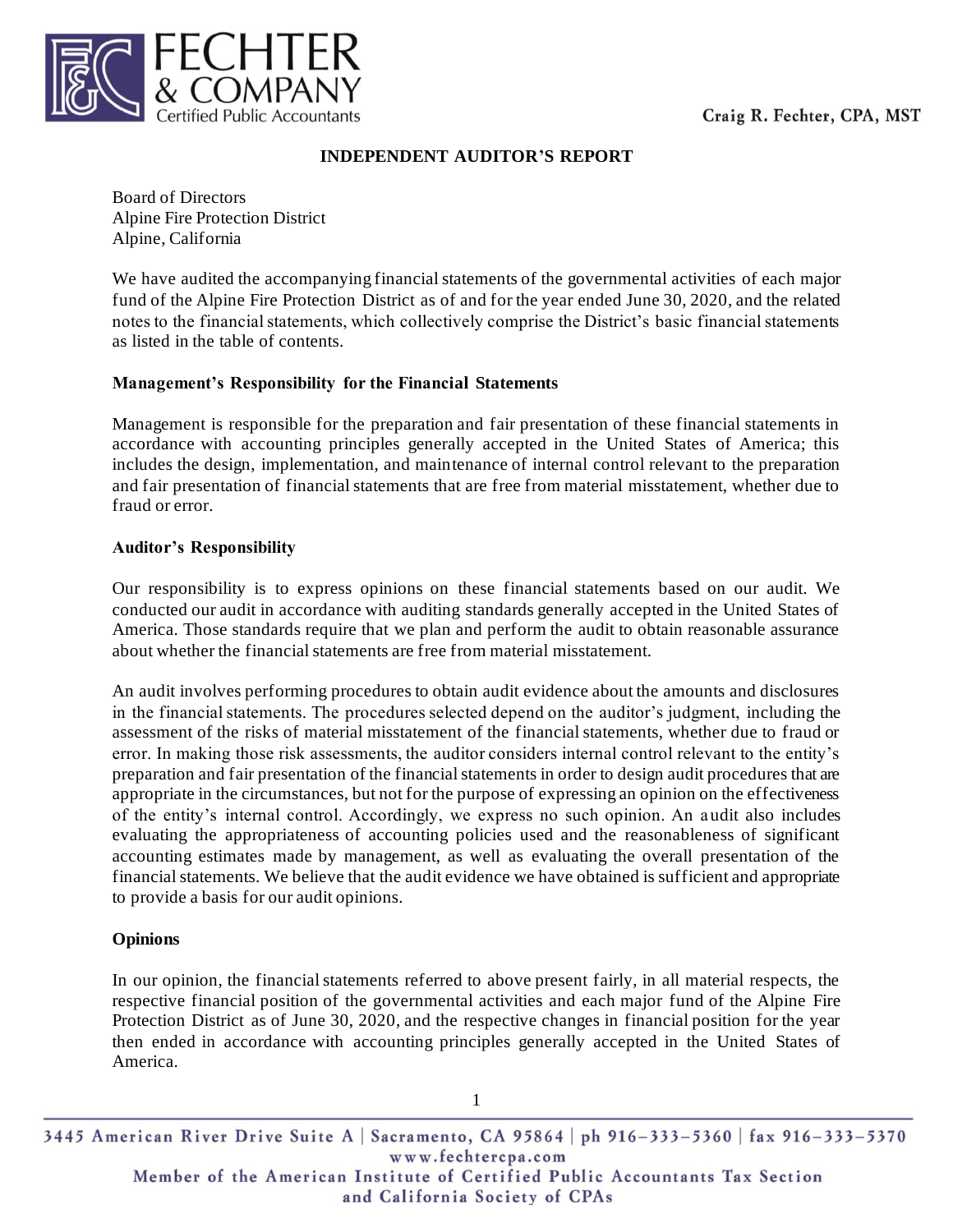Board of Directors Alpine Fire Protection District Alpine, California

#### **Other Matters**

#### *Required Supplementary Information*

Accounting principles generally accepted in the United States of America require that the management's discussion and analysis, budgetary comparison information, and pension information on pages 3-8 and 36-37 respectively, be presented to supplement the basic financial statements. Such information, although not a part of the basic financial statements, is required by the Governmental Accounting Standards Board, who considers it to be an essential part of financial reporting for placing the basic financial statements in an appropriate operational, economic, or historical context. We have applied certain limited procedures to the required supplementary information in accordance with auditing standards generally accepted in the United States of America, which consisted of inquiries of management about the methods of preparing the information and comparing the information for consistency with management's responses to our inquiries, the basic financial statements, and other knowledge we obtained during our audit of the basic financial statements. We do not express an opinion or provide any assurance on the information because the limited procedures do not provide us with sufficient evidence to express an opinion or provide any assurance.

#### *Other Information*

Our audit was conducted for the purpose of forming opinions on the financial statements that collectively comprise the Alpine Fire Protection District's basic financial statements. The accompanying financial and statistical information on pages 39-40 as listed in the table of contents, is presented for purposes of additional analysis and is not a required part of the financial statement of Alpine Fire Protection District. Such information has not been subjected to the auditing procedures applied in the audit of the general purpose financial statements, and accordingly, we do not express an opinion or provide any assurance on them.

Fechter & Company, Certified Public Accountants

& Compony, CPAS

Sacramento, California November 30, 2020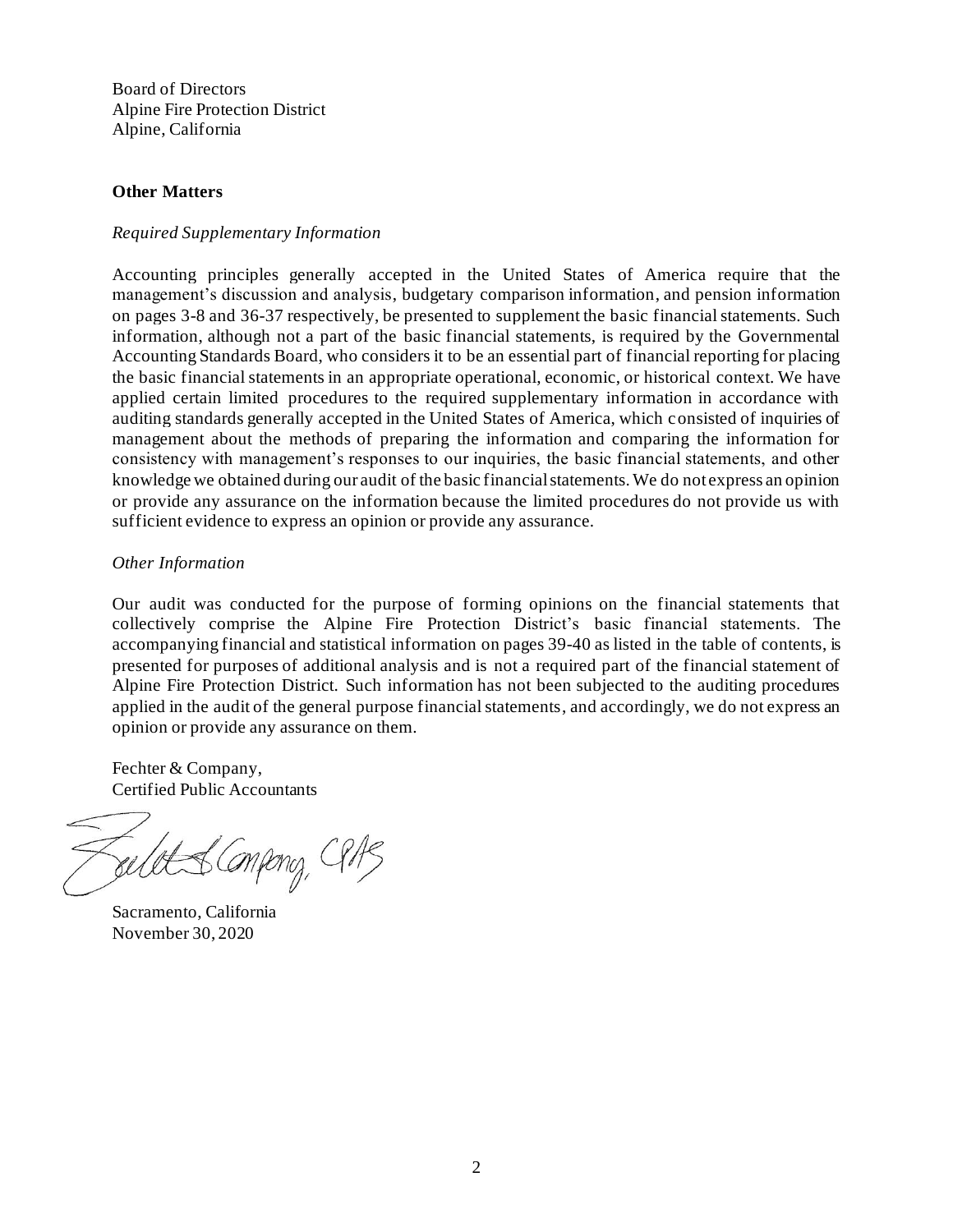As management of the Alpine Fire Protection District (District), we offer readers of the District's financial statements this narrative overview and analysis of the financial activities of the District for the fiscal year ended June 30, 2020. We encourage readers to consider the information presented here in conjunction with the District's basic financial statements, which begin immediately following this analysis. This annual financial report consists of two main parts (1) Management's Discussion and Analysis and, (2) Basic Financial Statements.

In June 1999, the Governmental Accounting Standards Board (GASB) issued Statement No. 34, *Basic Financial Statements – and Management's Discussion and Analysis – for State and Local Governments*. GASB No. 34 established financial reporting standards for state and local governments, including cities, villages and special purpose governments.

# **FINANCIAL HIGHLIGHTS**

- The District's ending Total Net Position balance was \$5,075,776.
- The Change in Net Position for the year was \$27,346.
- The District had revenue in excess of expenditures in the General Fund in the amount of \$222,667 in the current year compared to \$588,015 in the previous year.
- The District's General Fund Final Budget for this year showed Excess Revenue over Expenditures of \$(801,085) compared to the actual amount of \$222,667.

# **OVERVIEW OF FINANCIAL STATEMENTS**

This discussion and analysis is intended to serve as an introduction to the District's basic financial statements. The District's audit report is comprised of four components: (1) financial statements and notes, (2) supplementary information, (3) reports on compliance and internal control, and (4) findings and recommendations.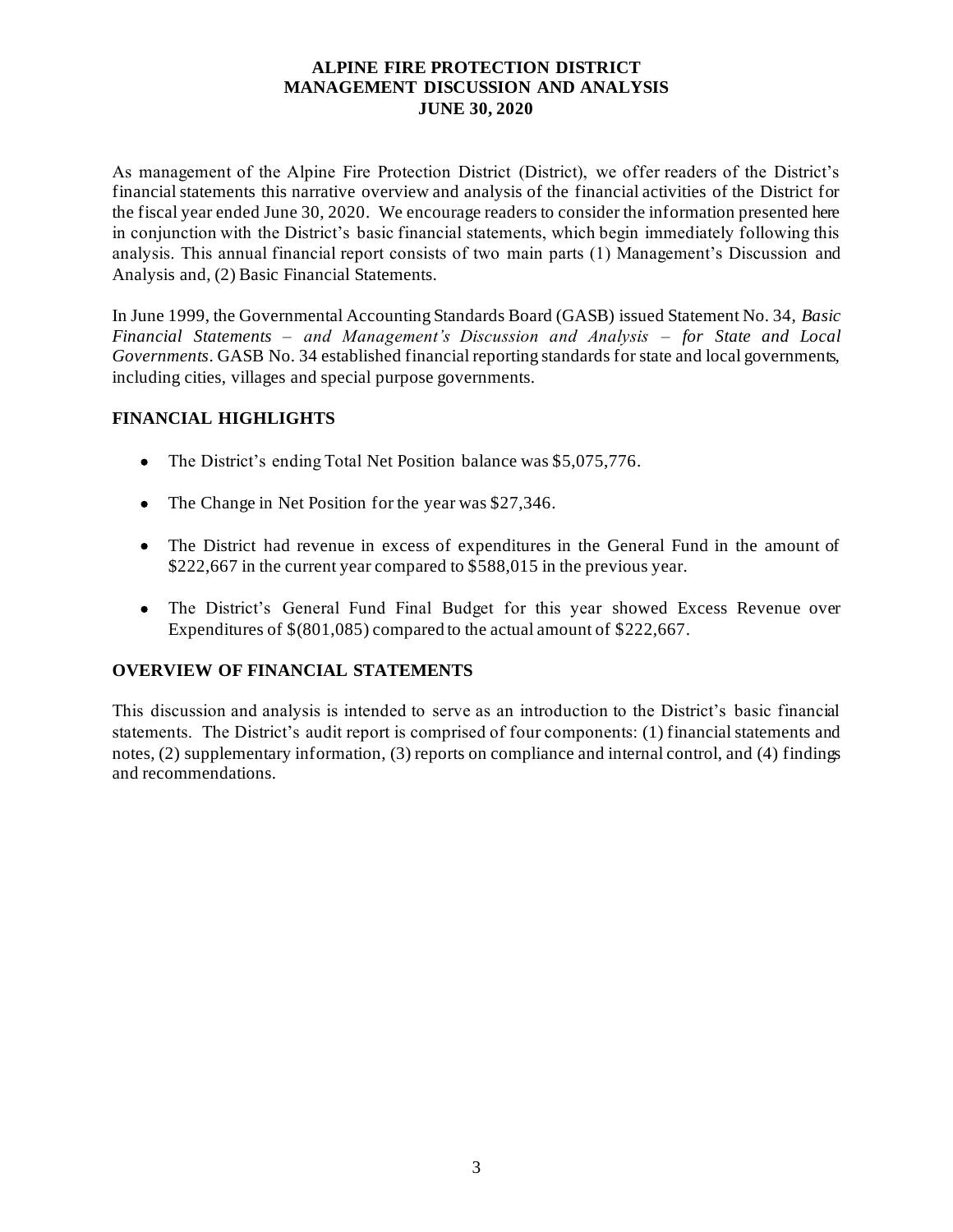## **Basic Financial Statements**

The basic financial statements include government-wide financial statements and fund statements. The two sets of statements are tied together by Reconciliations showing why they differ.

The District as a whole is reported in the government-wide statements and uses accounting methods similar to those used by companies in the private sector.

More detailed information about the District's most significant funds – not the District as a whole, is provided in the fund financial statements. Funds are accounting devices the District uses to keep track of specific sources of funding and spending on particular programs.

The *Statement of Net Position*, a government-wide statement, presents information on all of the District's assets and liabilities, with the difference between the two reported as net position. Over time, increases or decreases in net position may serve as a useful indicator of whether the financial position of the District is improving or deteriorating.

The *Statement of Activities*, a government-wide statement, presents information showing how the District's net position changed during the most recent fiscal year. All changes in net position are reported as soon as the underlying event giving rise to the change occurs, regardless of the timing of related cash flows. Thus, revenues and expenses are reported in this statement for some items that will only result in cash flows in future fiscal periods.

The *Balance Sheet* for governmental funds presents financial information by fund types showing money left at year-end available for spending.

The *Statement of Revenues, Expenditures, and Changes in Fund Balances* for all governmental fund types focuses on how money flows into and out of the various funds.

The *Notes to the Basic Financial Statements* are included to provide more detailed data and explain some of the information in the statements.

The *Supplementary Information* gives an overview of the operations of the District and the governing body and outlines assessed property valuation.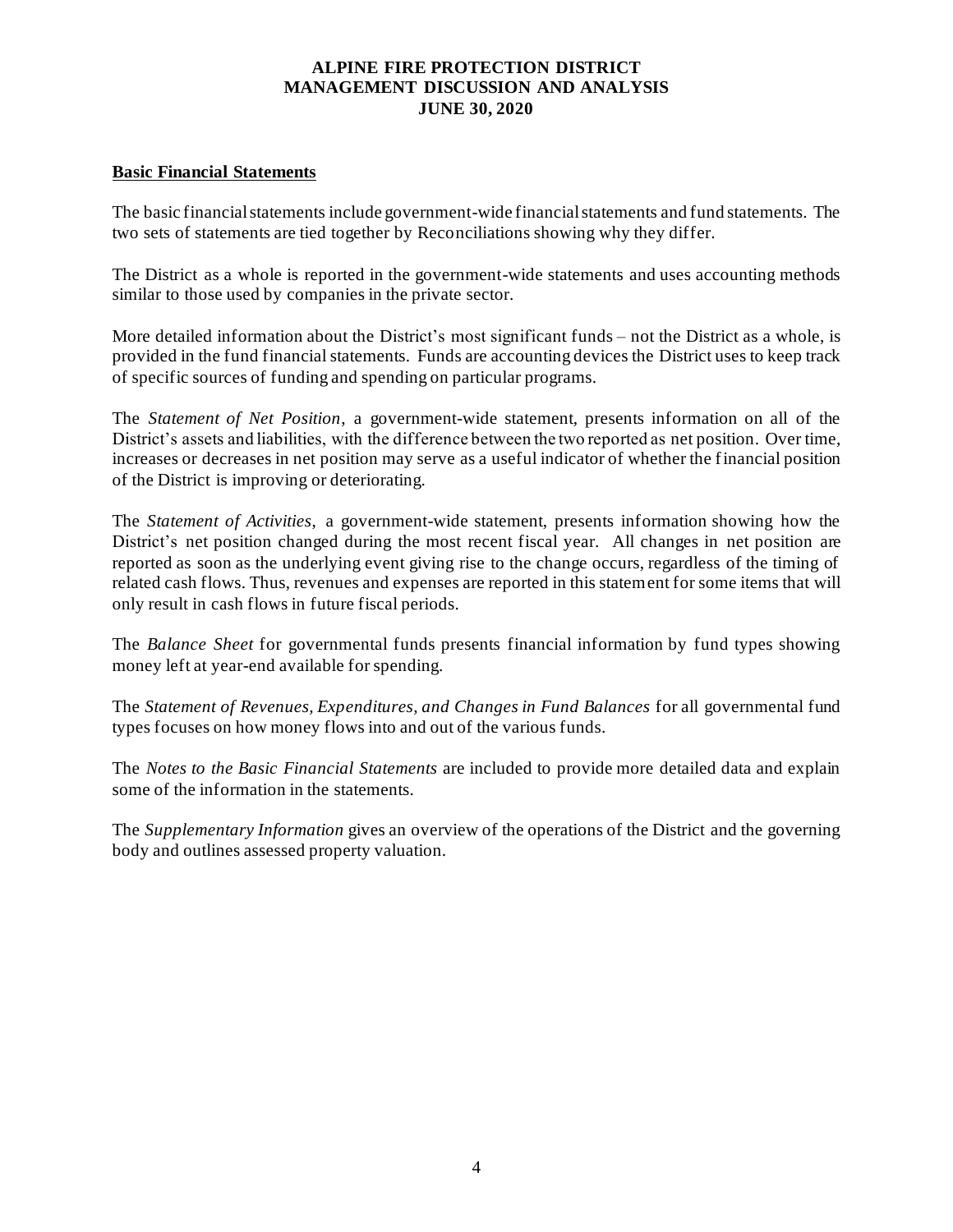# **GOVERNMENT-WIDE FINANCIAL ANALYSIS**

Fiscal year 2019/2020 showed a \$27,346 increase in total net position to \$5,075,776, of this \$4,591,044 was invested in capital assets and the balance to restricted and unrestricted funds.

#### **Statement of Net Position**

To begin our analysis, a summary of the District's Statement of Net Position is presented in Table 1 below for the current year and the prior year.

Net position may serve, over time, as a useful indicator of a government's financial position. In the case of the District, assets exceeded liabilities by \$5,000,606 as of June 30, 2020.

The largest portion of the District's net position reflects its investment in capital assets (e.g., land and improvements, buildings and improvements, vehicles, furniture and equipment, and construction in progress); less any related debt used to acquire those assets that are still outstanding. The District uses these capital assets to provide services to its constituents; consequently, these assets are not available for future spending.

The District's financial position is the product of several financial transactions including the net results of activities, the acquisition and disposal of capital assets, and the depreciation of capital assets.

#### **TABLE 1**

#### Condensed Statement of Net Position

Summary of Assets, Liabilities, and Net Position

|                                    | 2019/20         | 2018/19         |
|------------------------------------|-----------------|-----------------|
| Assets:                            |                 |                 |
| Current other assets               | \$<br>8,089,091 | \$<br>7,516,346 |
| Capital assets, net                | 4,591,044       | 4,270,584       |
| Total Assets and Deferred Outflows | \$12,680,135    | \$11,786,930    |
| Liabilities:                       |                 |                 |
| Current and other liabilities      | \$<br>1,213,191 | \$<br>822,219   |
| Long-term debt                     | 6,391,168       | 5,916,281       |
| <b>Total Liabilities</b>           | \$<br>7,604,359 | \$<br>6,738,500 |
| <b>Net Position:</b>               |                 |                 |
| Invested in capital assets         | 4,591,044       | 4,270,584       |
| Unrestricted net position          | 484,732         | 777,846         |
| <b>Total Net Position</b>          | 5,075,776       | \$<br>5,048,430 |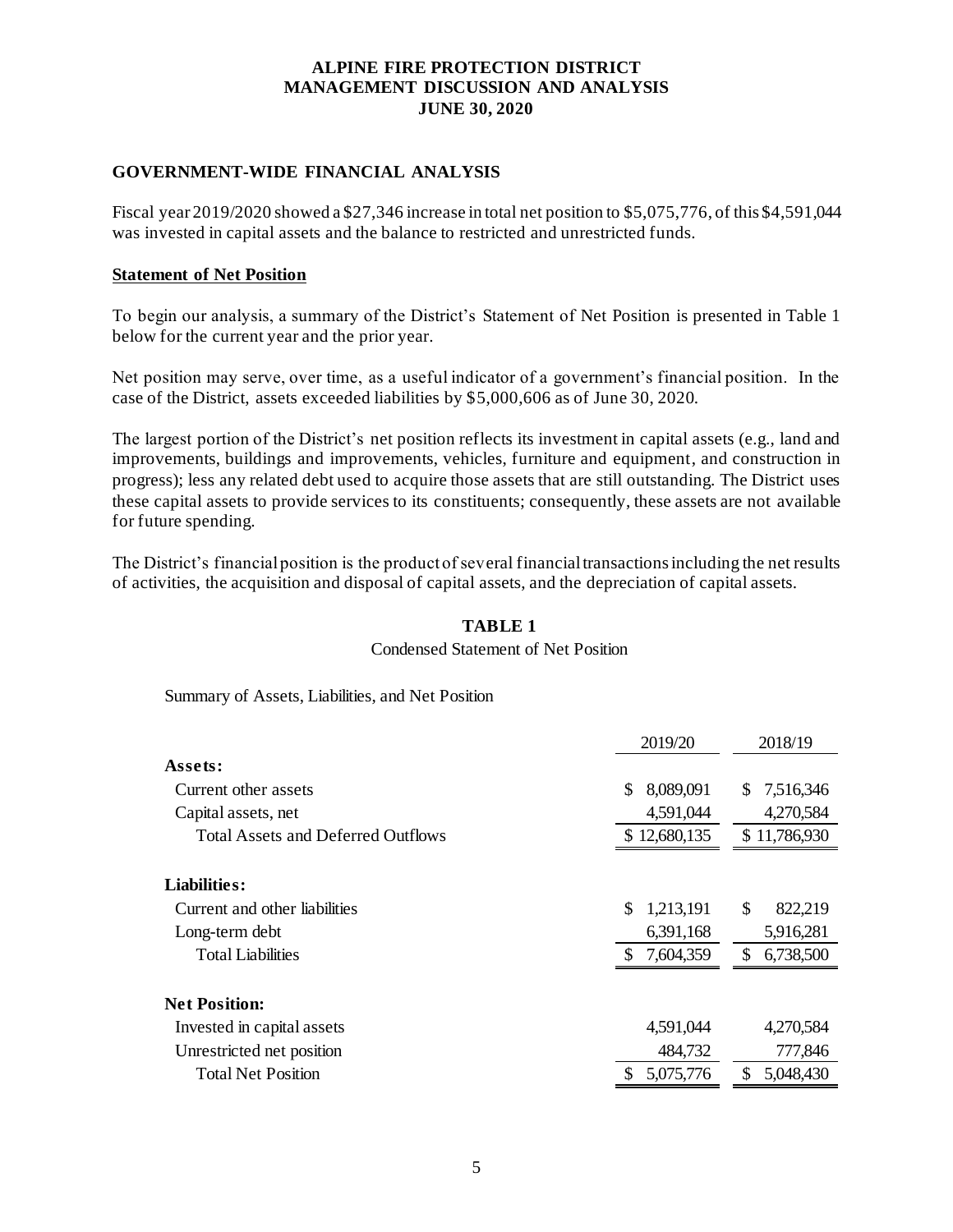## **Statement of Activities**

- The District's total revenues for the fiscal year ending June 30, 2020 were \$4,432,668, an increase of \$121,657 over the prior fiscal year. This was due primarily to an increase in property tax revenue which offset a decrease to grant income.
- The District's total expenses for the fiscal year ending June 30, 2020 were \$4,405,322.
- The excess of revenues over expenditures was \$27,346.

The following table presents a summary of the Statement of Activities for the fiscal year ended June 30, 2020:

#### **TABLE 2**

#### Condensed Statement of Activities

|                                     | 2019/20         | 2018/19         |  |  |
|-------------------------------------|-----------------|-----------------|--|--|
| <b>General Revenues:</b>            |                 |                 |  |  |
| Property taxes                      | 3,438,870<br>\$ | \$<br>3,293,135 |  |  |
| Assessments                         | 496,806         | 480,355         |  |  |
| Use of money and property           | 100,881         | 91,886          |  |  |
| Mitigation fees                     | 52,301          | 80,188          |  |  |
| Inter-governmental                  | 1,519           | 77,152          |  |  |
| Miscellaneous                       | 342,292         | 288,296         |  |  |
| <b>Total Revenues</b>               | 4,432,669       | 4,311,012       |  |  |
| Operating expenses                  | 4,178,154       | 3,893,620       |  |  |
| Depreciation                        | 227,168         | 182,251         |  |  |
| <b>Total Expenditures</b>           | 4,405,322       | 4,075,871       |  |  |
| Increase (Decrease) in Net Position | \$<br>27,347    | \$<br>235,141   |  |  |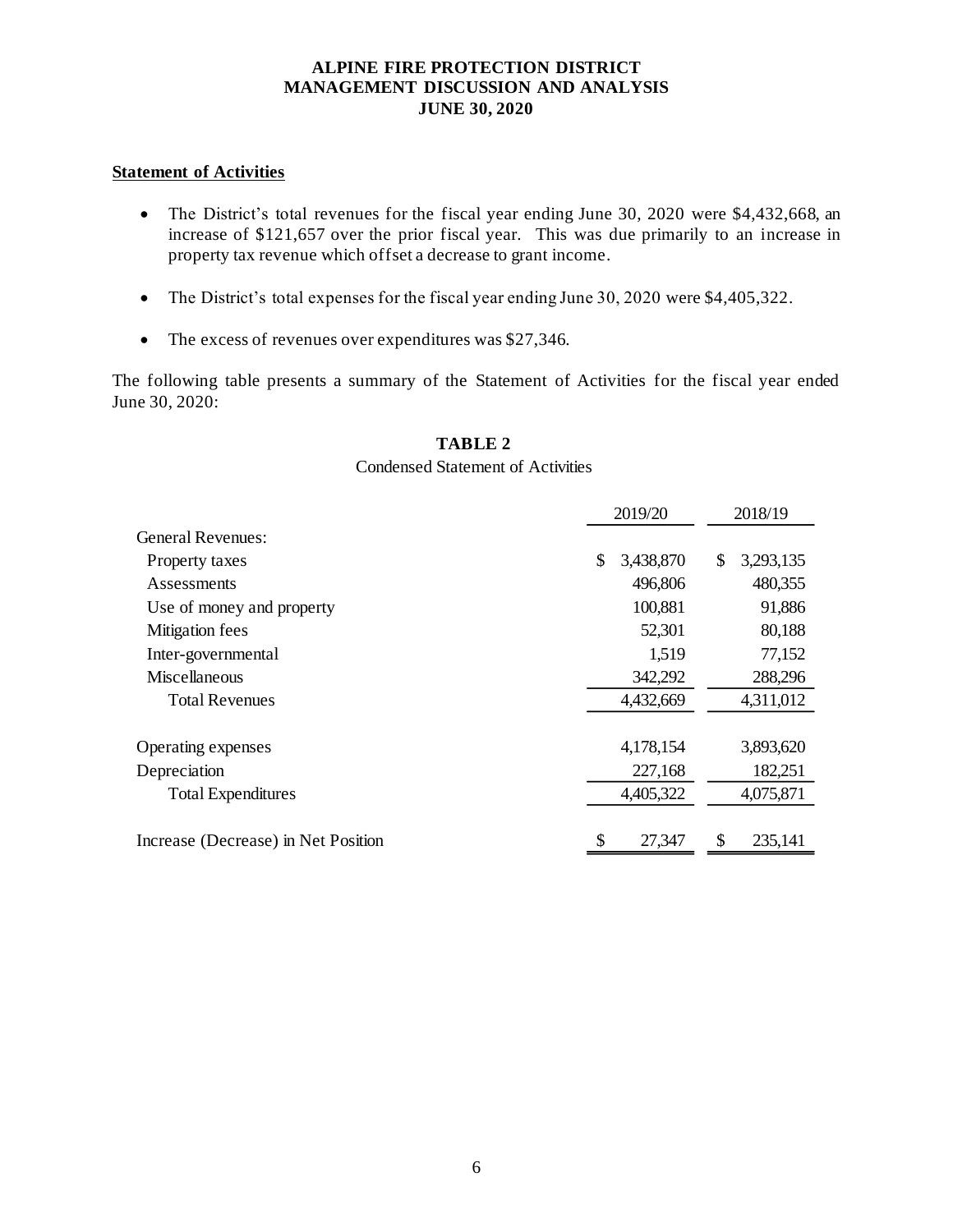# **General Fund Budgetary Highlights**

The General Fund had the following Excess of Expenditures over Appropriations (instances where actual amounts exceeded budgeted amounts) in individual categories:

The District's General Fund Final Budget for this year showed Excess Revenue over Expenditures of \$(801,085) compared to the actual amount of \$147,498. The difference is primarily due to planned budgetary management.

This does not reflect transfers from accrual funds to cover restricted expenses and liabilities.

|                         | June 30, 2020 |                           |             |
|-------------------------|---------------|---------------------------|-------------|
|                         | Actual        | <b>Budget</b><br>Variance |             |
| Revenues                | 4,197,800     | 4,432,668<br>S.           | (234,868)   |
| Expenses                | (4,998,885)   | (4,210,001)               | (788,884)   |
| Net Increase (Decrease) | (801,085)     | 222,667                   | (1,023,752) |

# **CAPITAL ASSET AND DEBT ADMINISTRATION**

## **Capital Assets**

The District's major holdings in capital assets and capital investment are land and structures. Station 17 was completed in March 2006. Equipment includes apparatus and command vehicles (200 2 Type 1 pumper, 2015 Type 1 pumper, 2002 Type III brush rig, 1998 Ford F150, 2007 Ford Ranger, 2008 Ford Expedition XLT, 2 x 2012 Dodge Power Wagons, 2020 Type III brush rig, U17 – 2018 F250). Replacement for apparatus and vehicles is based on a 10-year usable life schedule. The decrease in capital assets over prior period was principally due to depreciation.

#### **Long-Term Debt**

The District has not undertaken any new debt.

#### **Governmental Accounting Standards Board Statement 68**

Governmental Accounting Standards Board Statement 68 (GASB 68) was issued by GASB in June 2012, requiring public employers to comply with new accounting and financial reporting standards. GASB Statement 68 outlines a different approach to the recognition and calculation of pension obligations. Under the new GASB standards, employers that participate in a defined benefit pension plan administered as a trust or equivalent arrangement are required to record the net pension liability, pension expense, and deferred outflows/deferred inflows of resources related to pensions in their financial statements as part of their financial position.

Net pension liability is the plan's total pension liability based on entry age normal actuarial cost method less the plan's fiduciary net position. This may be a negative liability (net pension asset).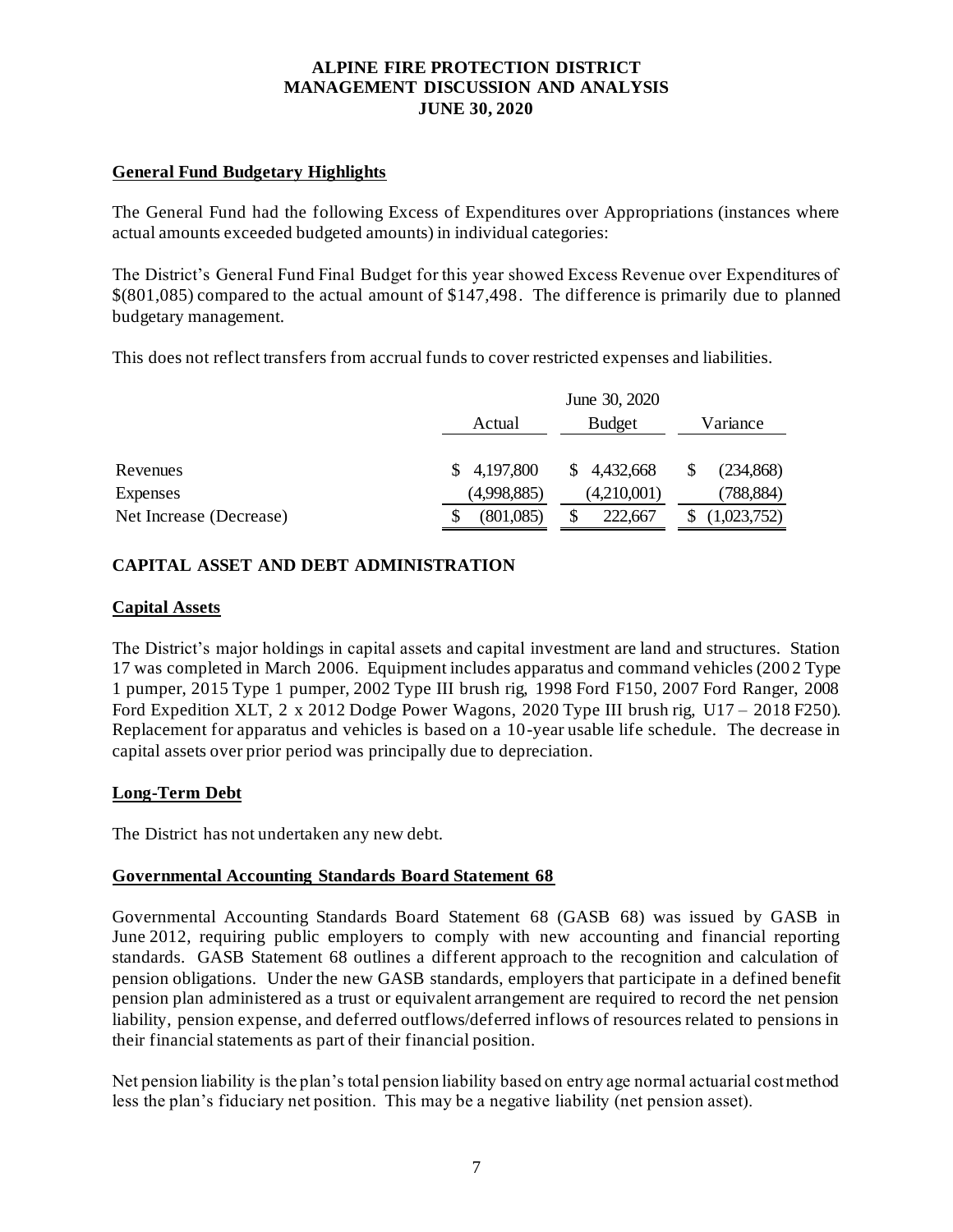Pension expense is the change in net pension liability from the previous fiscal year to the current fiscal year less adjustments. This may be a negative expense (pension income).

Deferred outflows and deferred inflows of resources related to pensions are certain c hanges in total pension liabilities and fiduciary net position that are to be recognized in future pension expense.

Under the new GASB standards, each participating cost-sharing employer is required to report its proportionate share of the collective net pension liability, pension expense, and deferred outflows/deferred inflows of resources in their financial statements, determined in conformity with either paragraph 48 or paragraph 49 of GASB 68.

# **FACTORS BEARING ON THE DISTRICT'S FUTURE**

The economic future for the District is considered positive based on current projections. With sound financial decisions, conservative spending trends, investments focused on the preservation of principal, with strong team leadership and a continuation of sound management practices, combined with the fiduciary oversight provided by the Board of Directors, this District will continue to serve the citizens and to fulfill its mission statement.

# **CONTACTING THE DISTRICT**

Questions regarding this report should be directed to Brian Boggeln, Fire Chief and/or Jean Moore, Interim Finance Officer at (619) 445-2635, or by mail at 1364 Tavern Road, Alpine, CA 91901.

# **ALPINE FIRE PROTECTION DISTRICT**



*"We are a public safety organization of dedicated professionals whose mission is to save lives, protect property and the environment, and serve the community."*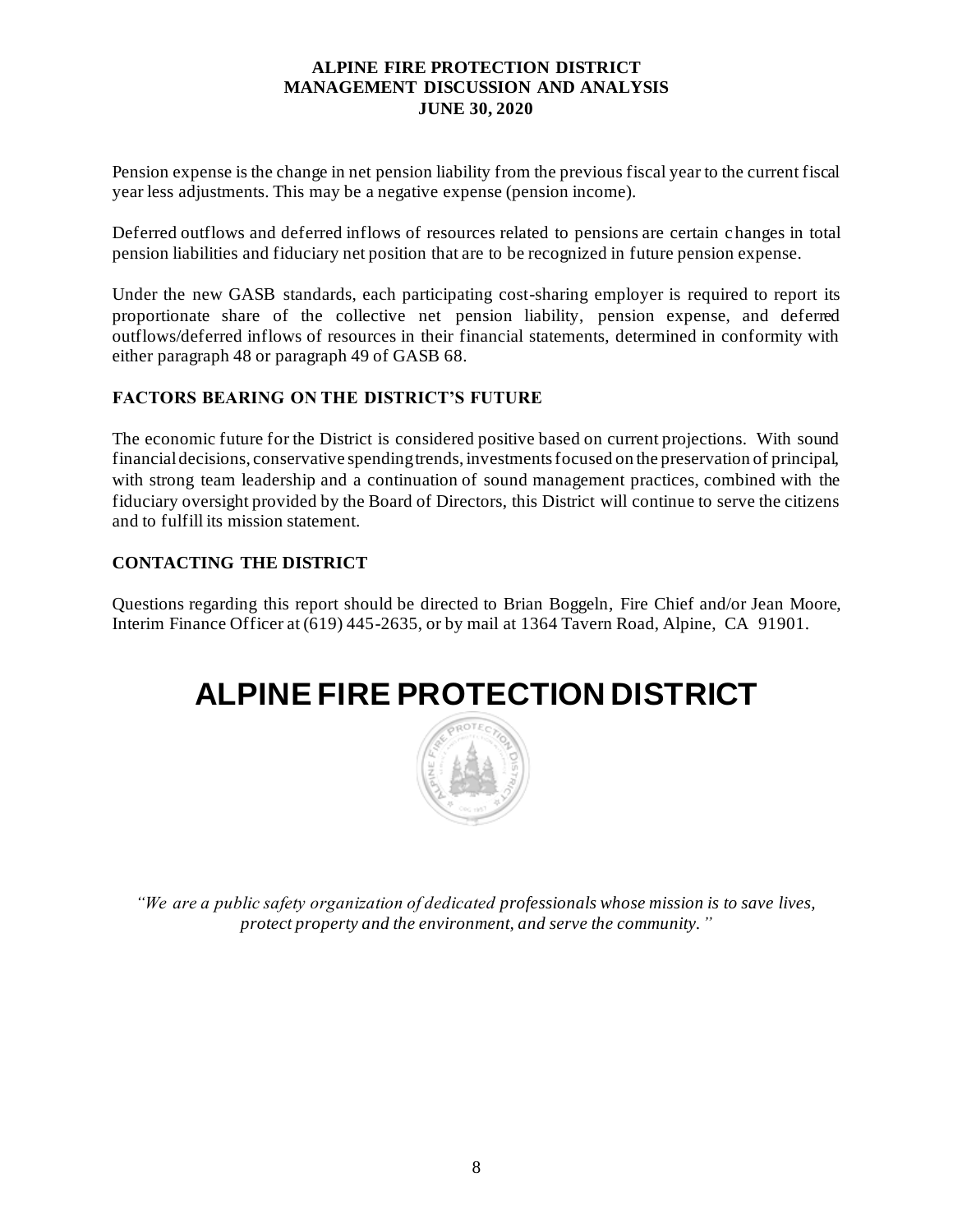# **ALPINE FIRE PROTECTION DISTRICT STATEMENT OF NET POSITION JUNE 30, 2020**

| <b>ASSETS</b>                                  |               |            |
|------------------------------------------------|---------------|------------|
| Cash and investments                           | $\mathcal{S}$ | 5,639,870  |
| Deposits                                       |               | 509,261    |
| Accounts receivable                            |               | 77,286     |
| Capital assets, net                            |               | 4,591,044  |
| <b>TOTAL ASSETS</b>                            |               | 10,817,461 |
| <b>DEFERRED OUTFLOWS OF RESOURCES (Note 7)</b> |               |            |
|                                                |               | 1,862,674  |
| <b>LIABILITIES</b>                             |               |            |
| Accounts payable                               |               | 16,919     |
| Accrued payroll                                |               | 3,135      |
| Other current liabilities                      |               | 291,677    |
| Accrued claims liability (Note 5)              |               | 195,800    |
| Long-term liabilities:                         |               |            |
| Net pension liability                          |               | 6,237,726  |
| Compensated absences                           |               | 153,442    |
| <b>TOTAL LIABILITIES</b>                       |               | 6,898,699  |
| DEFERRED INFLOWS OF RESOURCES (Note 7)         |               | 705,660    |
| <b>NET POSITION</b>                            |               |            |
| Invested in capital assets                     |               | 4,591,044  |
| Unrestricted                                   |               | 484,732    |
| <b>NET POSITION</b>                            | \$            | 5,075,776  |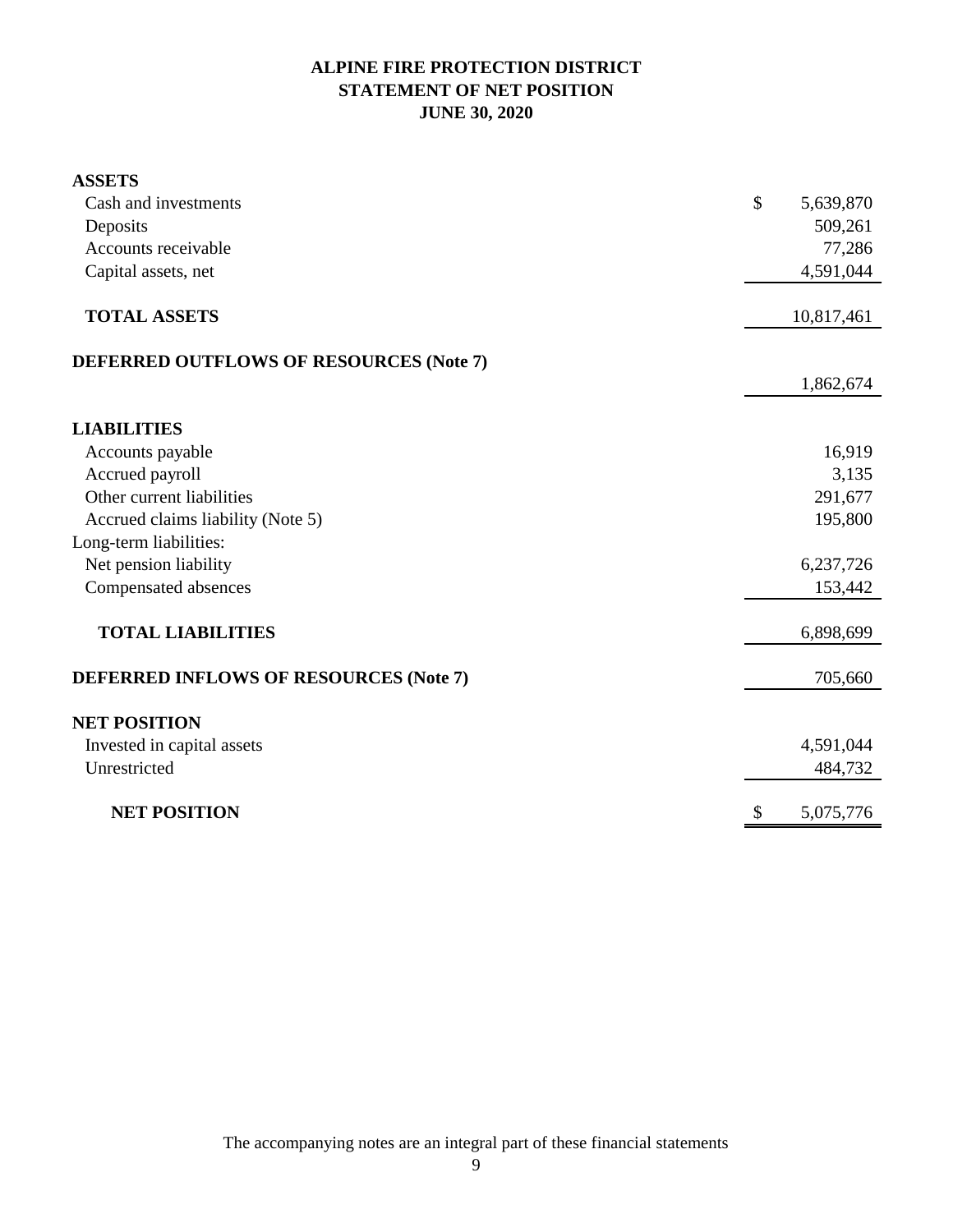# **ALPINE FIRE PROTECTION DISTRICT STATEMENT OF ACTIVITIES FOR THE YEAR ENDED JUNE 30, 2020**

|                                           |                 |                           |                                                  |    | Program Revenues                         |            |                                        |    |                                                                  |
|-------------------------------------------|-----------------|---------------------------|--------------------------------------------------|----|------------------------------------------|------------|----------------------------------------|----|------------------------------------------------------------------|
| Functions/Programs                        | <b>Expenses</b> |                           | Charges for<br>Services                          |    | Operating<br>Contributions<br>and Grants |            | Capital<br>Contributions<br>and Grants |    | Net (Expense)<br>Revenue and<br>Change in<br><b>Net Position</b> |
| <b>Governmental Activities:</b>           |                 |                           |                                                  |    |                                          |            |                                        |    |                                                                  |
| <b>Public Safety</b>                      | 4,405,322<br>\$ | $\boldsymbol{\mathsf{S}}$ |                                                  | \$ | 1,519                                    | $\sqrt{3}$ |                                        | \$ | (4,403,803)                                                      |
| Total Governmental Activities \$4,405,322 |                 | \$                        |                                                  | S  | 1,519                                    | \$         |                                        |    | (4,403,803)                                                      |
|                                           |                 |                           | <b>General Revenues</b>                          |    |                                          |            |                                        |    |                                                                  |
|                                           |                 |                           | Property taxes                                   |    |                                          |            |                                        | \$ | 3,438,870                                                        |
|                                           |                 |                           | Special assessments<br>Use of money and property |    |                                          |            |                                        |    | 496,806<br>100,881                                               |
|                                           |                 |                           | Mitigation fees                                  |    |                                          |            |                                        |    | 52,301                                                           |
|                                           |                 |                           | Miscellaneous                                    |    |                                          |            |                                        |    | 342,291                                                          |
|                                           |                 |                           | Total general revenues                           |    |                                          |            |                                        |    | 4,431,149                                                        |
|                                           |                 |                           | Change in net position                           |    |                                          |            |                                        |    | 27,346                                                           |
|                                           |                 |                           |                                                  |    | Net position at beginning of fiscal year |            |                                        |    | 5,048,430                                                        |
|                                           |                 |                           |                                                  |    | Net position at end of fiscal year       |            |                                        | P  | 5,075,776                                                        |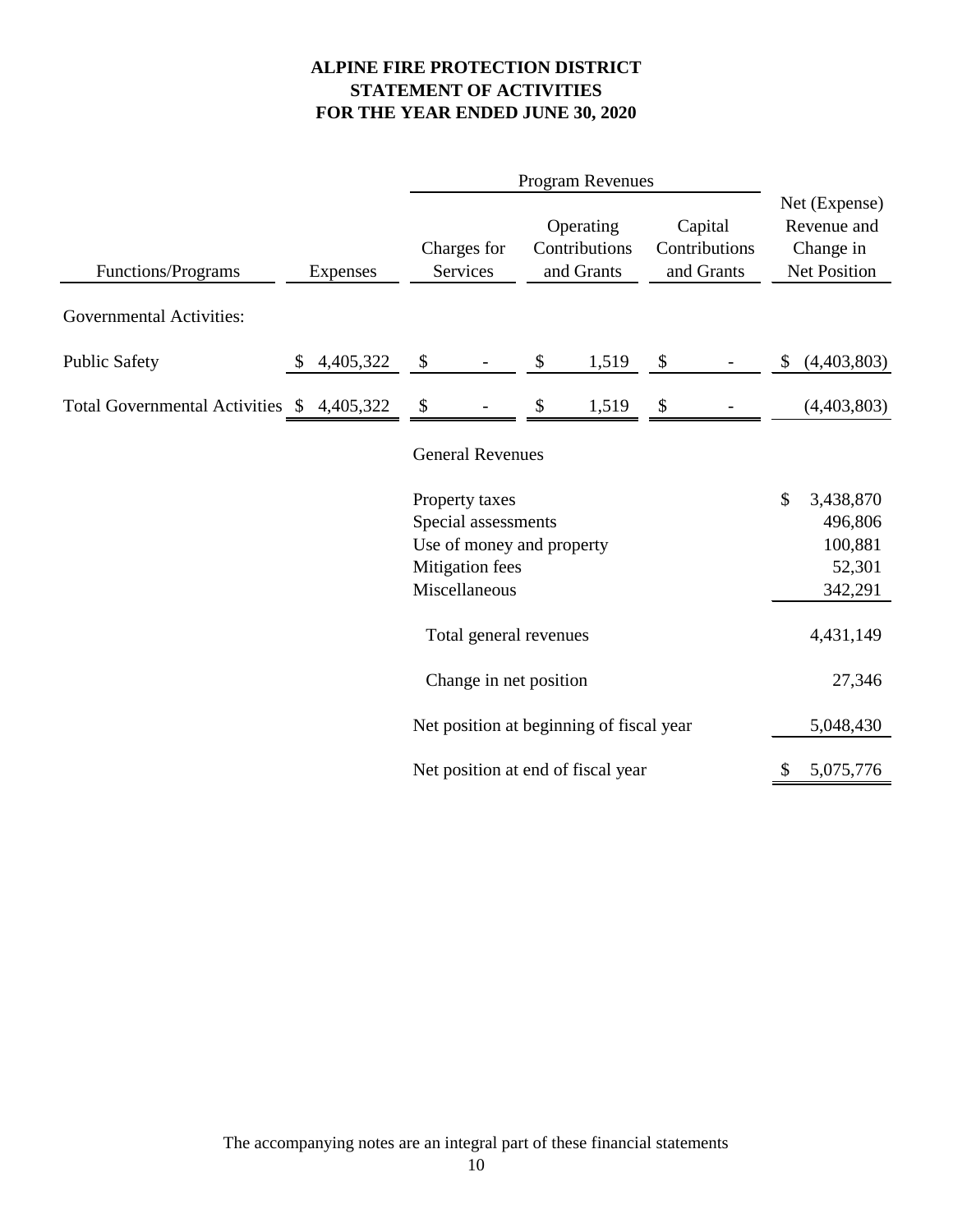# **ALPINE FIRE PROTECTION DISTRICT BALANCE SHEET - GOVERNMENTAL FUNDS JUNE 30, 2020**

| <b>ASSETS</b>                              | General                 |
|--------------------------------------------|-------------------------|
| Cash and investments                       | \$<br>Fund<br>5,639,870 |
| Deposits                                   | 509,261                 |
| Accounts receivable                        | 77,286                  |
|                                            |                         |
| <b>TOTAL ASSETS</b>                        | \$<br>6,226,417         |
| <b>LIABILITIES</b>                         |                         |
| Accounts payable                           | \$<br>16,919            |
| Accrued payroll                            | 3,135                   |
| Accrued vacation                           | 92,905                  |
| Other current liabilities                  | 291,677                 |
| Accrued claims liability (Note 5)          | 195,800                 |
| <b>Total liabilities</b>                   | 600,436                 |
| <b>FUND BALANCES</b>                       |                         |
| Fund balance:                              |                         |
| Non-spendable                              | 509,261                 |
| Assigned:                                  |                         |
| Assigned for capital expenditures          | 1,626,362               |
| Assigned for sick and vacation leave       | 208,090                 |
| Assigned for OPEB                          | 38,000                  |
| Assigned for pension liability             | 721,147                 |
| Assigned for economic uncertainty          | 800,000                 |
| Assigned for PASIS risk pool               | 484,414                 |
| Unassigned                                 | 1,238,707               |
| Total fund balance                         | 5,625,981               |
| <b>TOTAL LIABILITIES AND FUND BALANCES</b> | \$<br>6,226,417         |

The accompanying notes are an integral part of these financial statements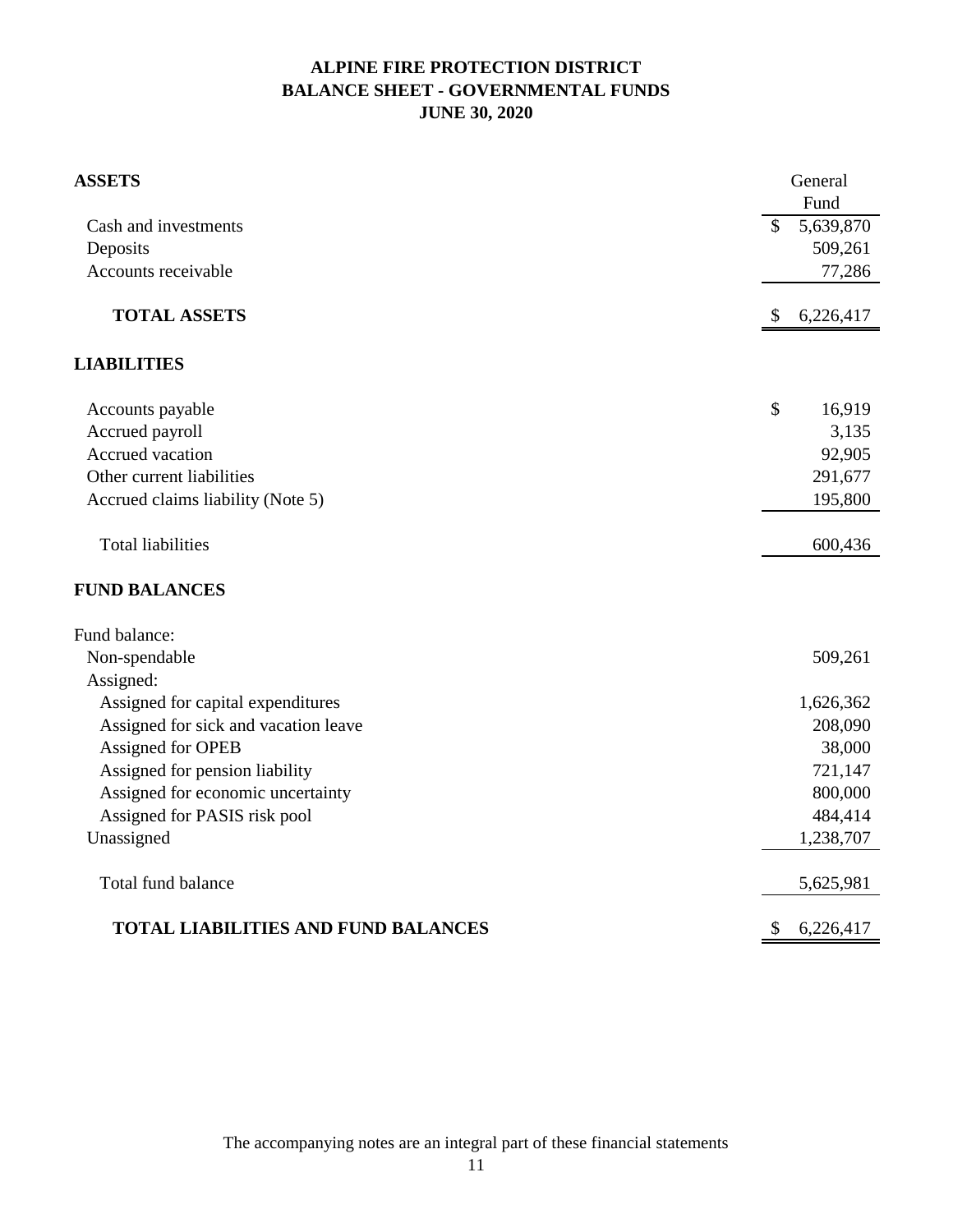# **ALPINE FIRE PROTECTION DISTRICT RECONCILIATION OF THE GOVERNMENTAL FUNDS BALANCE SHEET TO THE STATEMENT OF NET POSITION JUNE 30, 2020**

| Total fund balances - governmental funds                                                                                                                                                                     |                          | \$<br>5,625,981 |
|--------------------------------------------------------------------------------------------------------------------------------------------------------------------------------------------------------------|--------------------------|-----------------|
| In governmental funds, only current assets are reported.<br>In the statement of net position, all assets are reported,<br>including capital assets and accumulated depreciation.                             |                          |                 |
| Capital assets at historical cost                                                                                                                                                                            |                          | 4,591,044       |
| Deferred outflows of resources are not reported in the Statement of<br><b>Net Position</b>                                                                                                                   |                          | 1,862,674       |
| Long-term liabilities are not due and payable in the current period and, therefore<br>are not reported in the funds. Those liabilities consist of:<br>Deferred Inflows of Resources<br>Net Pension Liability | (705,660)<br>(6,237,726) |                 |
| Compensated absences                                                                                                                                                                                         | (60, 537)                | (7,003,923)     |
| Net position of governmental activities                                                                                                                                                                      |                          | 5,075,776       |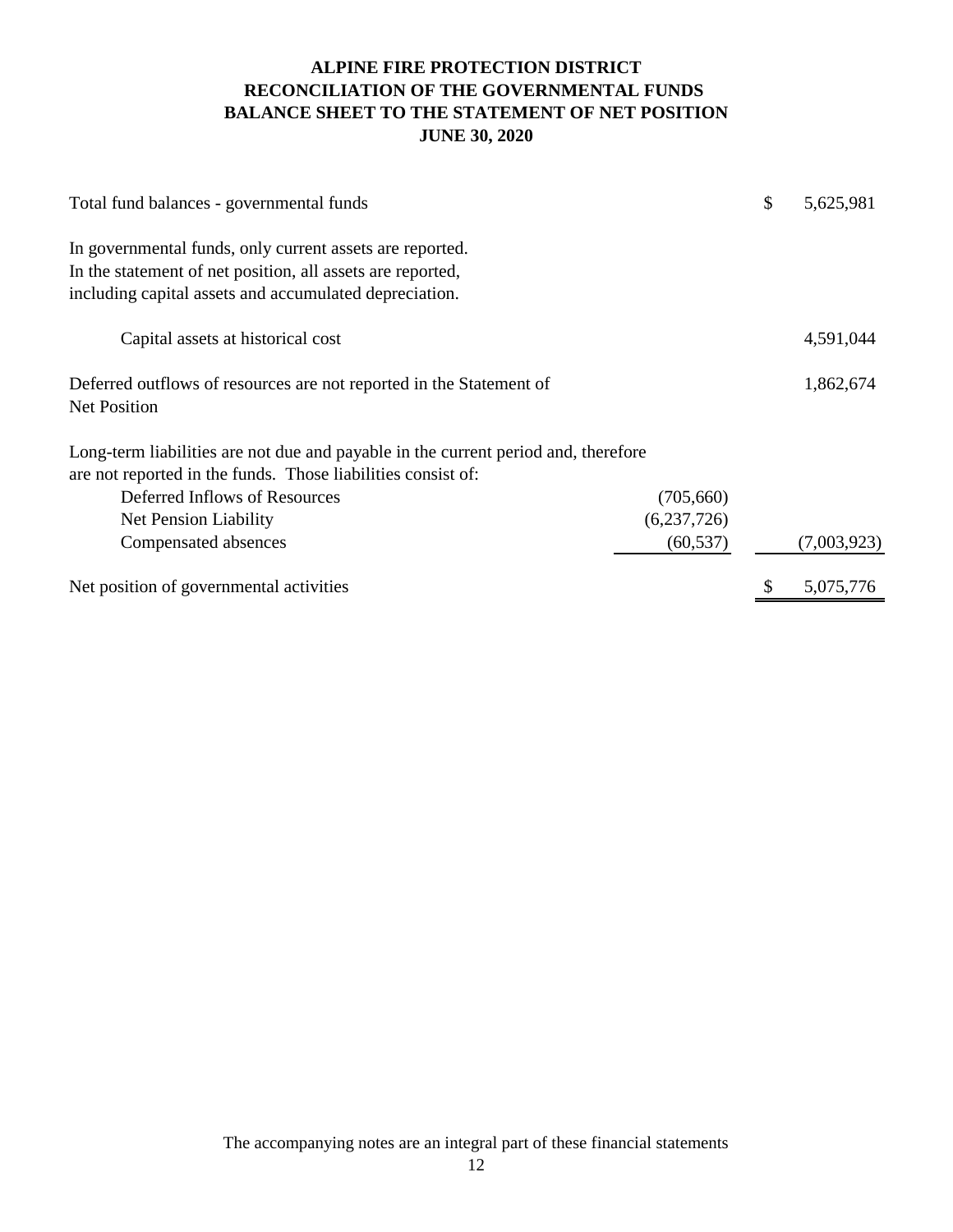# **ALPINE FIRE PROTECTION DISTRICT STATEMENT OF REVENUES, EXPENDITURES, AND CHANGES IN FUND BALANCES GOVERNMENTAL FUNDS FOR THE YEAR ENDED JUNE 30, 2020**

| <b>REVENUES</b>                    |                 |
|------------------------------------|-----------------|
| Property taxes                     | \$<br>3,438,870 |
| Special assessments                | 496,806         |
| Use of money and property          | 100,881         |
| Inter-governmental revenues        | 1,519           |
| Mitigation fees                    | 52,301          |
| Miscellaneous                      | 342,291         |
| Total revenues                     | 4,432,668       |
| <b>EXPENDITURES</b>                |                 |
| Current:                           |                 |
| Salaries and benefits              | 3,099,168       |
| Communications                     | 118,781         |
| Maintenance                        | 114,793         |
| District insurance                 | 13,609          |
| District special expenses          | 68,010          |
| <b>Utilities</b>                   | 51,766          |
| Office expense                     | 36,700          |
| Grant expenses                     | 32,733          |
| Professional services              | 26,465          |
| Training and seminars              | 23,191          |
| Workshops                          | 17,508          |
| Non-capitalized equipment          | 16,396          |
| Clothing                           | 12,094          |
| Medical supplies                   | 8,455           |
| Fire prevention                    | 7,448           |
| Directors fees                     | 6,800           |
| Publications and memberships       | 4,257           |
| Household                          | 4,200           |
| Capital outlay                     | 547,627         |
| Total expenditures                 | 4,210,001       |
| <b>NET CHANGE IN FUND BALANCES</b> | 222,667         |
| FUND BALANCES, BEGINNING OF YEAR   | 5,403,314       |
| <b>FUND BALANCE, END OF YEAR</b>   | \$<br>5,625,981 |

The accompanying notes are an integral part of these financial statements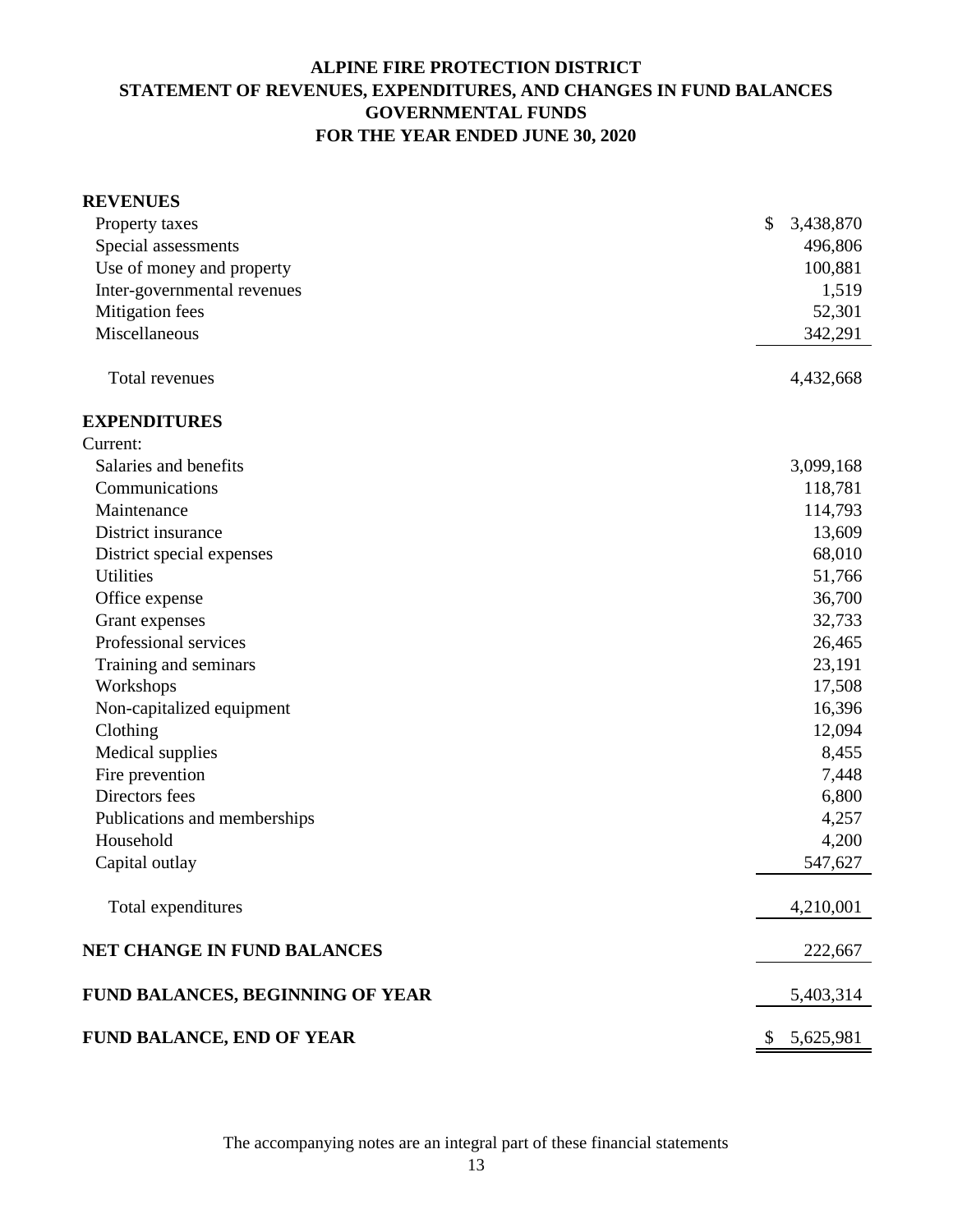# **ALPINE FIRE PROTECTION DISTRICT RECONCILIATION OF THE STATEMENT OF REVENUES, EXPENDITURES, AND CHANGES IN FUND BALANCES TO THE STATEMENT OF ACTIVITIES FOR THE YEAR ENDED JUNE 30, 2020**

The schedule below reconciles the Net Changes in Fund Balances reported on the Governmental Funds Statement of Revenues, Expenditures, and Change in Fund Balances, which measures only changes in current assets and current liabilities on the modified accrual basis, with the Change in Net Position of Governmental Activities reported in the Statement of Activities, which is prepared on the full accrual basis.

| NET CHANGE IN FUND BALANCES                                                                                                                                                                                                            | \$<br>222,667 |
|----------------------------------------------------------------------------------------------------------------------------------------------------------------------------------------------------------------------------------------|---------------|
| Amounts reported for governmental activities in the Statement of Activities are different because of the<br>following:                                                                                                                 |               |
| Governmental funds report capital outlays as expenditures. However, in the Statement of Activities<br>the cost of those assets is capitalized and allocated over their estimated useful lives and reported<br>as depreciation expense. |               |
| Depreciation expense not reported in governmental funds                                                                                                                                                                                | (227, 167)    |
| Capital outlay is capitalized in the Statement of Net Position                                                                                                                                                                         | 547,627       |
| The amounts below included in the Statement of Activities do not provide or require the use of<br>current financial resources and therefore are not reported as revenue or expenditures in governmental<br>funds (net change):         |               |
| Change in accrued pension liability                                                                                                                                                                                                    | (524, 410)    |
| Change in compensated absences                                                                                                                                                                                                         | 8,629         |
| CHANGE IN NET POSITION OF GOVERNMENTAL ACTIVITIES                                                                                                                                                                                      | 27,346        |

The accompanying notes are an integral part of these financial statements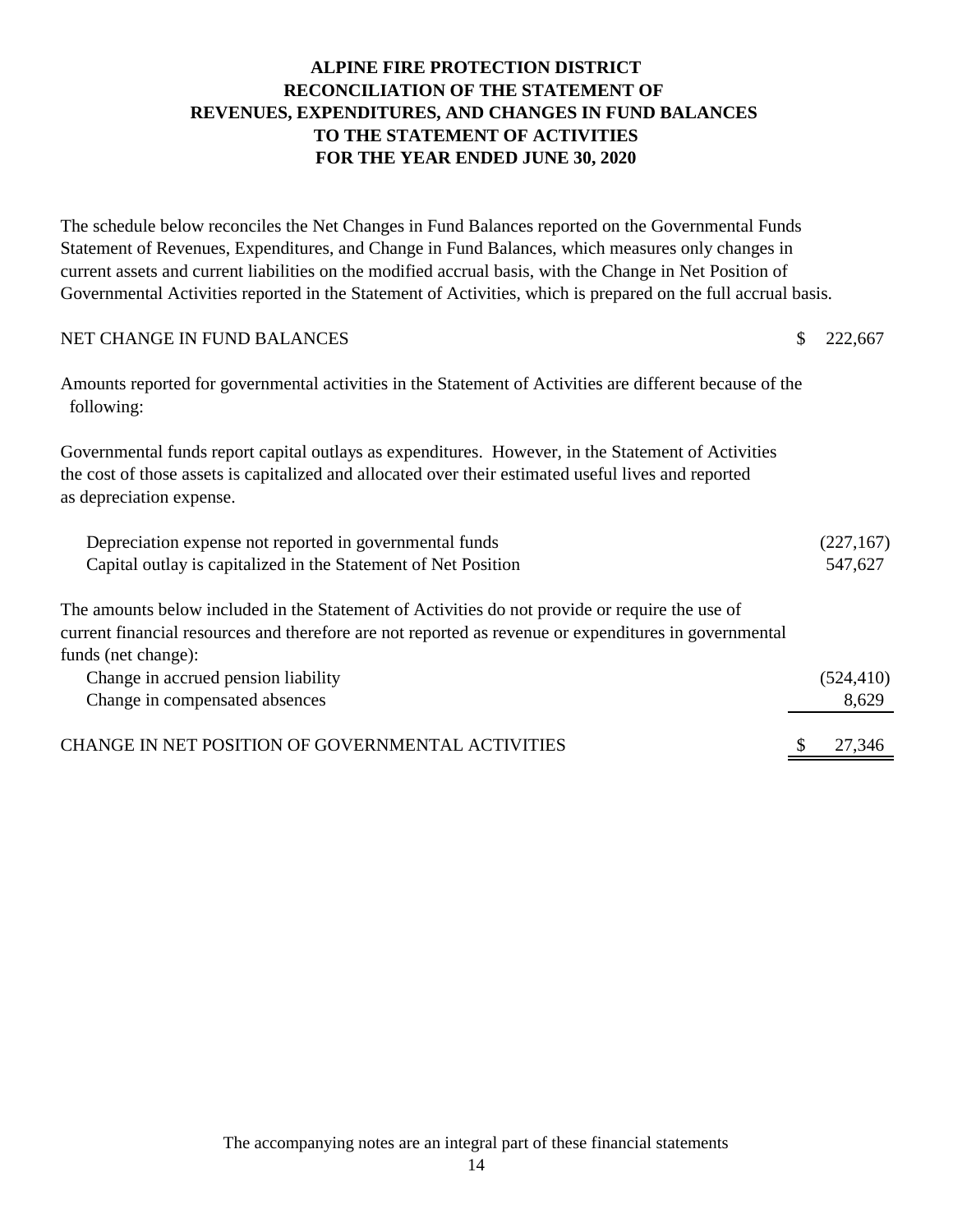The notes provided in the Financial Section of this report are considered an integral and essential part of adequate disclosure and fair presentation of this report. The notes include a summary of accounting policies and other necessary disclosure of pertinent matters relating to financial position and results of operations of the (the District). The notes express significant insight to the financial statements and are conjunctive to understanding the rationale for presentation of the financial statements and information contained in this report.

The Alpine Fire Protection District is located in San Diego County and was formed in 1957 to provide fire protection and emergency services to the community of Alpine. It covers approximately 27.5 square miles with a population of 17,000. The District is located in a semi-rural community and is primarily residential with light commercial occupancies. The Federal Register lists Alpine as an Urban-Wildland Interface Community within the vicinity of Federal lands that is in high risk from wildfire. Most of the District is located in State Responsibility Area (SRA) lands except for the eastern third which is in the Cleveland National Forest.

# **NOTE 1 - SIGNIFICANT ACCOUNTING POLICIES**

A. Accounting Policies

The accounting policies of the District conform to generally accepted accounting principles as prescribed by the Governmental Accounting Standards Board (GASB) and the American Institute of Certified Public Accountants (AICPA).

B. Basis of Presentation

Government-Wide Financial Statements:

The Government-Wide Financial Statements (i.e., the statement of net position and the statement of changes in net position) report information on all of the nonfiduciary activities of the District and its component units. Internal service fund activity is eliminated to avoid doubling revenues and expenses. The Government-Wide Statements are prepared using the economic resources measurement focus. Governmental fund financial statements include a reconciliation with brief explanations to better identify the relationship between the Government-Wide statements and the statements for the governmental funds. The Government-Wide Statement of activities presents a comparison between direct expenses and program revenues for each function or program of the District's governmental activities. Direct expenses are those that are specifically associated with a service, program, or department and are therefore clearly identifiable to a particular function. The District does not allocate indirect expenses to functions in the statement of activities. Program revenues include charges paid by the recipients of goods or services offered by a program, as well as grants and contributions that are restricted to meeting the operational or capital requirements of a particular program. Revenues which are not classified as program revenues are presented as general revenues of the District, with certain exceptions. The comparison of direct expenses with program revenues identifies the extent to which each governmental function is self-financing or draws from the general revenues of the District.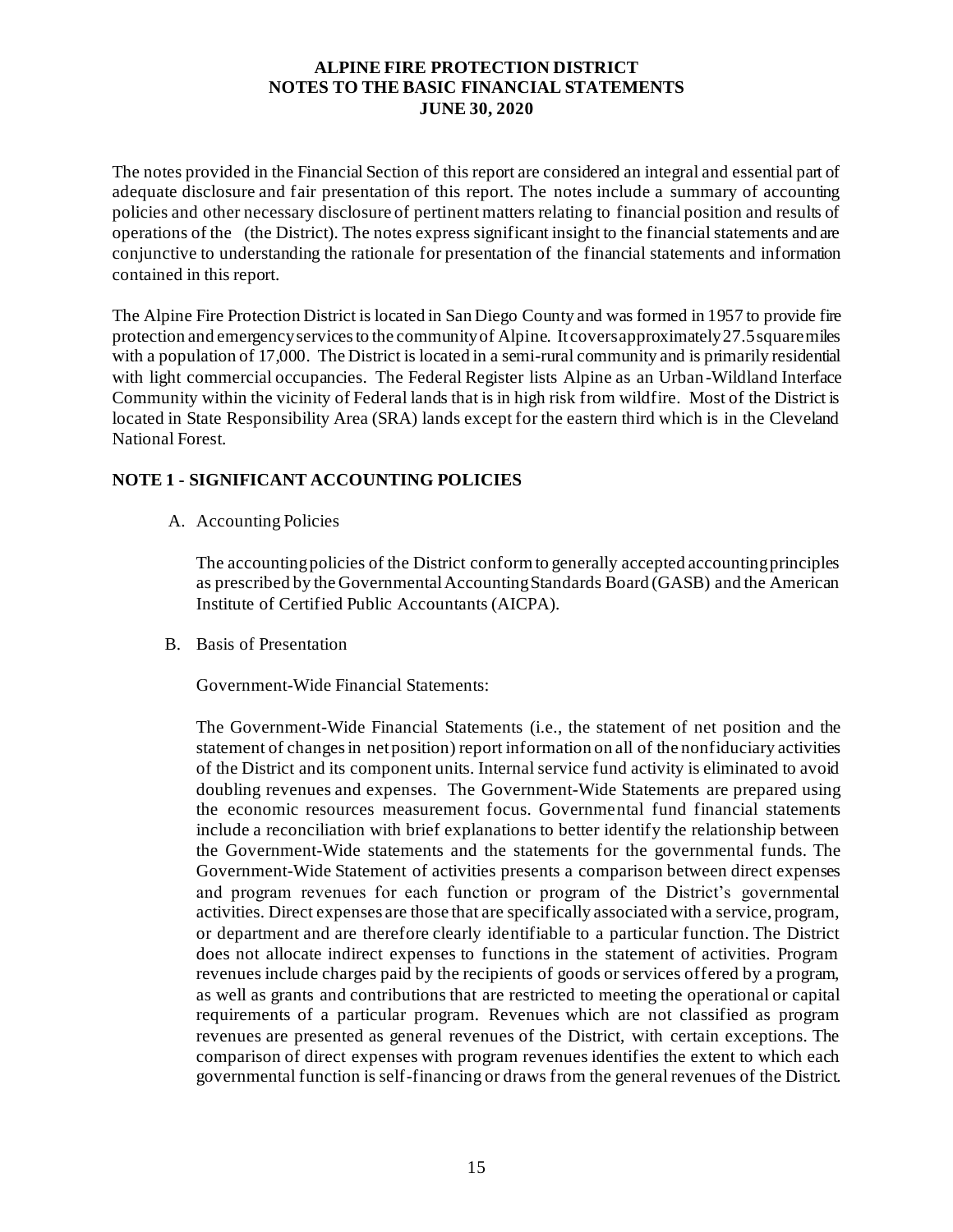# **NOTE 1 - SIGNIFICANT ACCOUNTING POLICIES (CONTINUED)**

#### B. Basis of Presentation (Continued)

#### Fund Financial Statements:

Fund Financial Statements report detailed information about the District. The focus of governmental fund financial statements is on major funds rather than reporting funds by type. Each major governmental fund is presented in a separate column, and all non-major funds are aggregated into one column.

The accounting and financial treatment applied to a fund is determined by its measurement focus. All governmental funds are accounted for using a flow of current financial resources measurement focus. With this measurement focus, only current assets and current liabilities are generally included on the balance sheet. The Statement of Revenues, Expenditures, and Changes in Fund Balances for these funds present increases (i.e., revenues and other financing sources) and decreases (i.e., expenditures and other financing uses) in net current assets.

#### C. Basis of Accounting

Basis of Accounting refers to when revenues and expenditures are recognized in the accounts and reported in the financial statements. Government-wide financial statements are prepared using the accrual basis of accounting. Governmental funds use the modified accrual basis of accounting.

Revenues – Exchange and Non-Exchange Transactions:

Revenue resulting from exchange transactions, in which each party gives and receives essentially equal value, is recorded under the accrual basis when the exchange takes place. On a modified accrual basis, revenue is recorded in the fiscal year in which the resources are measurable and become available. "Available" means the resources will be collected within the current fiscal year or are expected to be collected soon enough thereafter to be used to pay liabilities of the current fiscal year. For the District, "available" means collectible within the current period or within 60 days after year-end.

Non-exchange transactions, in which the District receives value without directly giving equal value in return, include property taxes, grants, and entitlements. Under the accrual basis, revenue from property taxes is recognized in the fiscal year for which the taxes are levied. Revenue from grants and entitlements is recognized in the fiscal year in which all eligibility requirements have been satisfied.

Eligibility requirements include timing requirements, which specify the year when the resources are to be used or the fiscal year when use is first permitted; matching requirements, in which the District must provide local resources to be used for a specific purpose; and expenditure requirements, in which the resources are provided to the District on a reimbursement basis. Under the modified accrual basis, revenue from non-exchange transactions must also be available before it can be recognized.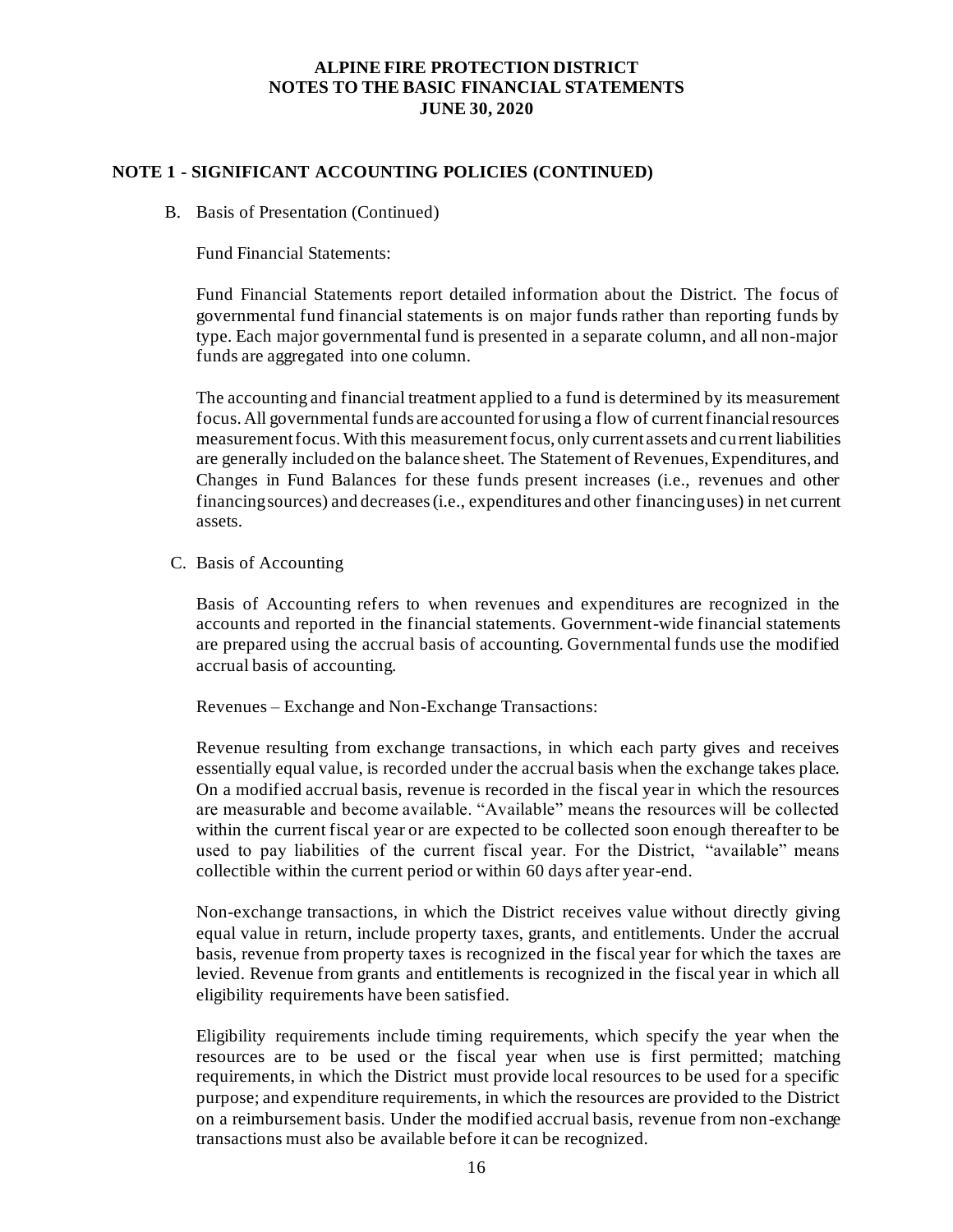# **NOTE 1 - SIGNIFICANT ACCOUNTING POLICIES (CONTINUED)**

#### C. Basis of Accounting (Continued)

Deferred Revenue:

Deferred Revenue arises when assets are received before revenue recognition criteria have been satisfied. Grants and entitlements received before eligibility requirements are met, are recorded as deferred revenue. On governmental fund financial statements, receivables associated with non-exchange transactions that will not be collected within the availability period have also been recorded as deferred revenue.

#### Expenses/Expenditures:

On the accrual basis of accounting, expenses are recognized at the time a liability is incurred. On the modified accrual basis of accounting, expenditures are generally recognized in the accounting period in which the related fund liability is incurred, as under the accrual basis of accounting. However, under the modified accrual basis of accounting, debt service expenditures, as well as expenditures related to compensated absences and claims and judgments, are recorded only when payment is due. Allocations of cost, such as depreciation and amortization, are not recognized in the governmental funds.

When both restricted and unrestricted resources are available for use, it is the District's policy to use restricted resources first, then unrestricted resources as they are needed.

#### D. Fund Accounting

The accounts of the District are organized on the basis of funds, each of which is considered to be a separate accounting entity. The operations of each fund are accounted for with a separate set of self-balancing accounts that comprise its assets, liabilities, fund equity or retained earnings, revenues, and expenditures or expenses, as appropriate. District resources are allocated to and accounted for in individual funds based upon the purpose for which they are to be spent and the means by which spending activities are controlled. The District's accounts are organized into funds as follows:

#### Major Governmental Fund:

The General Fund is the general operating fund of the District. It is used to account for all financial resources except those required to be accounted for in another fund.

#### E. Budgets and Budgetary Accounting

 By State law, the District's Governing Board must adopt a tentative budget no later than July 1, and adopt a final budget no later than October 1. A public hearing must be conducted to receive comments prior to adoption. The District's Governing Board satisfied these requirements.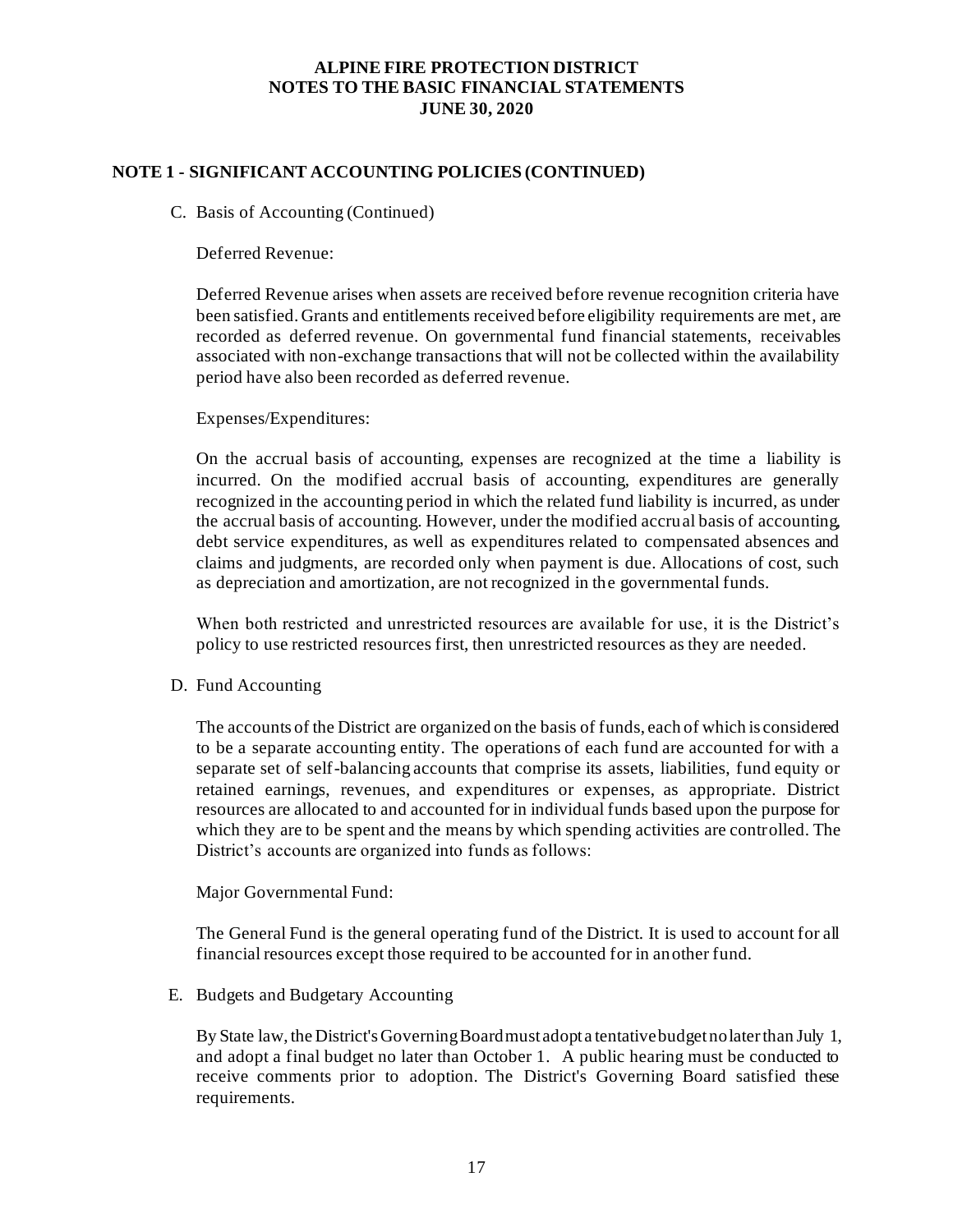#### **NOTE 1 - SIGNIFICANT ACCOUNTING POLICIES (CONTINUED)**

E. Budgets and Budgetary Accounting (Continued)

These budgets are revised by the District's Governing Board during the year to give consideration to unanticipated income and expenditures. It is this final revised budget that is presented in the financial statements. Formal budgetary integration was employed as a management control device during the year for all budgeted funds. The District employs budget control by minor object and by individual appropriation accounts. Expenditures cannot legally exceed appropriations by major object accounts. Appropriations do not carryover from year to year.

#### F. Encumbrances

Encumbrance accounting is used in all budgeted funds to reserve portions of applicable appropriations for which commitments have been made. Encumbrances are recorded for purchase orders, contracts, and other commitments when they are written. Encumbrances are liquidated when the commitments are paid. All encumbrances are liquidated at June 30.

G. Deferred Compensation

The District offers its employees a deferred compensation plan created in accordance with Internal Revenue Code Section 457. The plan, available to all full-time employees, permits deferment of a portion of current salary to future years. Benefits from the plan are not available to employees until termination, retirement, disability, death, or unforeseeable emergencies.

All assets and income of the plan are held in trust for the exclusive benefit of the participants and their beneficiaries. The District does not meet the criteria for fiduciary fund reporting since it does not have either significant administrative involvement (e.g. custody) or performs the investment function. Therefore, the fair market value of the plan assets at June 30, 2020 in the amount of \$1,988,526 are not included in the District's financial statements.

H. Accumulated Vacation and Sick Leave

The District's policy on vacation and sick leave states that every full-time employee shall be eligible for vacation with pay after six months of continued service with the employer. Employees shall start to earn vacation allowance as of their first date of employment. The maximum accumulated total which may be carried in vacation time from one fiscal budget year to the next is one shift.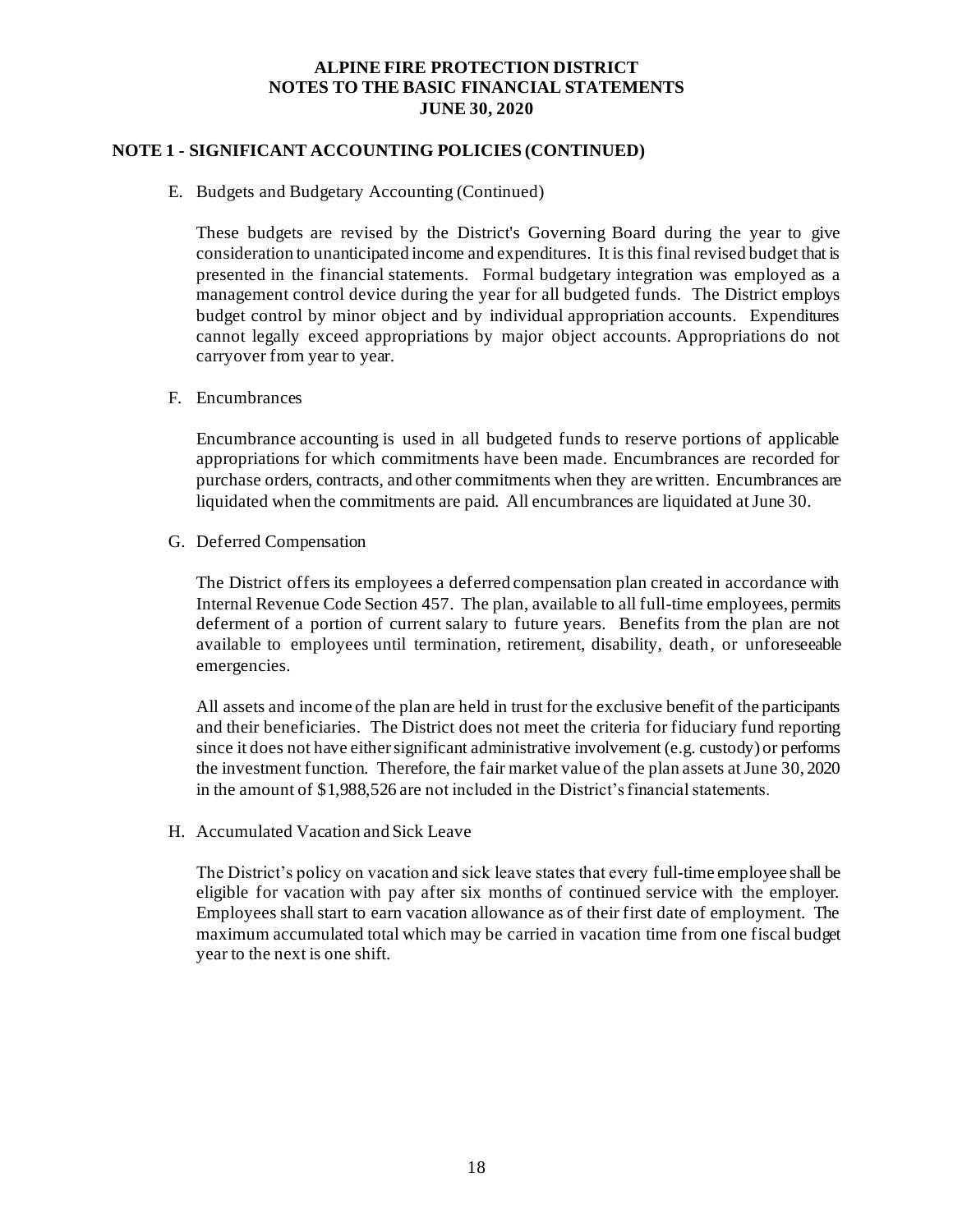## **NOTE 1 - SIGNIFICANT ACCOUNTING POLICIES (CONTINUED)**

#### H. Accumulated Vacation and Sick Leave (Continued)

Vacation allowance shall be earned annually based on the following schedule:

| Length of Service | <b>Shift Personnel</b> | 40 Hour Personnel |
|-------------------|------------------------|-------------------|
| 1 to 4 years      | 144 hours              | 48 hours          |
| 5 to 9 years      | 168 hours              | 56 hours          |
| 10 to 14 years    | 192 hours              | 64 hours          |
| 15 to 19 years    | 216 hours              | 72 hours          |
| 20 to 24 years    | 240 hours              | 80 hours          |
| $25+$             | 264 hours              | 88 hours          |
|                   |                        |                   |
| Length of Service | Hours                  |                   |
| 0 to 2 years      | 40 hours               |                   |
| 3 to 5 years      | 80 hours               |                   |
| 6 to 9 years      | 120 hours              |                   |
| 10 to 14 years    | 160 hours              |                   |
| 15 to 19 years    | 200 hours              |                   |
| 20 plus years     | 280 hours              |                   |
|                   |                        |                   |

Safety personnel employees accumulate sick leave from the first day of employment and shall continue to do so until they have accumulated a maximum of 2,880 hours. The accrual for sick leave shall be at the rate of 21 hours per month or ten and one-half  $(10 \frac{1}{2})$  shifts per year. Sick leave may be converted to vacation at the rate of three hours of sick leave for one hour of vacation so that no employee will exceed the cap of 2,880 hours.

Management and Full-time Administrative personnel shall accrue sick leave at the rate of 12 hours per month. There is no limit to the accrued sick leave for non-safety personnel. Unused sick leave shall be carried forward from one fiscal year to the next. Safety and Full-time Non-Safety Employees shall be compensated in cash for unused sick leave at the rate of one quarter of their regular rate of pay for any unused accumulation of sick leave when they are permanently separated from service by resignation, death, retirement, service retirement, or discharge so long as the employee has previously completed five (5) years of full-time service to the District.

Part-time employees shall earn 24 hours of sick leave annually. Sick leave will be earned on July  $1<sup>st</sup>$  of each year and there is no carry over from year to year. Sick leave may be used beginning on the  $90<sup>th</sup>$  day of employment. There is no cash out value for hours earned during employment or at termination. This section conforms to California AB1522 and affects employees who work in California for 30 or more days within a year.

At June 30, 2020, the accumulated unpaid liabilities related to vacationand sick leavebenefits were a total of \$153,442. This is all recorded as long-term debt.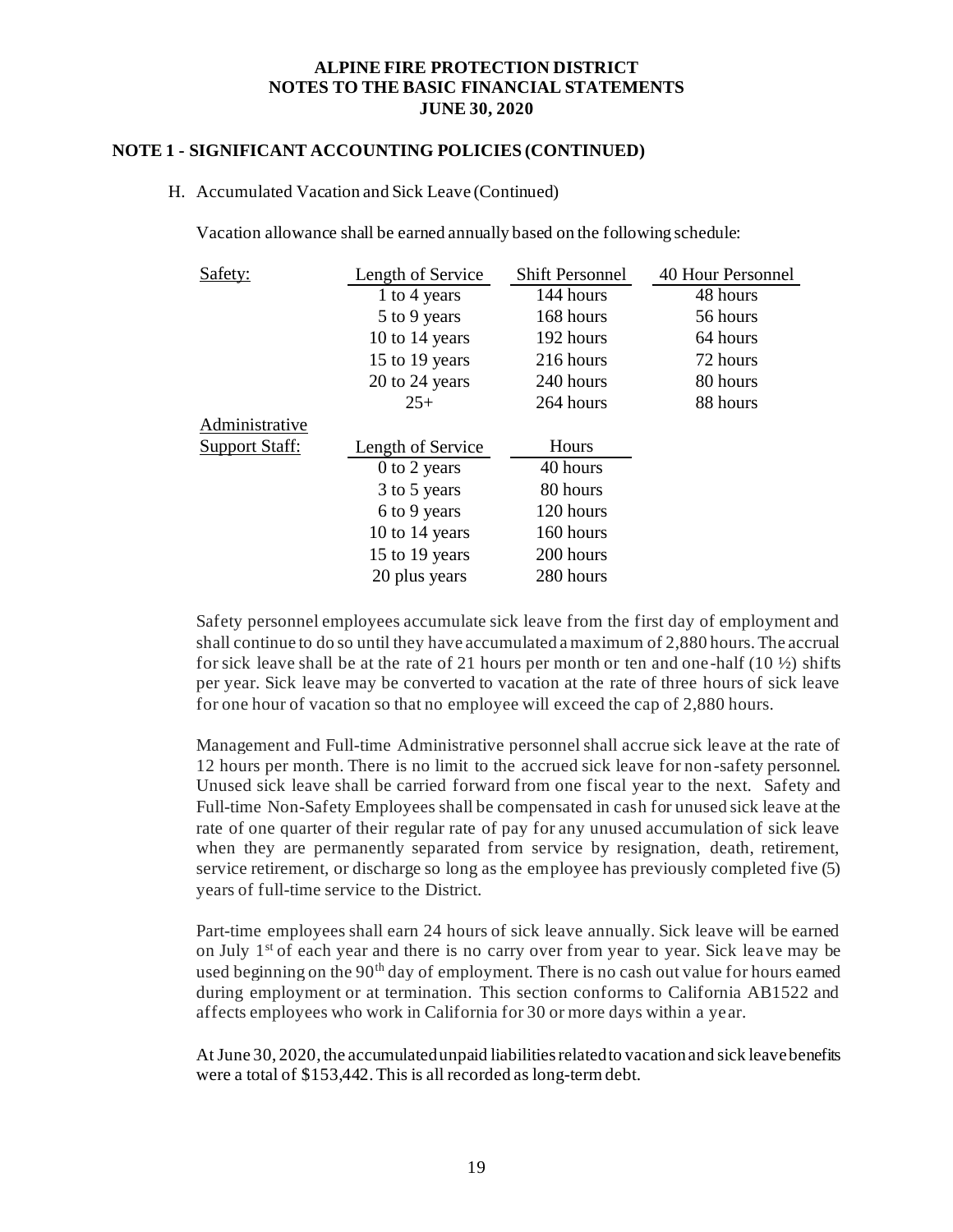# **NOTE 1 - SIGNIFICANT ACCOUNTING POLICIES (CONTINUED)**

#### I. Employee Retirement Plans

Plan Description and Funding Policy:

CalPERS

#### Plan Description

The District contributes to the California Public Employees' Retirement System (CalPERS), an agent multiple-employer public employee defined benefit pension plan.CalPERS provides retirement and disability benefits, annual cost-of-living adjustments, and death benefits to plan members and beneficiaries. CalPERS acts as a common investment and administrative agent for participating public entities within the State of California.Benefit provisions and all other requirements are established by state statute and city ordinance. Copies of CalPERS' annual financial report may be obtained from their Executive Office - 400 P Street, Sacramento, CA 95814.

#### Funding Policy

Tier 1 and Tier 2 participants are required to contribute 100% of the employee contribution. The District deposited the contributions required of District employees on their behalf into the employees' account. The District is required to contribute at an actuarially determined rate; the 2019/2020 rates of annual covered payroll are as follows:

| Tier         | Safety | Non-Safety |
|--------------|--------|------------|
| Tier 1       | 21.93% | 13.47%     |
| Tier 2       | 18.93% | 8.38%      |
| <b>PEPRA</b> | 13.03% | 7.03%      |

The contribution requirements of plan members and the District are established and may be amended by CalPERS. One major change in the contribution rates is the unfunded liability component has now been separately stated in the reports from PERS. Consequently, even though the contribution rates appear dramatically less than the prior year the contributions themselves have increased.

At June 30, 2020, the District reported a liability of \$6,237,726 in the Statement of Net Position for its proportionate share of the net pension liability. The net pension liability was measured as of June 30, 2019 and the total pension liability used to calculate the net pension liability was determined by an actuarial valuation as of that date. The District's proportion of the net pension liability was based on a projection of the District's long-term share of contributions to the pension plan relative to the projected contributions of all Pension Plan participants, which was actuarially determined.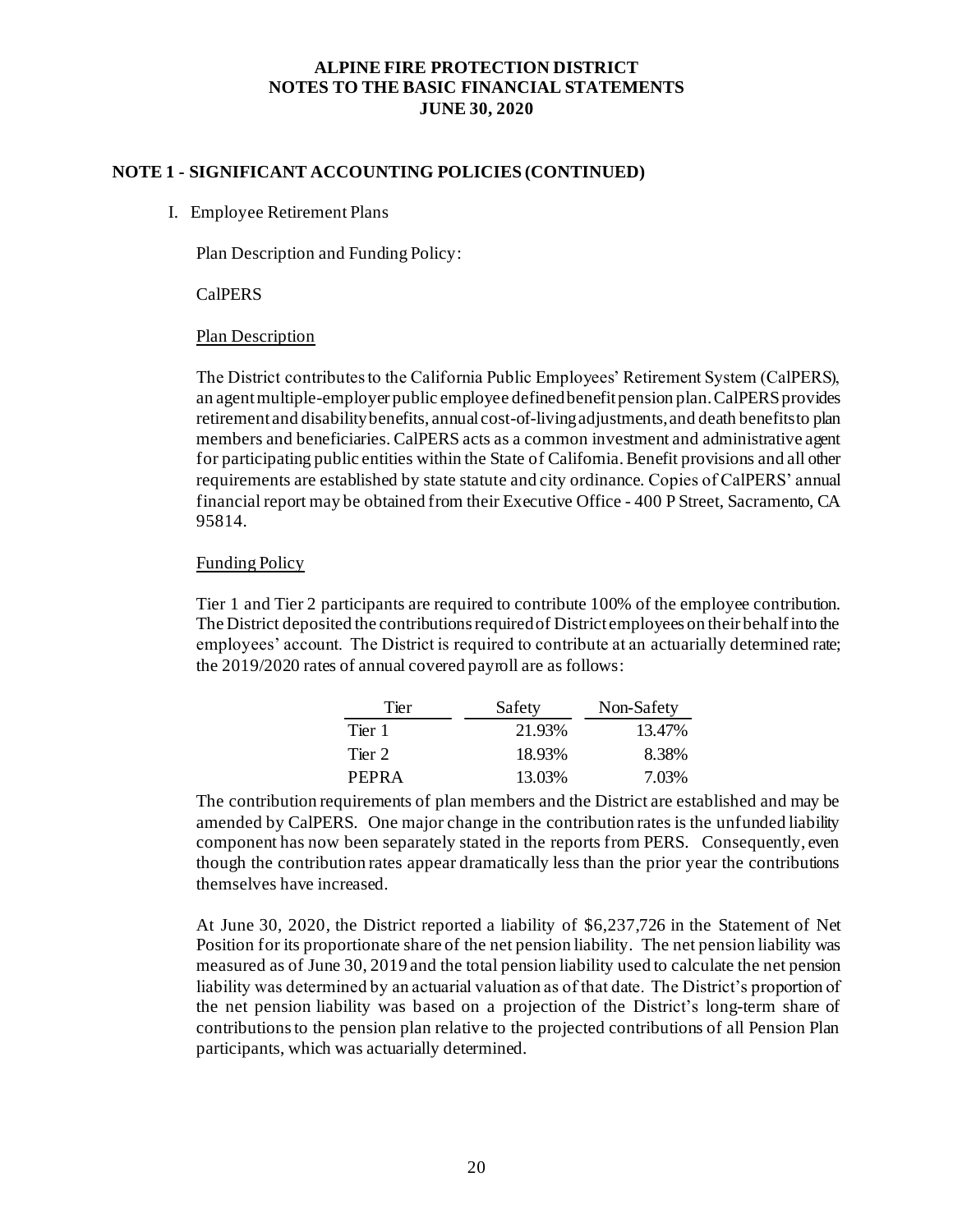# **NOTE 1 - SIGNIFICANT ACCOUNTING POLICIES (CONTINUED)**

#### I. Employee Retirement Plans (Continued)

#### Funding Policy (Continued)

For the fiscal year ended June 30, 2020, the District recognized pension expense of \$1,199,640 in its Government-Wide financial statements. Pension expense represents the change in the net pension liability during the measurement period, adjusted for actual contributions and the deferred recognition of changes in investment gain/loss, actuarial gain/loss, actuarial assumptions or method, and plan benefits.

#### Actuarial Assumptions

The total pension liability in the June 30, 2019 actuarial valuation was determined using the following actuarial assumptions. Total pension liability represents the portion of the actuarial present value of projected benefit payments attributable to past periods of service for current and inactive employees.

- Discount Rate/Rate of Return 7.15%, net of investment expense
- Inflation Rate  $-2.75\%$
- Salary increases Varies by Entry Age and Service up to 3%
- COLA Increases up to 2.75%
- Post-Retirement Mortality Derived using CalPERS' Membership Data for all Funds

The actuarial assumptions used in the June 30, 2020 valuation were based on the results of an actuarial experience study for the period July 1, 2015 through June 30, 2018.

The long-term expected rate of return on pension plan investments (7.15%) was determined using a building-block method in which best-estimate ranges of expected future real rates of return (expected returns, net of pension plan investment expense and inflation) are developed for each major asset class. These ranges are combined to produce the long-term expected rate of return by weighting the expected future real rates of return by the target asset allocation percentage and by adding expected inflation. The target allocation and best estimates of arithmetic real rates of return for each major asset class are summarized in the following table:

|                            |                          | <b>Real Return</b> | <b>Real Return</b> |
|----------------------------|--------------------------|--------------------|--------------------|
| <b>Asset Class</b>         | <b>Target Allocation</b> | Years $1-10$       | Years $11+$        |
| <b>Public Equity</b>       | 50.0%                    | 4.80%              | 5.98%              |
| Global Fixed Income        | 28.0%                    | 1.00%              | 2.62%              |
| <b>Inflation Sensitive</b> | $0\%$                    | 0.77%              | 1.81%              |
| Private Equity             | 8.0%                     | 6.30%              | 7.23%              |
| <b>Real Estate</b>         | 13.0%                    | 3.75%              | 4.93%              |
| Liquidity                  | 1.0%                     | $_{0}$             | $-.92%$            |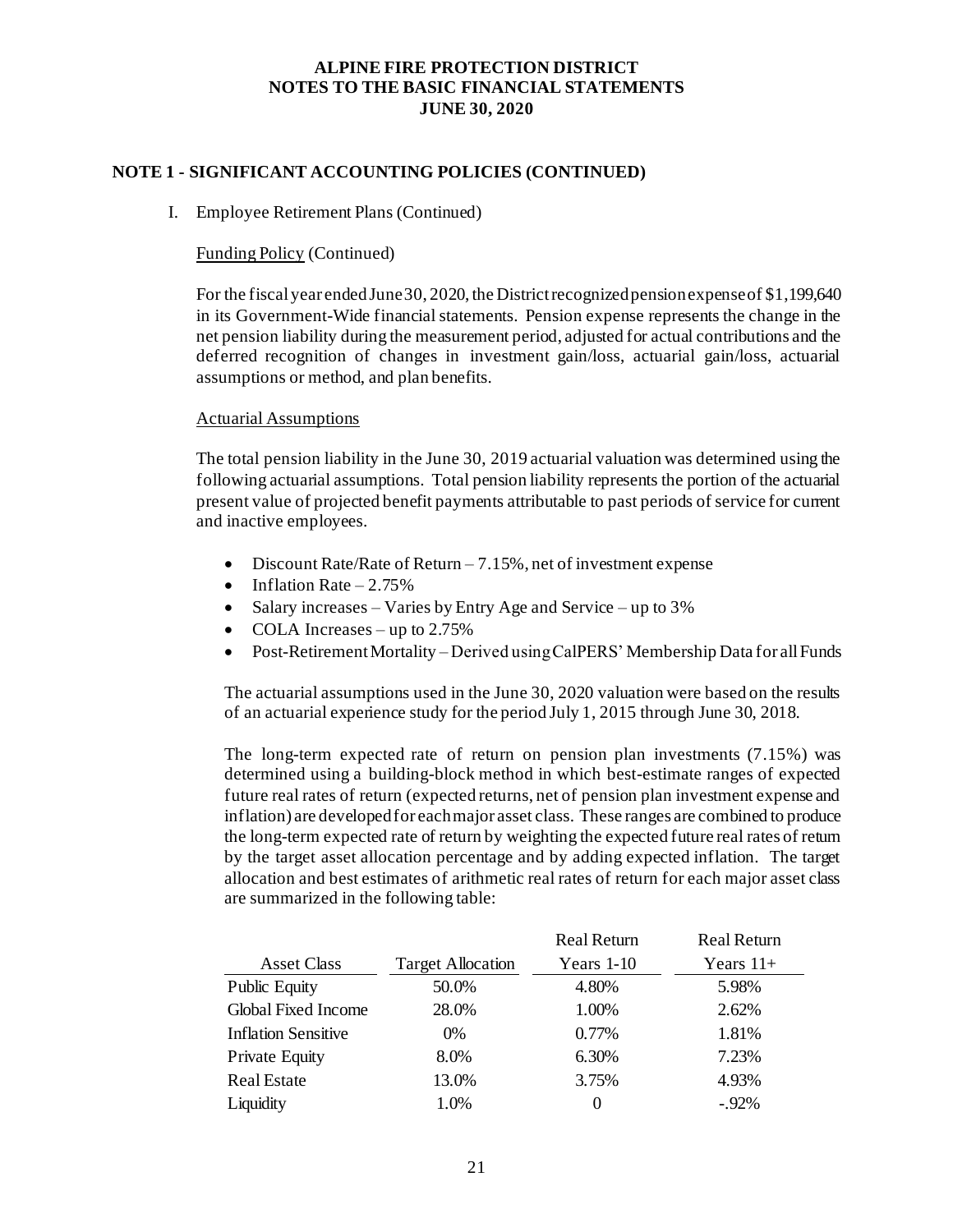# **NOTE 1 - SIGNIFICANT ACCOUNTING POLICIES (CONTINUED)**

I. Employee Retirement Plans (Continued)

#### Actuarial Assumptions (Continued)

The discount rate used to measure the total pension liability was 7.15 percent. The projection of cash flows used to determine the discount rate assumed that employee contributions will be made at the current contribution rate and that contributions from the District will be made at contractually required rates, actuarially determined. Based on those assumptions, the pension fund's fiduciary net position was projected to be available to make all projected future benefit payments of current active and inactive employees. In theory, the discount rate may differ from the long-term expected rate of return discussed previously. However, based on the projected availability of the pension fund's fiduciary net position, the discount rate is equal to the long-term expected rate of return on pension plan investments, and was applied to all periods of projected benefit payments to determine the total pension liability.

Sensitivity of the District's Proportionate Share of the Net Pension Liability to Changes in the Discount Rate

The following presents what the District's proportionate share of the net pension liability would be if it were calculated using a discount rate that is 1 percentage point lower (6.0%) or 1 percentage point higher (8.0%) than the current rate:

|                                       |          | 1% Decrease Discount Rate |       |              | 1% Increase |
|---------------------------------------|----------|---------------------------|-------|--------------|-------------|
|                                       | $6.00\%$ |                           | 7.00% |              | 8.50%       |
| District's proportionate share of the |          |                           |       |              |             |
| net pension plan liability            |          | \$ 9,376,484              |       | \$ 6,237,726 | \$3,663,350 |

Detailed information about the pension fund's fiduciary net position is available in the separately issued CALPERS comprehensive annual financial report which may be obtained by contacting PERS.

#### J. Property Tax

Secured property taxes attach as an enforceable lien on property as of March 1. Taxes are payable in two installments on December 10, and April 10. Unsecured property taxes are payable in one installment on or before August 31. The County of San Diego bills and collects the taxes for the District. Tax revenues are recognized by the District when received.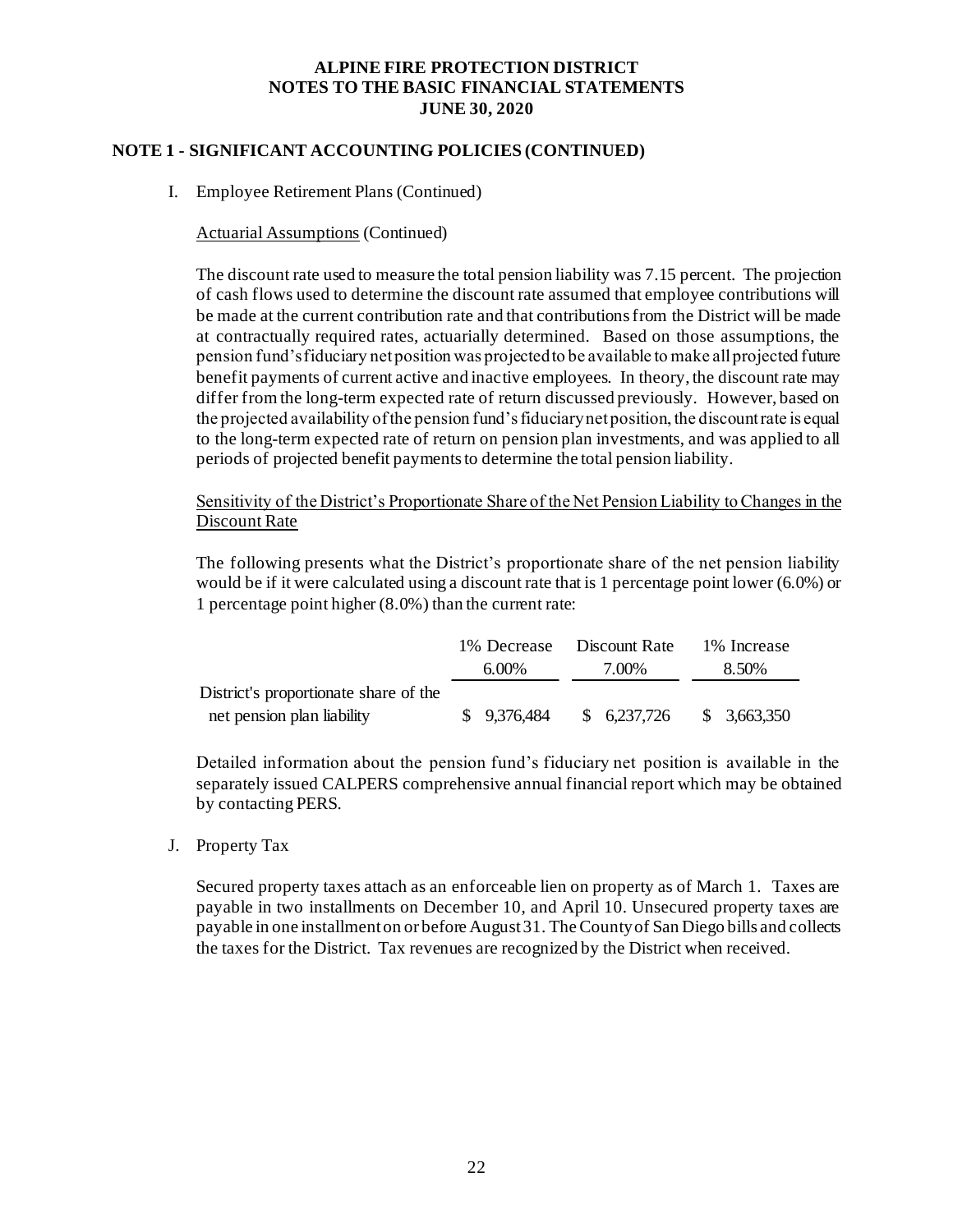# **NOTE 1 - SIGNIFICANT ACCOUNTING POLICIES (CONTINUED)**

K. Assets, Liabilities, and Equity

#### 1. Deferred Outflows and Inflows of Resources

Pursuant to GASB Statement No. 63, "*Financial Reporting of Deferred Outflows of Resources, Deferred Inflows of Resources, and Net Position,*" the District recognizes deferred outflows and inflows of resources.

In addition to assets, the Statement of Financial Position will sometimes report a separate section for deferred outflows of resources. A deferred outflow of resources is defined as a consumption of net position by the District that is applicable to a future reporting period. The District has two items which qualify for reporting in this category. Please refer to Note 7 for a detailed listing of the deferred outflows of resources the District has recognized.

In addition to liabilities, the Statement of Financial Position will sometimes report a separate section for deferred inflows of resources. A deferred inflow of resources is defined as an acquisition of net position by the District that is applicable to a future reporting period. The District has one item which qualifies for reporting in this category. Please refer to Note 7 for a detailed listing of the deferred inflows of resources.

# 2. Capital Assets

Capital Assets are those purchased or acquired with an original cost of \$5,000 or more and are reported at historical cost or estimated historical cost. Contributed assets are reported at fair market value as of the date received. Additions, improvements, and other capital outlays that significantly extend the useful life of an asset are capitalized. The costs of normal maintenance and repairs that do not add to the value of the assets or materially extend the asset's lives are not capitalized, but are expensed as incurred. Depreciation on all capital assets is computed using a straight-line basis over the following estimated useful lives: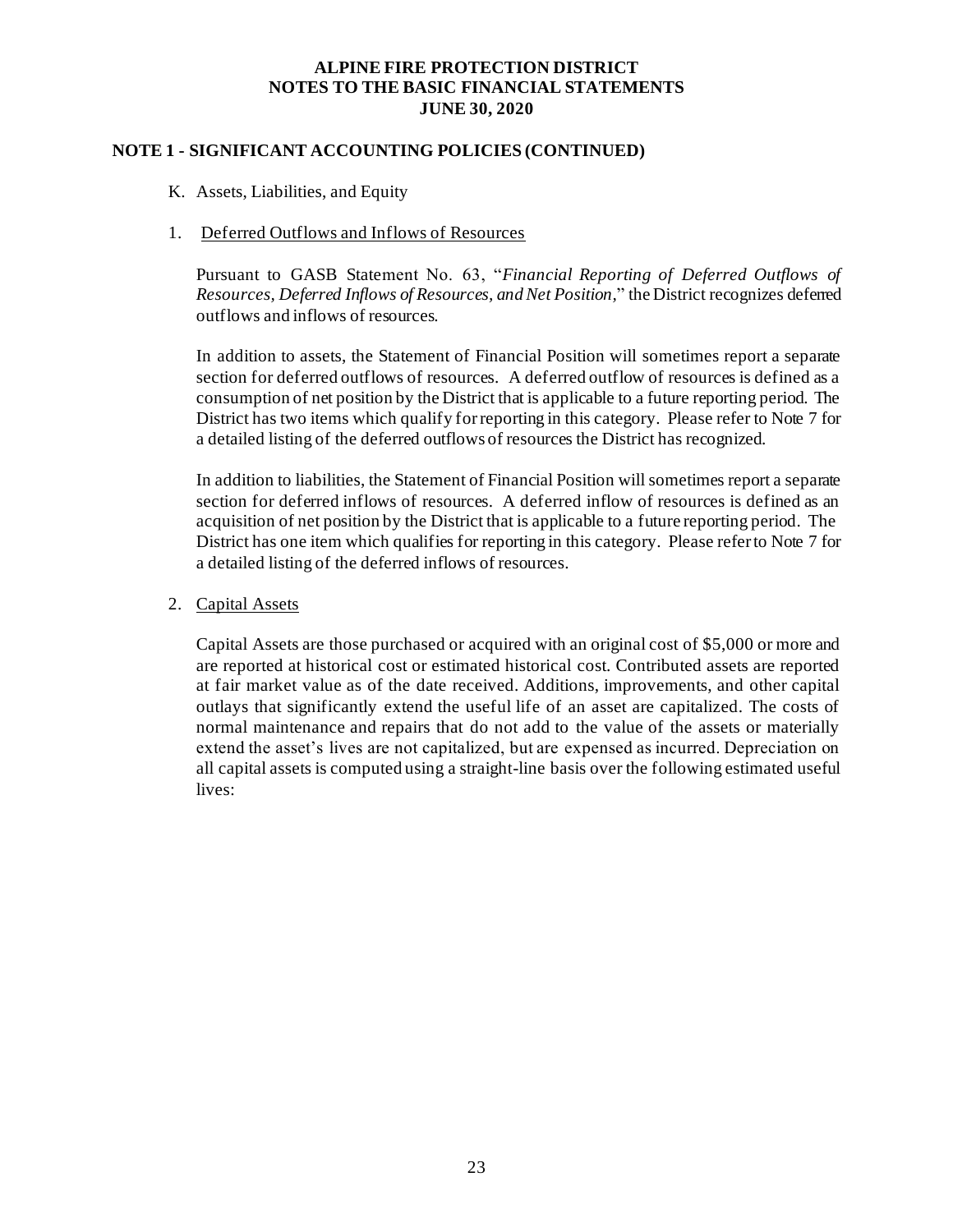# **NOTE 1 - SIGNIFICANT ACCOUNTING POLICIES (CONTINUED)**

# K. Assets, Liabilities, and Equity (Continued)

# 2. Capital Assets (Continued)

|                                  |                                                                                    | Estimated      |
|----------------------------------|------------------------------------------------------------------------------------|----------------|
|                                  |                                                                                    | Useful         |
|                                  |                                                                                    | Life           |
| <b>Asset Class</b>               | Examples                                                                           | In Years       |
| Land                             |                                                                                    | N/A            |
|                                  | Paving, flagpoles, retaining walls,                                                | 20             |
| Site Improvements                |                                                                                    |                |
|                                  | sidewalks, fencing, outdoor lighting<br>Heating, ventilation, and air conditioning | 20             |
| <b>HVAC Systems</b>              | systems                                                                            |                |
| Roofing                          |                                                                                    | 20             |
| <b>Interior Construction</b>     |                                                                                    | 25             |
| <b>Carpet Replacement</b>        |                                                                                    | $\overline{7}$ |
| Electrical/Plumbing              |                                                                                    | 30             |
| Sprinkler/Fire System            | Fire suppression systems                                                           | 25             |
| <b>Outdoor Equipment</b>         | Playground, radio towers, fuel tanks                                               | 20             |
| Machinery and Tools              | Shop & maintenance equipment tools                                                 | 15             |
| Kitchen Equipment                | Appliances                                                                         | 15             |
| <b>Custodial Equipment</b>       | Floor scrubbers, vacuums, other                                                    | 15             |
| Science and Engineering          | Lab equipment, scientific apparatus                                                | 10             |
| <b>Furniture and Accessories</b> | Classroom and other furniture                                                      | 20             |
| <b>Business Machines</b>         | Fax, duplicating & printing equipment                                              | 10             |
| Copiers                          |                                                                                    | 5              |
| <b>Communication Equipment</b>   |                                                                                    | 10             |
|                                  | Mobile, portable radios, non-computerized                                          |                |
| <b>Computer Hardware</b>         | PC's, printers, network hardware                                                   | 5              |
| <b>Computer Software</b>         | Instructional, other short-term                                                    | 5 to 10        |
| <b>Computer Software</b>         | Administrative or long-term                                                        | 10 to 20       |
| <b>Musical Instruments</b>       | Pianos, strings, brass, percussion                                                 | 10             |
| <b>Library Books</b>             | Collections                                                                        | 5 to 7         |
| <b>Licensed Vehicles</b>         | Buses, other on-road vehicles                                                      | 8              |
|                                  | Major off-road vehicles, front-end loaders,                                        |                |
| <b>Contractors Equipment</b>     | large tractors, mobile air compressor                                              | 10             |
| Grounds Equipment                | Mowers, tractors, attachments                                                      | 15             |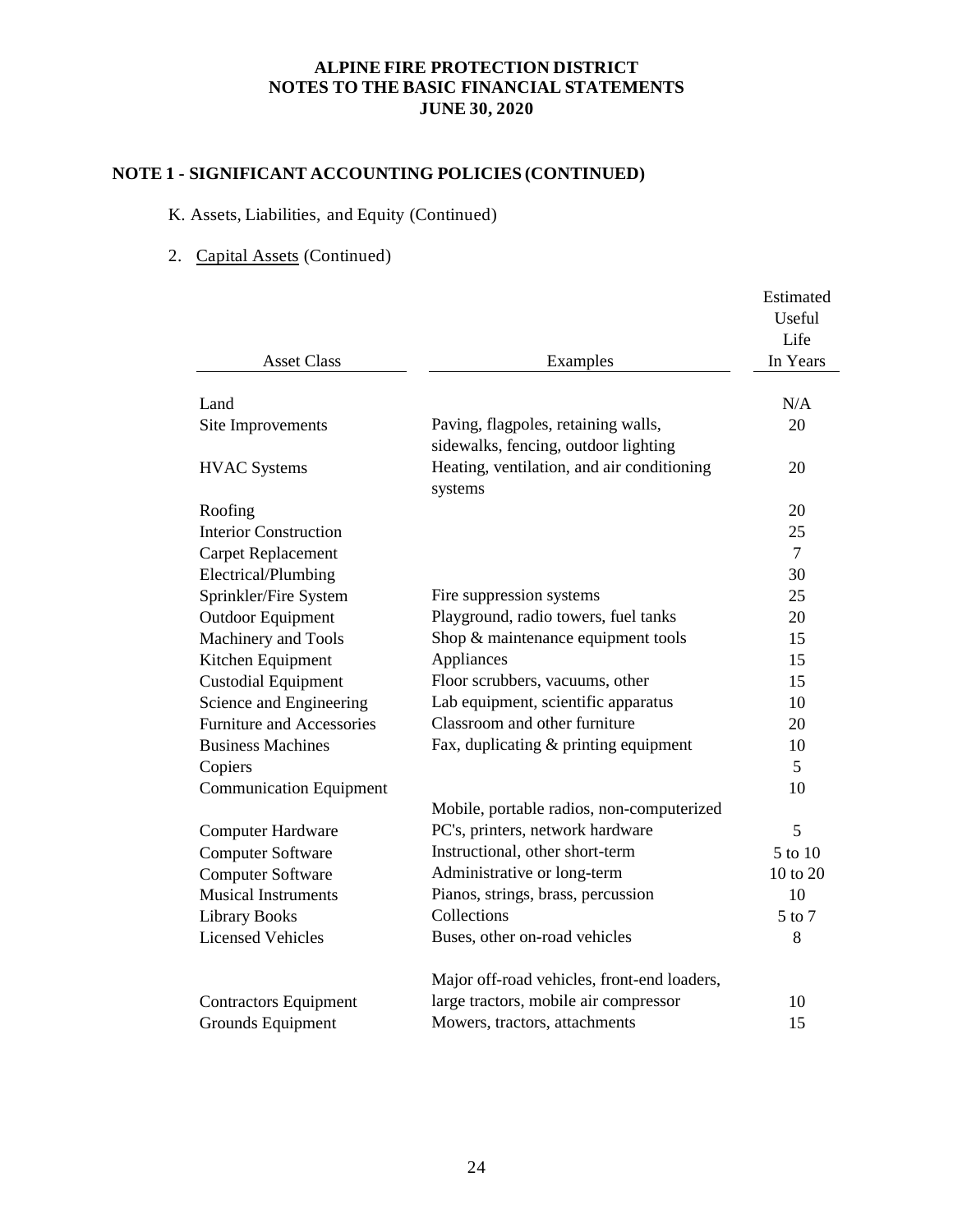#### **NOTE 1 - SIGNIFICANT ACCOUNTING POLICIES (CONTINUED)**

#### K. Assets, Liabilities, and Equity (Continued)

#### 3. Deferred Revenue

Cash received for federal and state special projects and programs is recognized as revenue to the extent that qualified expenditures have been incurred. Deferred Revenue is recorded to the extent that cash received on specific projects and programs exceeds qualified expenditures.

#### 4. Long-Term Obligations

In the government-wide financial statements, long-term debt and other long-term obligations are reported as liabilities in the Statement of Net Position.

#### 5. Revenue Limit/Property Tax

The District's revenue limit is received from a combination of local property taxes, state apportionments, and other local sources.

The County is responsible for assessing, collecting, and apportioning property taxes. Taxes are levied for each fiscal year on taxable real and personal property in the County. The levy is based on the assessed values as of the preceding March 1, which is also the lien date. Property taxes on the secured roll are due on November 1, and February 1, and taxes become delinquent after December 10, and April 10, respectively. Property taxes on the unsecured roll are due on the lien date (March 1), and become delinquent if unpaid by August 31.

Secured property taxes are recorded as revenue when apportioned, in the fiscal year of the levy. The County apportions secured property tax revenue in accordance with the alternate method of distribution prescribed by Section 4705 of the California Revenue and Taxation Code. This alternate method provides for crediting each applicable fund with its total secured taxes upon completion of the secured tax roll – approximately October 1, of each year.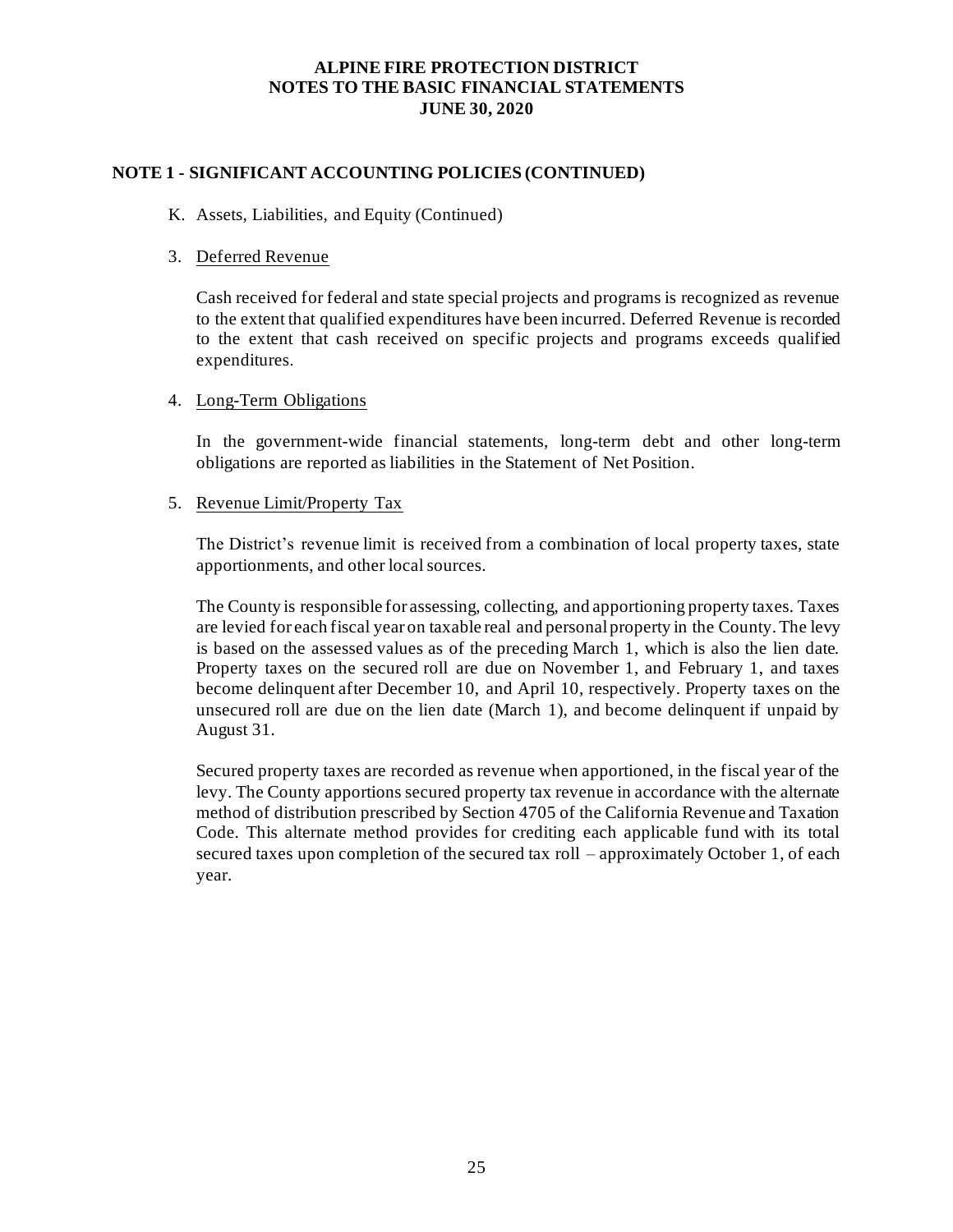# **NOTE 1 - SIGNIFICANT ACCOUNTING POLICIES (CONTINUED)**

#### L. Fund Balance Reserves and Assignments

Under GASB 54, fund balance for governmental funds should be reported in classifications that comprise a hierarchy based primarily on the extent to which the government is bound to honor constraints on the specific purposes for which amounts in those funds can be spent. Fund balances are now broken out in five categories:

- Nonspendable Fund Balance this fund balance classification includes amounts that cannot be spent because they are either not in spendable form (i.e. – prepaid expenses) or legally or contractually required to be maintained intact.
- Restricted Fund Balance this fund balance classification should be reported when there are constraints placed on the use of resources externally (by creditors, grant sources, contributors, etc.) or imposed by law or enabling legislation.
- Committed Fund Balance this fund balance classification can only be used for specific purposes pursuant to constraints imposed by formal action of the government's highest level of decision-making authority (i.e. – fund balance designations passed by board resolution).
- Assigned Fund Balance this fund balance classification includes amounts that are constrained by the government's intent to be used for specific purposes, but are neither restricted nor committed.
- Unassigned Fund Balance this fund balance classification is the residual classification for the general fund.

#### M. Net Position

The government-wide financial statements utilize a net position presentation. Net position are categorized as invested capital assets (net of related debt), restricted and unrestricted.

- Invested in Capital Assets, Net of Related Debt This category groups all capital assets into one component of net position. Accumulated depreciation and the outstanding balances of debt that are attributable to the acquisition, construction, or improvement of these assets reduce the balance in this category.
- Restricted Net Position This category presents external restrictions imposed by creditors, contributors, or laws or regulations of other governments and restrictions imposed by law through constitutional provisions or enabling legislation.
- Unrestricted Net Position This category represents net position of the District not restricted for any project or other purpose.

#### N. Use of Estimates

The preparation of financial statements in conformity with generally accepted accounting principles (GAAP) requires management to make estimates and assumptions that affect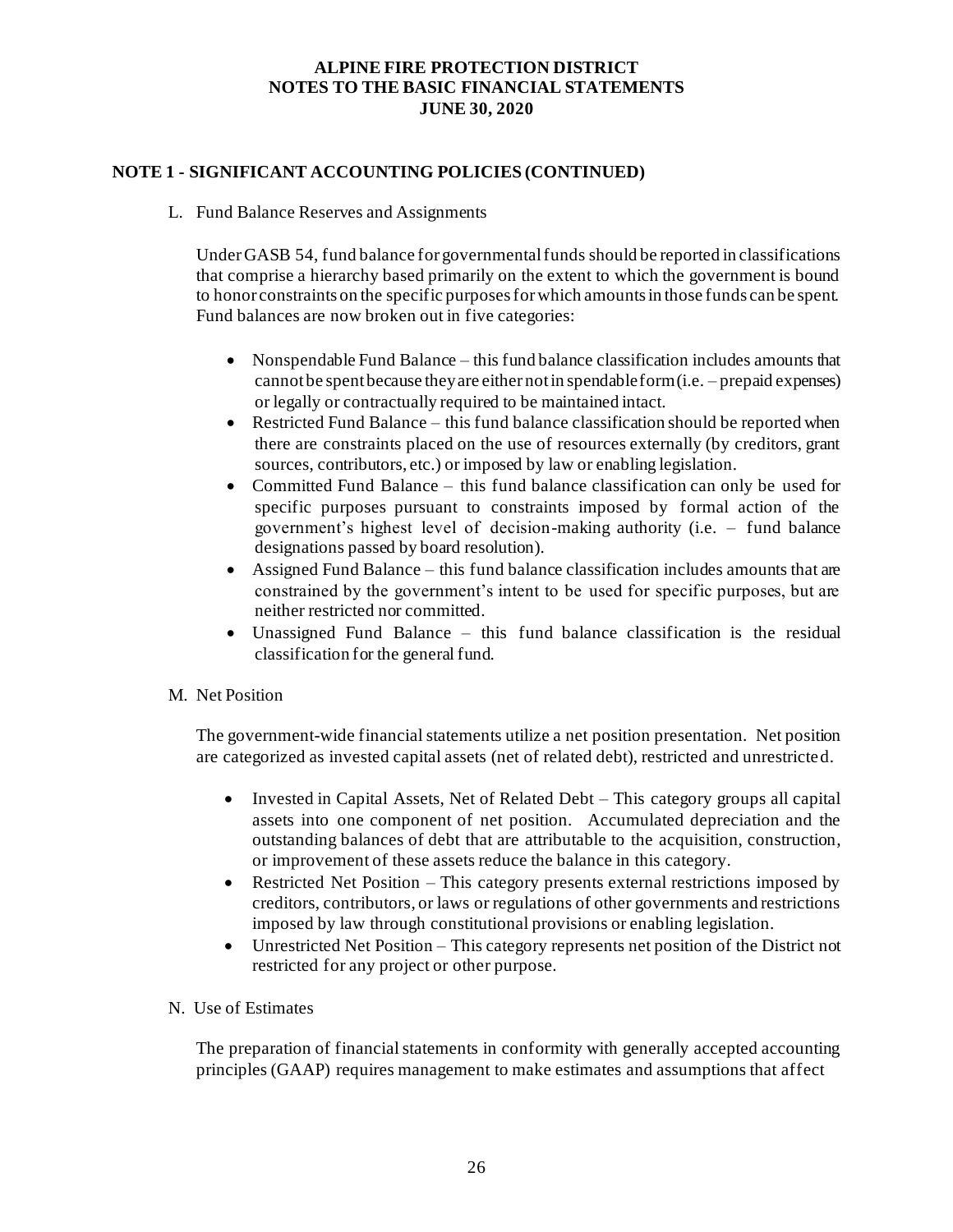# **NOTE 1 - SIGNIFICANT ACCOUNTING POLICIES (CONTINUED)**

N. Use of Estimates (Continued)

the reported amounts of assets and liabilities and disclosure of contingent assets and liabilities at the date of the financial statements and the reported amounts of revenues and expenditures during the reporting period. Actual results could differ from those estimates.

# **NOTE 2 – CASH AND INVESTMENTS**

The District follows the practice of pooling cash and investments of all funds except for funds required to be held by outside fiscal agents under the provisions of bond indentures.

Cash and investments consist of the following at June 30, 2020:

| Investment in State Treasurer's Investment Pool (LAIF) | 459.886     |
|--------------------------------------------------------|-------------|
| Deposits held in financial institutions                | 334,885     |
| Certificates of deposit and investments                | 2,463,332   |
| Cash with County                                       | 2,381,767   |
|                                                        | \$5,639,870 |

A. Custodial Credit Risk

At June 30, 2020, the carrying amount of the deposits held at banks, was \$334,885. The bank balances are insured by the FDIC for \$250,000 and the remaining was collateralized, as required by California Government Code 53630, by the pledging financial institution with assets held in a common pool for the District and other governmental agencies. State law requires that the collateral be equal or greater than 100% of all public deposits held with the pledging financial institution if government securities are used or 150% if mortgages are used as the collateral.

B. Authorized Investments

California statutes authorize the District to invest idle or surplus funds in a variety of credit instruments as provided for in California Government Code Section 53600, Chapter 4 – Financial Affairs.

The Government Code allows investments in the following instruments:

- Securities of the United States Government, or its agencies
- Small Business Administration loans
- Certificates of Deposit (or Time Deposits) placed with commercial banks and/or savings and loan companies
- Negotiable Certificates of Deposit
- Banker's Acceptances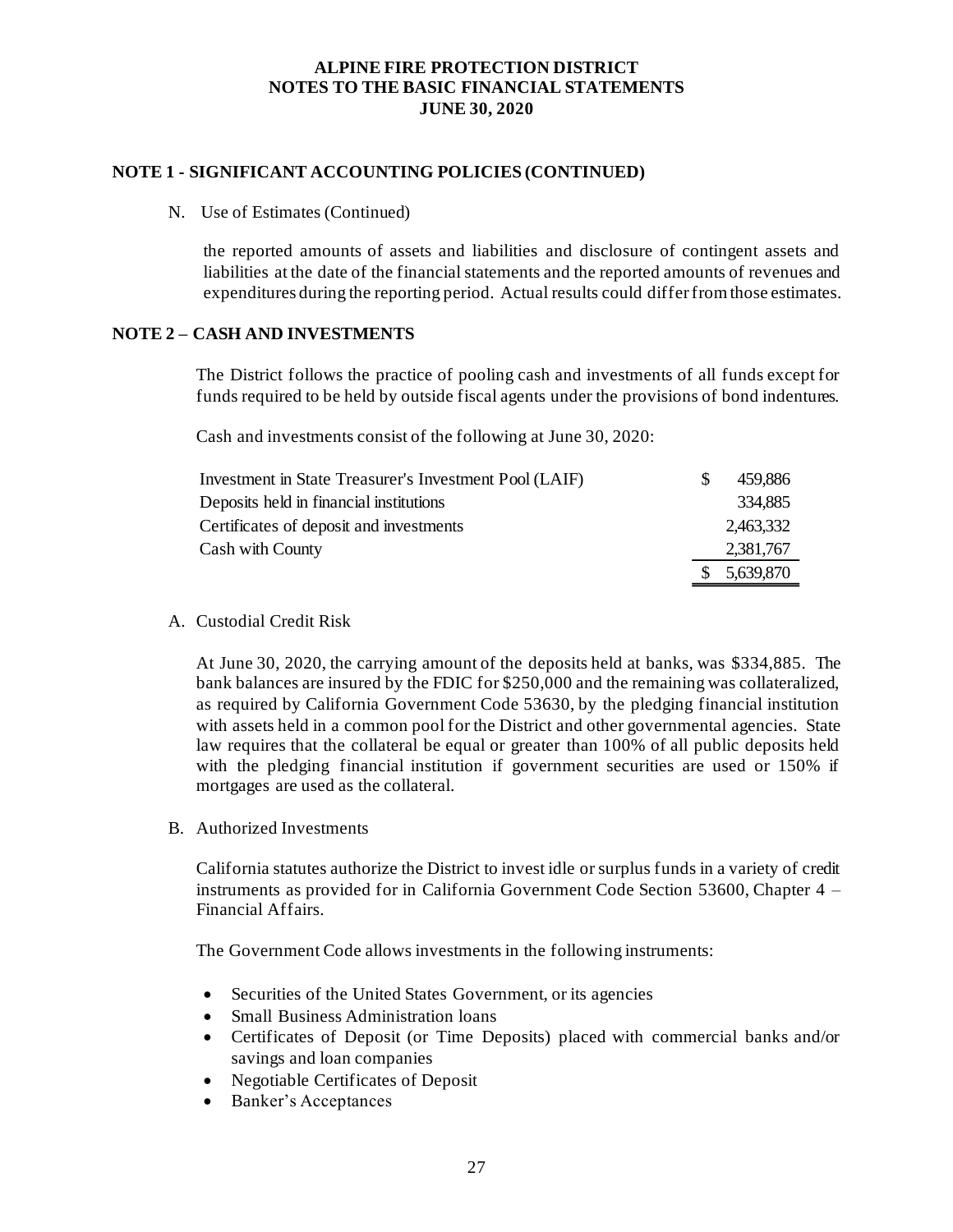# **NOTE 2 – CASH AND INVESTMENTS (CONTINUED)**

- B. Authorized Investments (Continued)
	- Commercial paper and medium-term corporate notes
	- Local Agency Investment Fund (State Pool and County Pool) Demand Deposits
	- Repurchase Agreements (Repos)
	- Passbook savings Account Demand Deposits
	- Reverse Repurchase Agreements
	- County Cash Pool

#### C. Investments

The District has adopted provisions of Governmental Accounting Standards Board (GASB) 31, *"Accounting and Financial Reporting for Certain Investments and for External Investment Pools."* GASB 31 establishes accounting and financial standards for investments in interest-earning investment contracts, external investment pools, and mutual funds. The statement requires all applicable investments to be reported at fair value on the balance sheet. Fair value is the amount at which an investment could be exchanged in a current transaction between willing parties, other than in a forced sale. All investment income, including change in fair market of investments, is recognized as revenue in the operating statement. The State Treasurer's Local Agency Investment Fund (LAIF) is a governmental investment pool managed and directed by the California State Treasurer and is not registered with the Securities and Exchange Commission. An oversight committee, comprised of California State officers and various participants, provides oversight to the management of the fund. The District is a voluntary participant in the investment pool. The District reports its investment in the LAIF at the fair value provided by the State Treasurer, which is not materially different than cost. The balance available for withdrawal is based on the accounting records maintained by LAIF, which are on an amortized costs basis. Included in the LAIF's investment portfolio are collateralized mortgage obligations, mortgage-backed securities, other asset-backed securities, loans to certain state funds, and floating securities issued by federal agencies, government sponsored enterprises, and corporations.

The fair value of investments reported by the District is based on quoted market prices while the fair value of the LAIF investments are based on information provided by LAIF. The following table categorizes fair value measurement within the fair value hierarchy established by generally accepted accounting principles. The hierarchy is based on the valuation inputs used to measure the fair value of the assets and liabilities. Level 1 inputs are quoted prices for identical assets or liabilities in active markets at the date measurement; Level 2 inputs are significant other directly or indirectly observable inputs other than quoted prices; and Level 3 inputs are significant unobservable inputs. The District does not use Level 3 inputs to measure the fair value of its investments.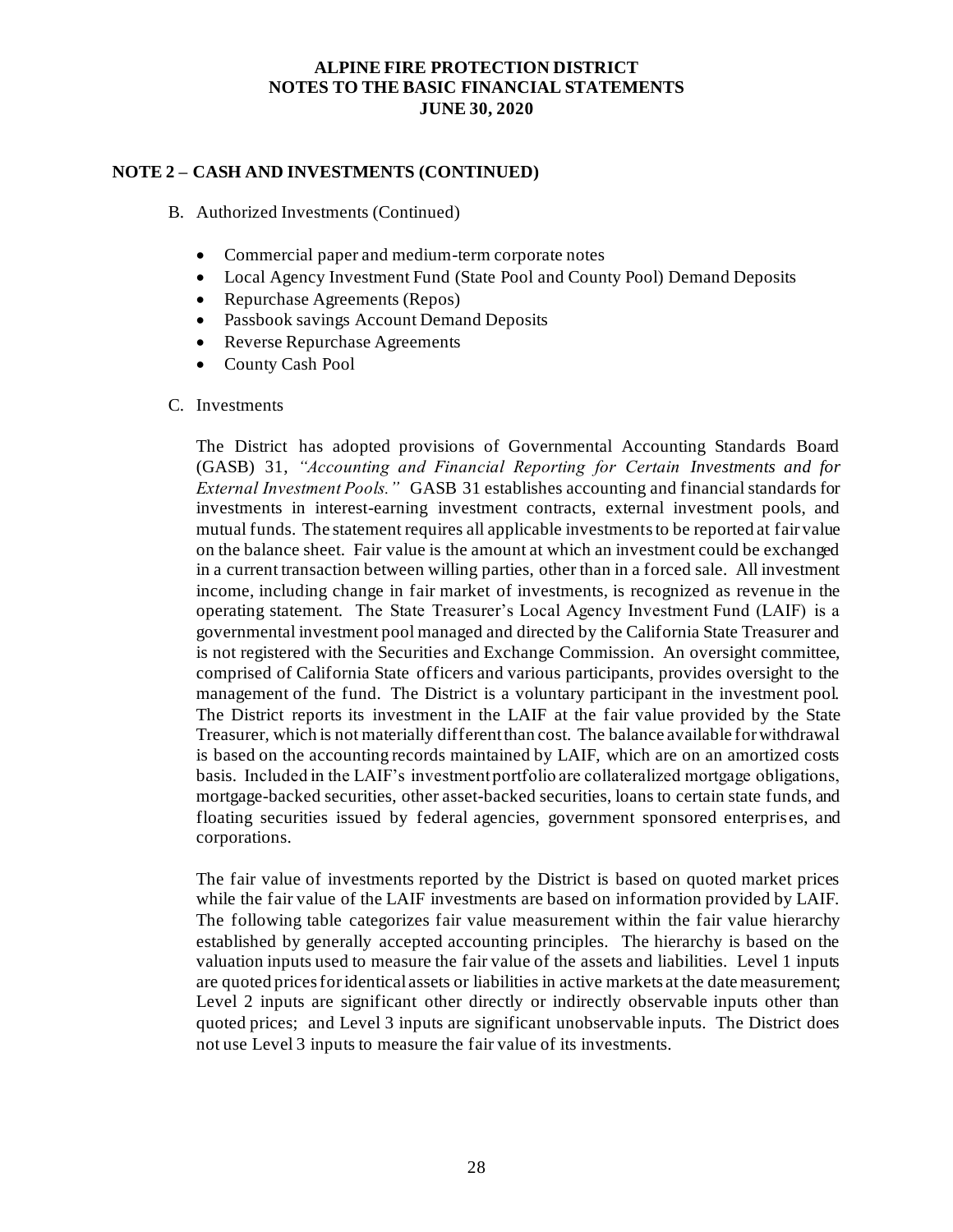## **NOTE 2 – CASH AND INVESTMENTS (CONTINUED)**

C. Investments (Continued)

Here is a table classifying the assets by fair value hierarchy:

|                                         | Fair Market Value as of June 30, 2020 |           |          |                    |  |                          |         |  |
|-----------------------------------------|---------------------------------------|-----------|----------|--------------------|--|--------------------------|---------|--|
|                                         | Total                                 |           |          | Level 2<br>Level 1 |  |                          | Level 3 |  |
|                                         |                                       |           |          |                    |  |                          |         |  |
| LAIF                                    |                                       | 459.886   | <b>S</b> |                    |  | 459.886                  |         |  |
| Certificates of deposit and investments |                                       | 2,463,332 |          | 2,463,332          |  | $\overline{\phantom{0}}$ |         |  |
| Total                                   |                                       | 2,923,218 |          | \$2,463,332        |  | 459.886                  |         |  |

#### D. Interest Rate Risk

Interest rate risk is the risk that changes in market interest rates will adversely affect the fair value of an investment. Generally, the longer the maturity of an investment, the greater the sensitivity of its fair value to changes in market interest rates. As of the year-end, the weighted average maturity of the investments contained in the LAIF investment pool is approximately 10.5 months.

#### E. Credit Risk

Generally, credit risk is the risk that an issuer of an investment will not fulfill its obligation to the holder of the investment. This is measured by the assignment of a rating by a nationally recognized statistical rating organization. The LAIF does not have a rating provided by a nationally recognized statistical rating organization.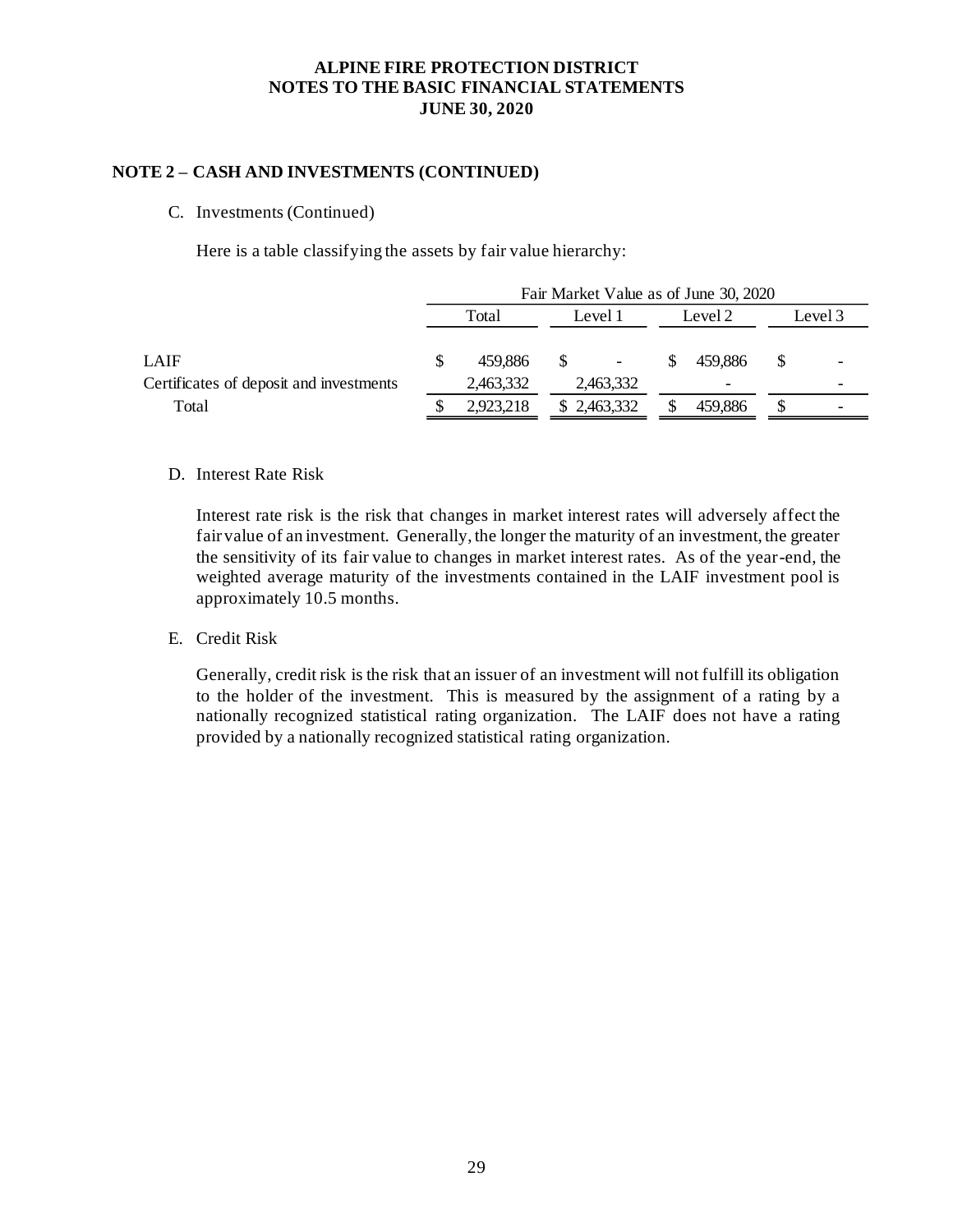# **NOTE 3 - CAPITAL ASSETS**

A schedule of changes in general fixed assets for the year ended June 30, 2020, is shown below:

|                                                    | Balance       |                  |                  | Balance       |
|----------------------------------------------------|---------------|------------------|------------------|---------------|
|                                                    | July 1, 2019  | <b>Additions</b> | <b>Deletions</b> | June 30, 2020 |
| Capital Assets, Not Being Depreciated:             |               |                  |                  |               |
| Land                                               | 644,613<br>\$ | \$               | \$               | \$<br>644,613 |
| <b>Total Capital Assets, Not Being Depreciated</b> | 644,613       |                  |                  | 644,613       |
| Capital Assets, Being Depreciated:                 |               |                  |                  |               |
| Structures & improvements                          | 4,525,887     |                  |                  | 4,525,887     |
| Equipment & vehicles                               | 2,486,957     | 547,627          |                  | 3,034,584     |
|                                                    | 7,012,844     | 547,627          |                  | 7,560,471     |
| <b>Less Accumulated Depreciation</b>               | (3,386,872)   | (227, 168)       |                  | (3,614,040)   |
| <b>Total Capital Assets, Being</b>                 |               |                  |                  |               |
| Depreciated, Net                                   | 3,625,972     | 320,459          |                  | 3,946,431     |
| Governmental Activities                            |               |                  |                  |               |
| Capital Assets, Net                                | \$4,270,585   | \$ 320,459       | \$               | \$4.591,044   |

Total depreciation expense for the year was \$227,168.

Depreciation expense charged to:

|                      |  | $\frac{\$}{227,168}$ |
|----------------------|--|----------------------|
| <b>Public Safety</b> |  | 227,168              |

# **NOTE 4 – LONG-TERM DEBT**

The following is a summary of long-term liability transactions for the year ended June 30, 2020:

|                                               | Balance<br>July 1, 2019 |   | <b>Additions</b>                    |    | Deletions | Balance<br>June 30, 2020 |   | Due Within<br>One Year |
|-----------------------------------------------|-------------------------|---|-------------------------------------|----|-----------|--------------------------|---|------------------------|
| Compensated absences<br>Net pension liability | 162,071<br>5,754,211    | S | $\overline{\phantom{a}}$<br>483,515 | \$ | (8,629)   | 153.442<br>6,237,726     | S |                        |
| Total                                         | 5,916,282               |   | 483.515                             | S  | (8,629)   | 6,391,168                | S |                        |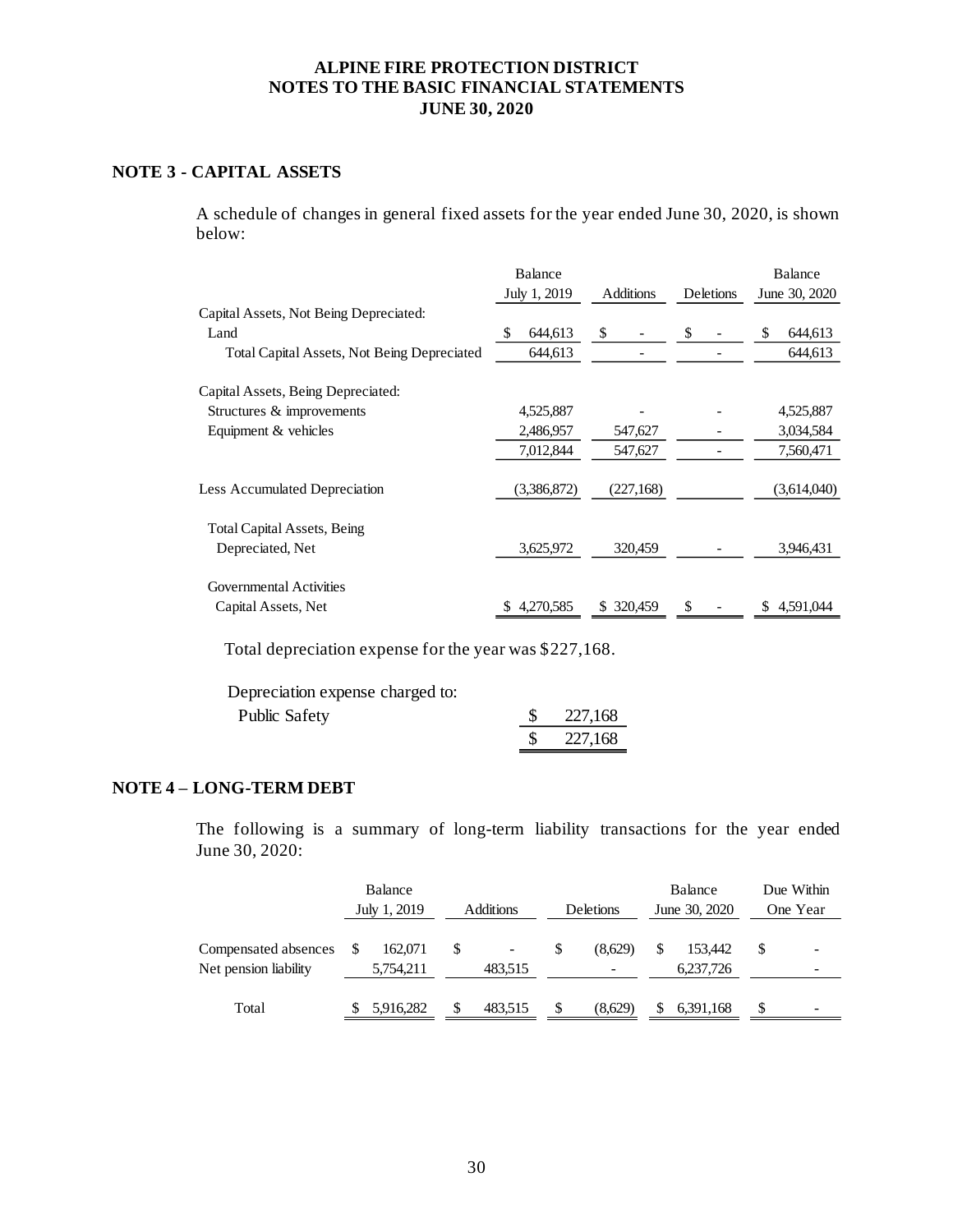## **NOTE 5 - JOINT POWERS AGREEMENTS**

#### A. PASIS

The District entered into a Joint Powers Agreement (JPA) known as the "Public Agencies Self Insurance System" (PASIS), a self-insurance plan for workers' compensation insurance. The PASIS is governed by a board consisting of a representative from each member district. The board controls the operations of the PASIS, including selection of management and approval of operating budgets, independent of any influence by the member districts beyond their representation on the board. Each member district pays a premium commensurate with the level of coverage requested and shares surpluses and deficits proportionate to their participation in the PASIS. The JPA is a separate entity which is independently audited.

Nine San Diego County fire districts have entered into the JPA to administer a program of risk management and workers' compensation self-insurance. PASIS' purpose is to provide for payment of workers' compensation claims. Excess insurance is purchased to cover losses which exceed specific amounts.

PASIS establishes a liability for both reported and unreported insured events which includes estimates of both future payments of losses and related claim adjustment expenses. The following represents changes in those liabilities for the past year:

| Unpaid claims and claim adjustment expenses at beginning of year | S | 271,193   |
|------------------------------------------------------------------|---|-----------|
| Provision for insured events of current year                     |   | 170,831   |
| Changes in provision for insured events of prior years           |   | (180,211) |
| Total incurred claims expense                                    |   | (9,380)   |
| Claim paid attributable to insured events of the current year    |   | (66,013)  |
| Total outstanding claims liability                               |   | 195,800   |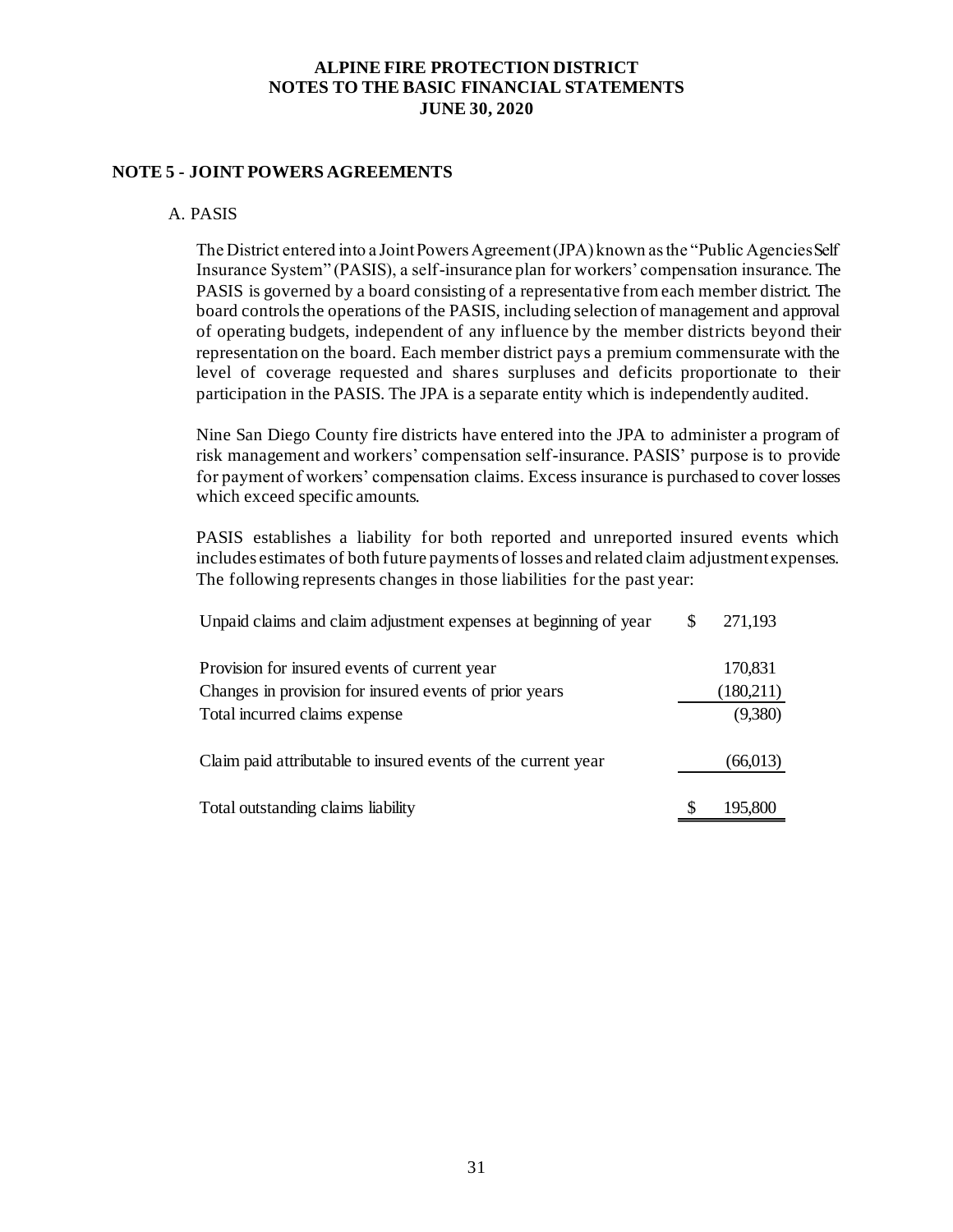## **NOTE 5 - JOINT POWERS AGREEMENT (CONTINUED)**

#### A. PASIS - continued

Condensed financial information from PASIS audited financial statements as of June 30, 2020, is as follows:

|                                           |                           | District's<br>Share | Total<br><b>PASIS</b> |
|-------------------------------------------|---------------------------|---------------------|-----------------------|
| Assets                                    | $\boldsymbol{\mathsf{S}}$ | 518,248             | \$<br>3,667,065       |
| <b>Liabilities and Fund Balance</b>       |                           |                     |                       |
| Liabilities                               | \$                        |                     | \$                    |
| Fund Balance (Deficit)                    |                           |                     |                       |
| <b>Total Liabilities and Fund Balance</b> | \$                        | 518,248             | \$<br>3,667,065       |
|                                           |                           |                     | Total                 |
|                                           |                           |                     | <b>PASIS</b>          |
|                                           |                           |                     | \$                    |
| Revenues                                  |                           |                     | 17,042                |
| <b>Expenditures</b>                       |                           |                     |                       |
| Capital contributions (distributions)     |                           |                     | 714                   |
| Total net income                          |                           |                     | \$<br>17,756          |

The District's share of the PASIS assets is the market value.

#### B. FAIRA

The District entered into a Joint Powers Agreement (JPA) known as the "Fire Agencies Insurance Risk Authority" (FAIRA), a self-insurance plan for general liability insurance. FAIRA is governed by a 13-member Board, elected by a vote of the members. One seat is reserved for the highest premium member and one seat is reserved for an elected member from the State of Nevada. The board controls the operations of the FAIRA, including selection of management and approval of operating budgets, independent of any influence by the member districts beyond their representation on the board. Each member district pays a premium commensurate with the level of coverage requested and shares surpluses and deficits proportionate to their participation in the FAIRA. The JPA is a separate entity which is independently audited.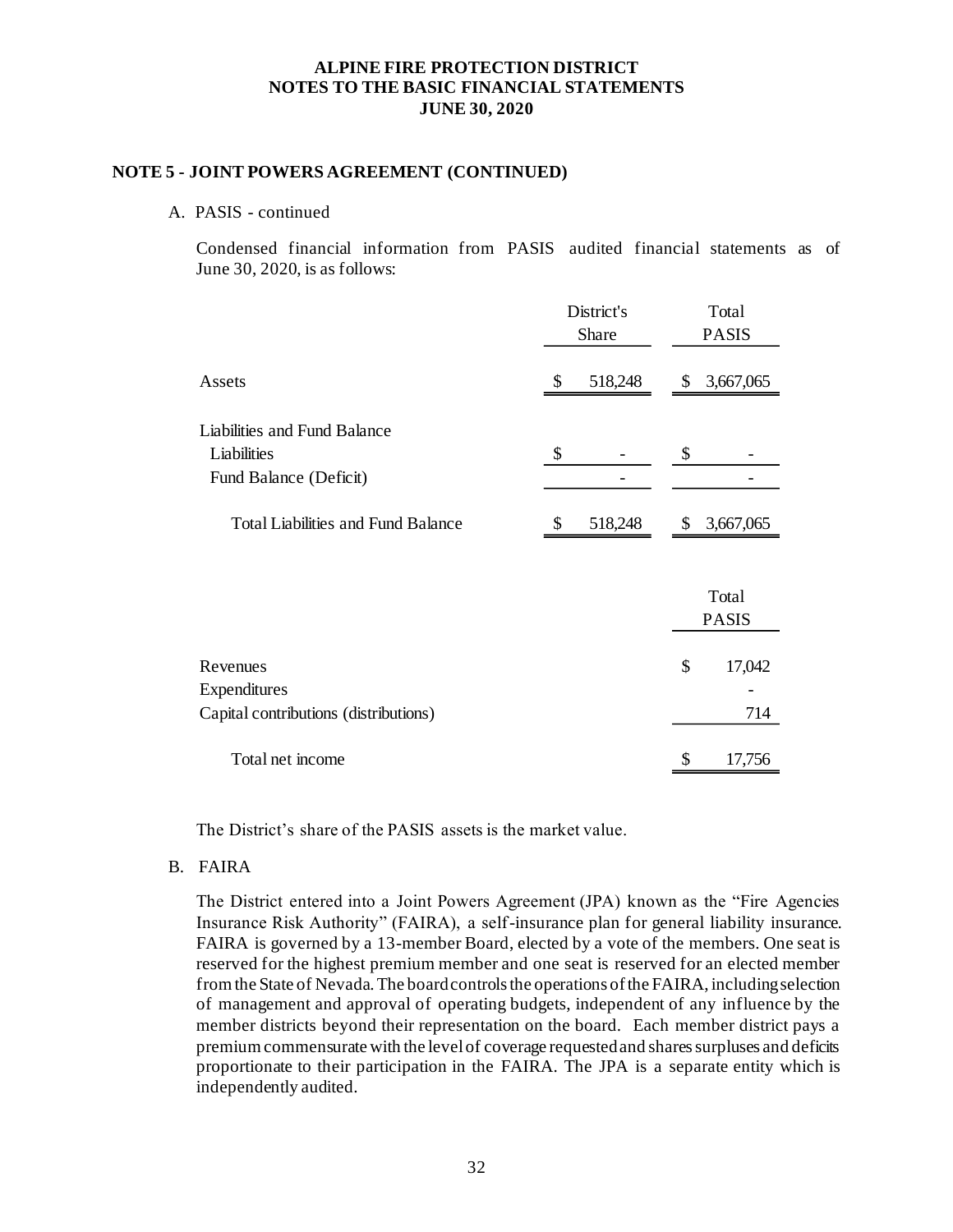## **NOTE 5 - JOINT POWERS AGREEMENT (CONTINUED)**

#### B. FAIRA - continued

Condensed financial information from FAIRA audited financial statements at June 30, 2019, is as follows:

|                                           | Total                                |
|-------------------------------------------|--------------------------------------|
|                                           | <b>FAIRA</b>                         |
| Assets                                    | 3,484,276<br>\$                      |
| Liabilities and Fund Balance              |                                      |
| Liabilities                               | $\boldsymbol{\mathsf{S}}$<br>706,746 |
| Fund Balance (Deficit)                    | 2,777,530                            |
| <b>Total Liabilities and Fund Balance</b> | 3,484,276<br>S.                      |
|                                           | Total<br><b>FAIRA</b>                |
| Operating revenues                        | \$<br>3,230,544                      |
| Expenditures                              | (3,670,085)                          |
| Operating Income (Loss)                   | (439,541)                            |
| Non-operating revenue investment (net)    | 121,786                              |
|                                           |                                      |

#### C. HCFA

The District entered into a Joint Powers Agreement (JPA) known as the "Heartland Communications Facility Authority" (HCFA), the purpose of which is to acquire, construct, equip, and maintain and operate a communications facility. The HCFA is governed by a commission consisting of a representative from each public agency. The commission controls the operations of the HCFA, including selection of management and approval of operating budgets, independent of any influence by members beyond their representation on the commission. Each public agency pays a premium of which 25% is based on average daily staffing and 75% based on calendar year incident count. Because the District has a minority voting interest and no administrative authority, the financial transactions of the JPA are not included in this report.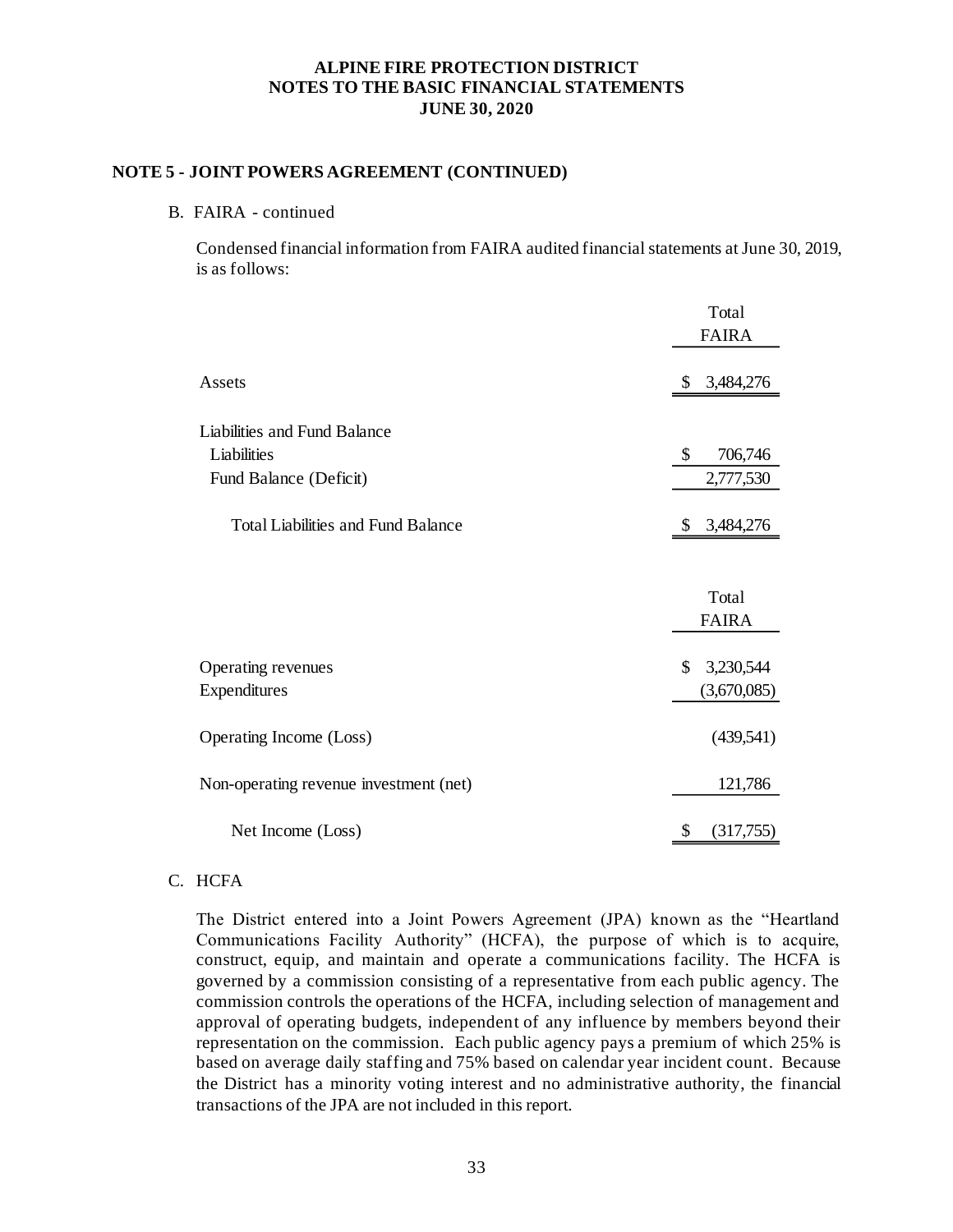#### **NOTE 5 - JOINT POWERS AGREEMENT (CONTINUED)**

#### D. FDAC-EBA

The District entered into a Joint Powers Agreement (JPA) known as the "Fire Districts Association of California Employment Benefits Authority" (FDAC-EBA), the purpose of which is to provide health insurance. The JPA is a separate entity which is separately audited. The financial transactions of the JPA are not included in this report because the District had no voting interest and no administrative authority.

#### E. HFTA

The District was accepted as a full member of the "Heartland Fire Training Authority" Joint Powers Agreement (JPA) on July 1, 2013, the purpose of which is to provide training and training facilities. The JPA is a separate entity and is separately audited.

#### F. RCCP

The District became a member of the Joint Powers Agreement (JPA) known as the Regional Cooperative Care Partnership (RCCP) on July 1, 2013, the purpose of which is to provide certain administrative, training and oversight services related to the provision of pre-hospital emergency medical services to the members. The JPA is a separate entity.

#### **NOTE 6 - LONG-TERM OPERATING LEASE AGREEMENTS**

The District has one long-term operating lease agreement, with a term of five years. There are no material restrictions imposed by this agreement. Rent expense for the fiscal year ended June 30, 2020 was \$5,855. The minimum rental payments required under the operating lease commitments at June 30, 2020, are:

| Year Ended | Primary     |
|------------|-------------|
| June 30,   | Government  |
|            |             |
| 2021       | \$<br>5,088 |
| 2022       | 5,088       |
| 2023       | 5,088       |
| 2024       | 1,272       |
| 2025       |             |
| Total      | 16,536      |
|            |             |

#### **NOTE 7 - DEFERRED OUTFLOWS AND INFLOWS OF RESOURCES**

Pursuant to GASB Statement No. 63 (defined in footnote No. 1), the District recognized deferred outflows of resources in the government-wide and proprietary fund statements. These items are a consumption of net position by the District that is applicable to a future reporting period.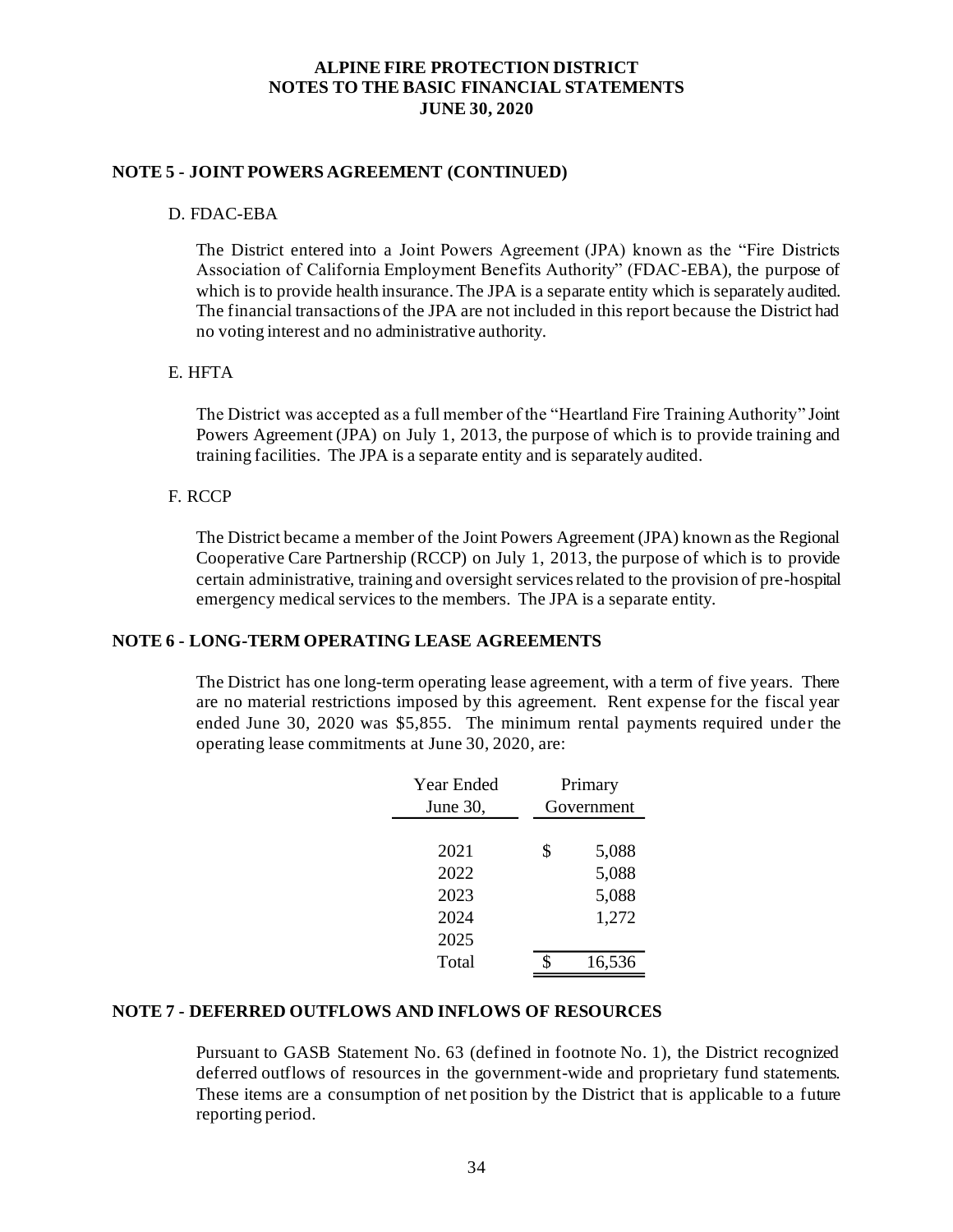#### **NOTE 7 - DEFERRED OUTFLOWS AND INFLOWS OF RESOURCES (Continued)**

The District has one item that is reportable on the Government-Wide Statement of Net Position as Deferred Outflows of Resources which is related to pensions that are the PERS premiums for the 2020 fiscal year which will be recognized in a subsequent reporting period. The total for this is \$675,230. These were the employer contributions for the 2020 fiscal year.

The District is also reporting deferred outflows of resources relating to differences between projected and actual investment earnings, change in employer proportions and differences between the employer's contributions and their proportionate share of contributions. The sum total of these amounts at year-end were \$1,187,445 and they will be amortized over a 3.8 year period.

The District also recognized deferral inflows of resources in the government-wide financial statements. These are related to differences between expected and actual experience, changes of assumptions, and differences between employer's contributions and the District's proportionate share of contributions. This amount totals \$705,660 and will be amortized over a 3.8 year period.

Under the modified accrual basis of accounting, it is not enough that revenue is earned; it must also be available to finance expenditures of the current period. Governmental funds will therefore include deferred inflows of resources for amounts that have been earned but are not available to finance expenditures in the current period. Other amounts reported as deferred outflows of resources and deferred inflows of resources related to pensions will be recognized in pension expense as follows:

| Year Ended |        |          |  |  |
|------------|--------|----------|--|--|
| June 30,   | Amount |          |  |  |
|            |        |          |  |  |
| 2021       | \$     | 428,183  |  |  |
| 2022       |        | (24,277) |  |  |
| 2023       |        | 61,113   |  |  |
| 2024       |        | 16,766   |  |  |
| Total      |        | 481,785  |  |  |

#### **NOTE 8 - SUBSEQUENT EVENTS**

Subsequent events have been evaluated through September 30, 2020, the date the financial statements were available for issuance.

In January 2020, the virus SARS-CoC-2 was transmitted to the United States from overseas sources, this virus, responsible for the Coronavirus disease COVID-19 has provided to be extremely virulent with transmission rates as yet unknown. The economic impact in the State of California as yet has not been determined and therefore any impact on the District is not yet known.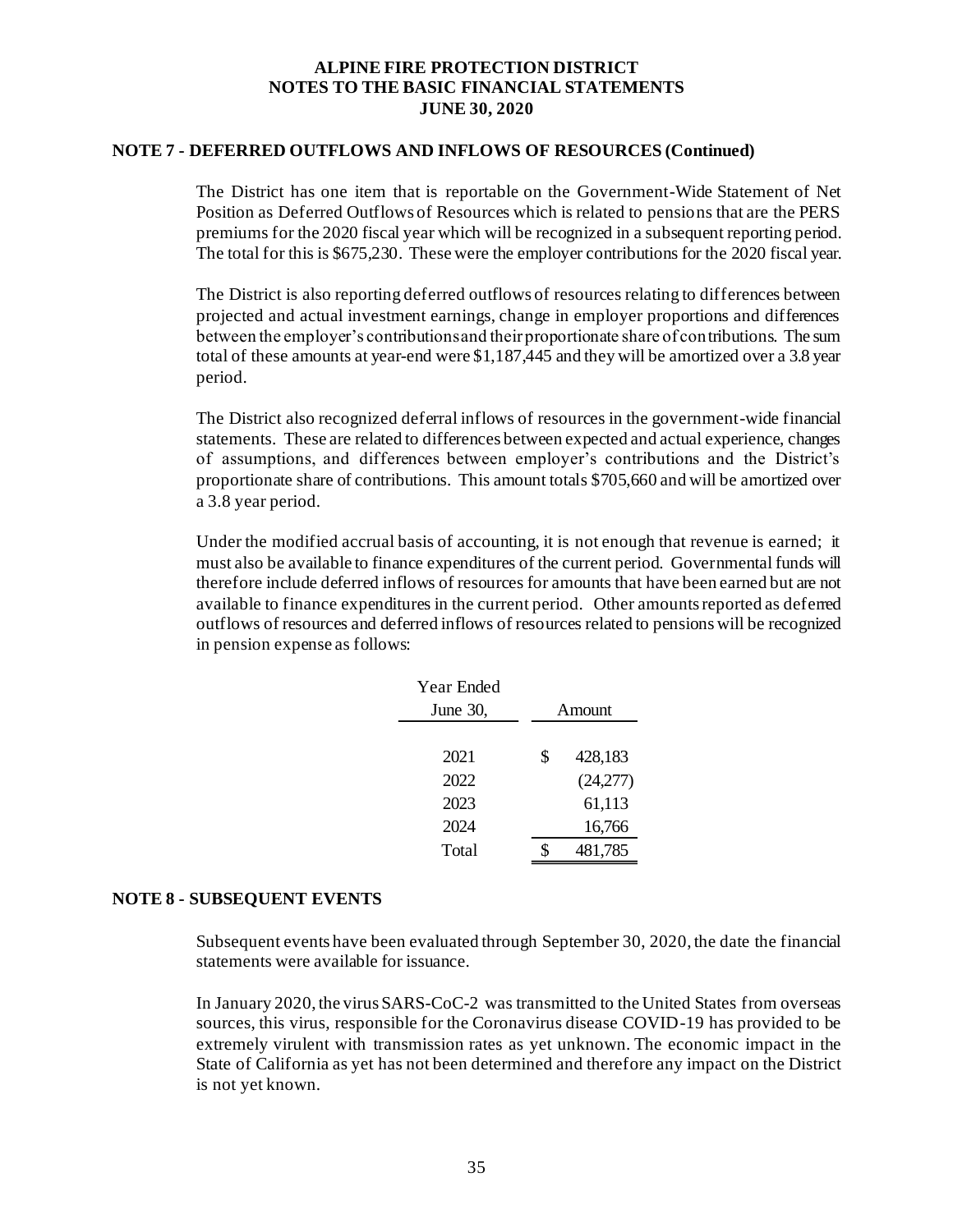# **ALPINE FIRE PROTECTION DISTRICT**

# **REQUIRED SUPPLEMENTARY INFORMATION SECTION**

**JUNE 30, 2020**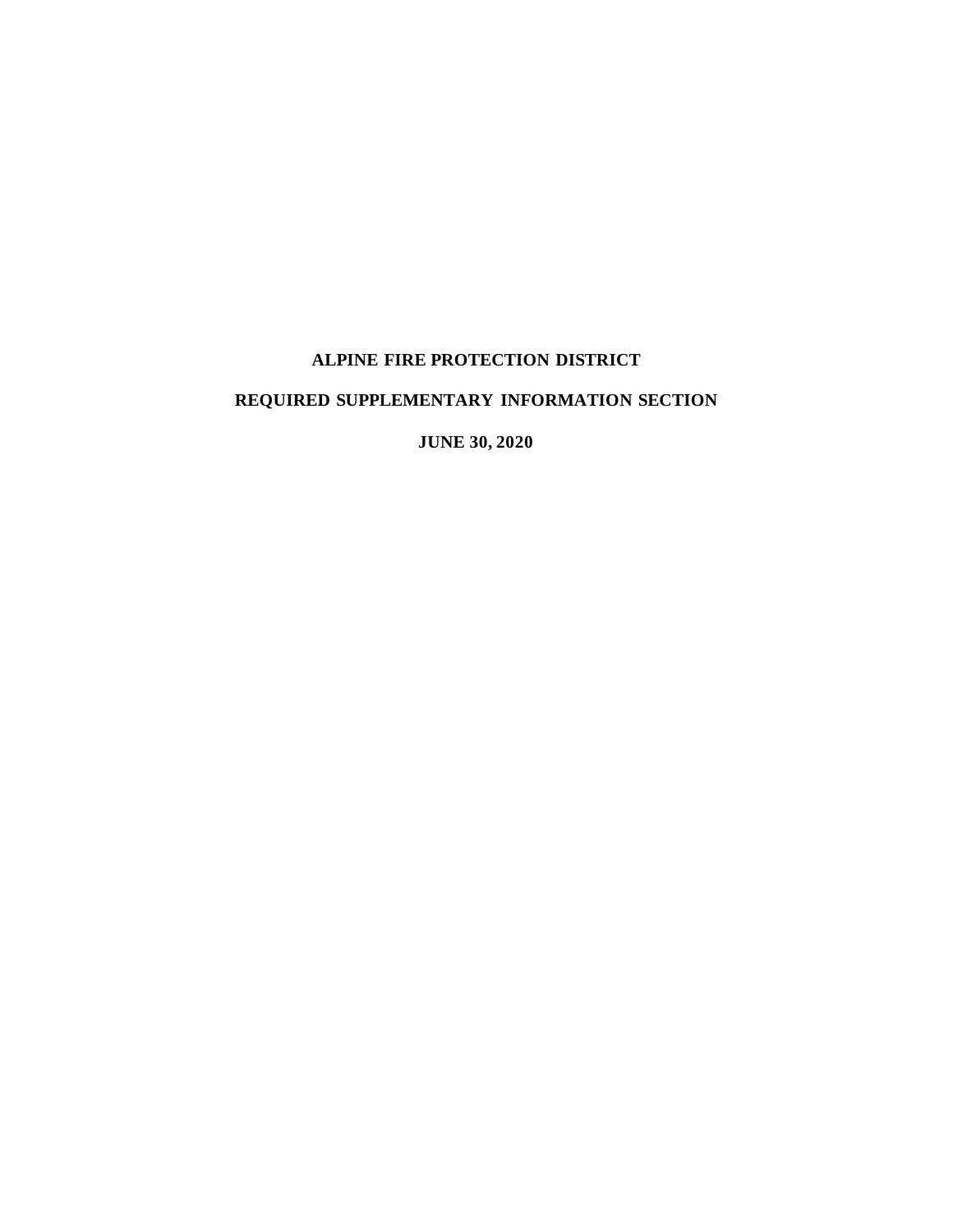# **ALPINE FIRE PROTECTION DISTRICT GENERAL FUND STATEMENT OF REVENUES, EXPENDITURES, AND CHANGES IN FUND BALANCE - BUDGET AND ACTUAL FOR THE YEAR ENDED JUNE 30, 2020**

|                                 |                            |                 |                                      | Variance with       |  |  |
|---------------------------------|----------------------------|-----------------|--------------------------------------|---------------------|--|--|
|                                 | <b>Budgeted Amounts</b>    |                 |                                      | <b>Final Budget</b> |  |  |
|                                 |                            |                 |                                      | Positive            |  |  |
| <b>REVENUES</b>                 | Original                   | Final           | Actual                               | (Negative)          |  |  |
| Property taxes                  | $\mathcal{S}$<br>3,311,257 | 3,311,257<br>\$ | $\mathcal{S}$<br>3,438,870           | \$<br>127,613       |  |  |
| Special assessments             | 495,982                    | 495,982         | 496,806                              | 824                 |  |  |
| Use of money and property       | 53,683                     | 53,683          | 100,881                              | 47,198              |  |  |
| Inter-governmental revenues     | 34,873                     | 34,873          | 1,519                                | (33, 354)           |  |  |
| Mitigation fees                 | 46,000                     | 46,000          | 52,301                               | 6,301               |  |  |
| Miscellaneous                   | 256,005                    | 256,005         | 342,291                              | 86,286              |  |  |
| Total revenues                  | 4,197,800                  | 4,197,800       | 4,432,668                            | 234,868             |  |  |
| <b>EXPENDITURES</b>             |                            |                 |                                      |                     |  |  |
| Current:                        |                            |                 |                                      |                     |  |  |
| Salaries and benefits           | 3,360,701                  | 3,360,701       | 3,099,168                            | 261,533             |  |  |
| Communications                  | 128,110                    | 128,110         | 118,781                              | 9,329               |  |  |
| Maintenance                     | 119,717                    | 119,717         | 114,793                              | 4,924               |  |  |
| District insurance              | 209,862                    | 209,862         | 13,609                               | 196,253             |  |  |
| District special expenses       | 94,428                     | 94,428          | 68,010                               | 26,418              |  |  |
| <b>Utilities</b>                | 52,822                     | 52,822          | 51,766                               | 1,056               |  |  |
| Office expense                  | 34,873                     | 34,873          | 36,700                               | (1,827)             |  |  |
| Grant expenses                  | 40,222                     | 40,222          | 32,733                               | 7,489               |  |  |
| Professional services           | 26,271                     | 26,271          | 26,465                               | (194)               |  |  |
| Training and seminars           | 29,600                     | 29,600          | 23,191                               | 6,409               |  |  |
| Workshops                       | 31,890                     | 31,890          | 17,508                               | 14,382              |  |  |
| Non-capitalized equipment       | 13,175                     | 13,175          | 16,396                               | (3,221)             |  |  |
| Clothing                        | 32,350                     | 32,350          | 12,094                               | 20,256              |  |  |
| Medical supplies                | 7,000                      | 7,000           | 8,455                                | (1,455)             |  |  |
| Fire prevention                 | 4,563                      | 4,563           | 7,448                                | (2,885)             |  |  |
| Directors fees                  | 31,919                     | 31,919          | 6,800                                | 25,119              |  |  |
| Publications and memberships    | 2,825                      | 2,825           | 4,257                                | (1, 432)            |  |  |
| Capital outlay                  | 648,494                    | 648,494         | 547,627                              | 100,867             |  |  |
| Household                       | 4,368                      | 4,368           | 4,200                                | 168                 |  |  |
| Emergency fund                  | 125,695                    | 125,695         |                                      | 125,695             |  |  |
| Total expenditures              | 4,998,885                  | 4,998,885       | 4,210,001                            | 788,884             |  |  |
| Excess of revenues over (under) |                            |                 |                                      |                     |  |  |
| expenditures                    |                            |                 | 222,667<br>$\boldsymbol{\mathsf{S}}$ |                     |  |  |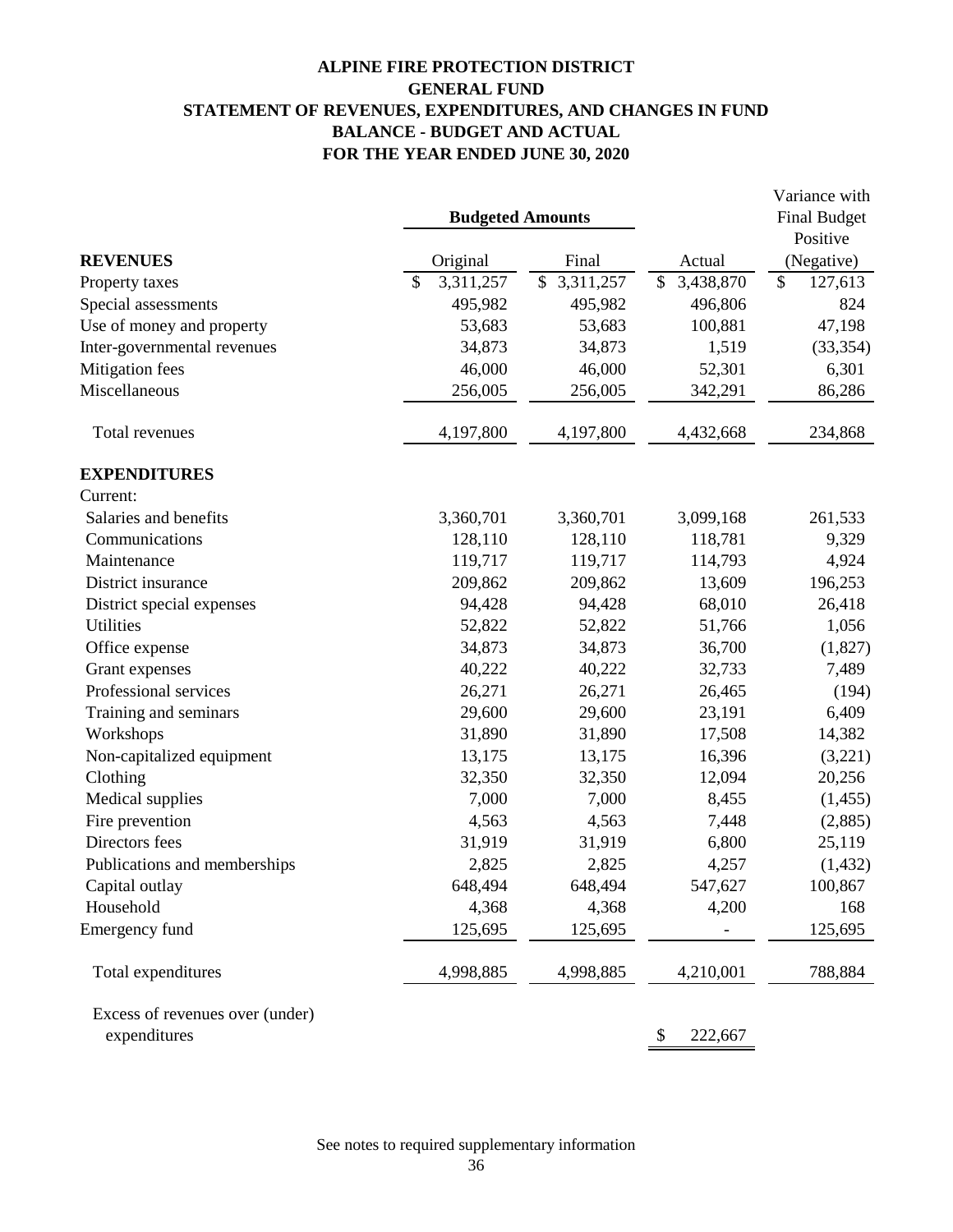# **ALPINE FIRE PROTECTION DISTRICT REQUIRED SUPPLEMENTARY INFORMATION – PENSION PLAN JUNE 30, 2020**

# Alpine Fire Protection District – Schedule of the District's proportionate share of the Net Pension Liability:

Last 10 Fiscal Years\*:

|                                                              | FY 2014         | FY 2015         |     | FY 2016     | FY 2017       | FY 2018       |    | FY 2019     |
|--------------------------------------------------------------|-----------------|-----------------|-----|-------------|---------------|---------------|----|-------------|
| District's proportion of the net pension liability           | Varies by plan  | 0.60370%        |     | 0.06043%    | 0.06042%      | 0.05971%      |    | 0.06087%    |
| District's proportionate share of the net pension liability  | \$<br>3,451,608 | \$<br>3,582,220 |     | \$5,229,167 | \$ 5,992,344  | \$5,754,211   |    | \$6,237,727 |
| District's covered employee payroll                          | 1,570,678       | 1,666,332       |     | 1,666,332   | 1,597,119     | 1,619,560     |    | 1,811,229   |
| District's proportionate share of the net pension liability  |                 |                 |     |             |               |               |    |             |
| as a percentage of its covered-employeep payroll             | 219.75%         | 214.98%         |     | 313.81%     | 375.20%       | 355.29%       |    | 344.39%     |
| Plan Fiduciary net position as a percentage of               |                 |                 |     |             |               |               |    |             |
| the total pension liability                                  | 81.51%          | 80.55%          |     | 76.12%      | 71.49%        | 73.56%        |    | 74.08%      |
|                                                              |                 |                 |     |             |               |               |    |             |
| * Amounts presented above were determined as of 6/30.        |                 |                 |     |             |               |               |    |             |
| Additional years will be presented as they become available. |                 |                 |     |             |               |               |    |             |
|                                                              |                 |                 |     |             |               |               |    |             |
| <b>CALPERS</b> - Schedule of District Contributions          |                 |                 |     |             |               |               |    |             |
| Last 10 Fiscal Years*:                                       |                 |                 |     |             |               |               |    |             |
|                                                              | FY 2014         | FY 2015         |     | FY 2016     | FY 2017       | FY 2018       |    | FY 2019     |
|                                                              |                 |                 |     |             |               |               |    |             |
| Actuarially determined contribution                          | \$<br>411,913   | \$<br>423,203   | \$  | 479,568     | \$<br>479,568 | \$<br>811,787 | S  | 582,758     |
| Total action contribution                                    | 411,913         | 423,203         |     | 479,568     | 479,568       | 811,787       |    | 582,758     |
| Contribution deficiency (excess)                             | \$<br>٠         | \$              | \$. |             | \$            | \$            | \$ |             |
| District's covered-employee payroll                          | \$<br>1.570.678 | \$<br>1,666,332 |     | \$1,666,332 | \$1.597,119   | \$1,619,560   |    | \$1,811,229 |
| Contributions as a percentage of covered employee payroll    | 26.23%          | 25.39%          |     | 28.78%      | 30.03%        | 50.12%        |    | 32.17%      |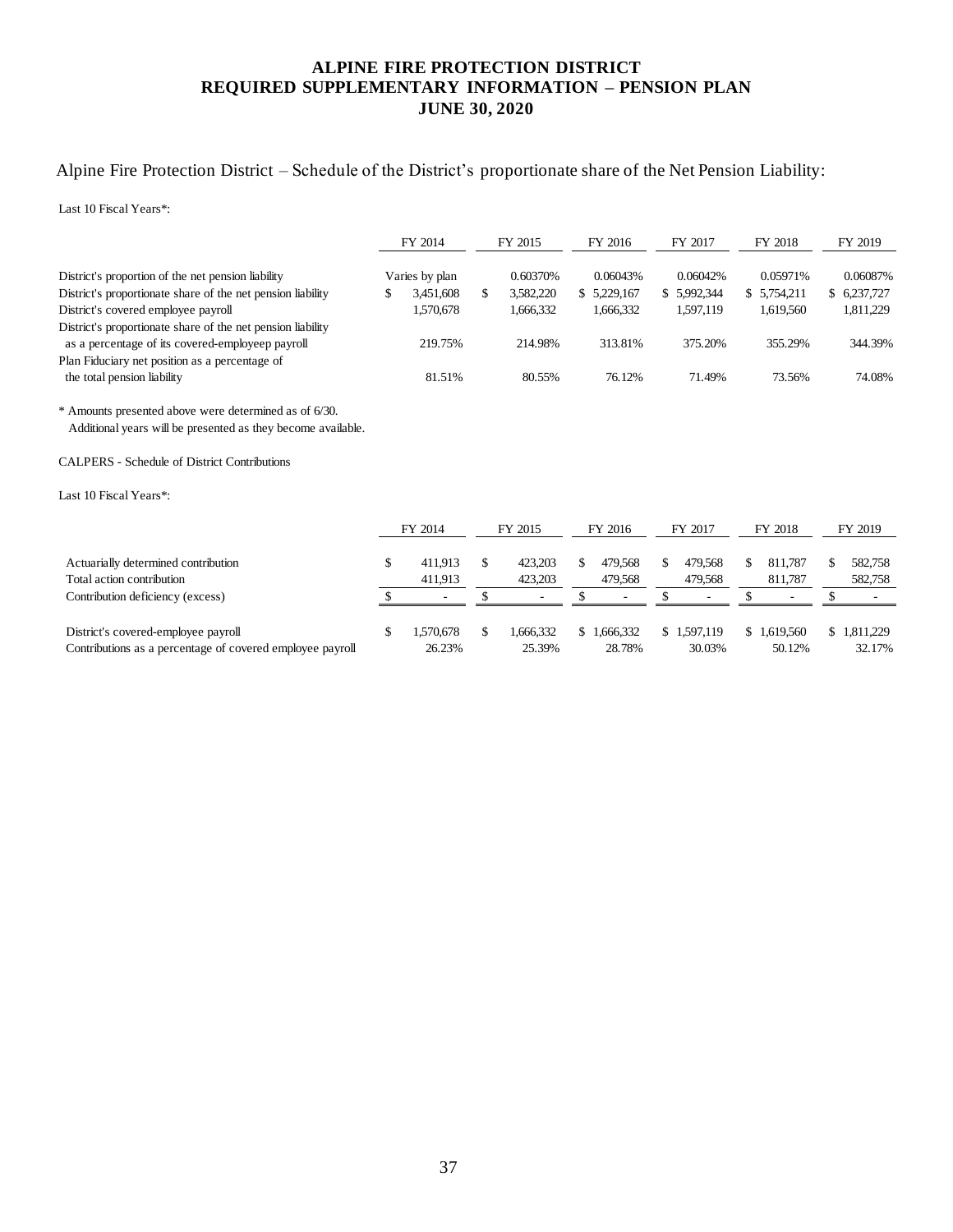## **ALPINE FIRE PROTECTION DISTRICT NOTES TO THE REQUIRED SUPPLEMENTARY INFORMATION FOR THE YEAR ENDED JUNE 30, 2020**

# **Note 1 - Budgetary Basis of Accounting**

Budgets for the operating fund are prepared on the cash and expenditures or encumbrances basis. Revenues are budgeted in the year receipt is expected; expenditures are budgeted in the year that the applicable warrant requisitions are expected to be issued. The budget and actual financial statements are reported on the above basis, with no material differences between them.

Annual budget requests are submitted by the District's staff to the District Board of Directors for preliminary review and approval. After public hearing, a final budget is approved by the District Board of Directors, with a resolution adopting said budget. Copies of the approved budget are sent to all required agencies.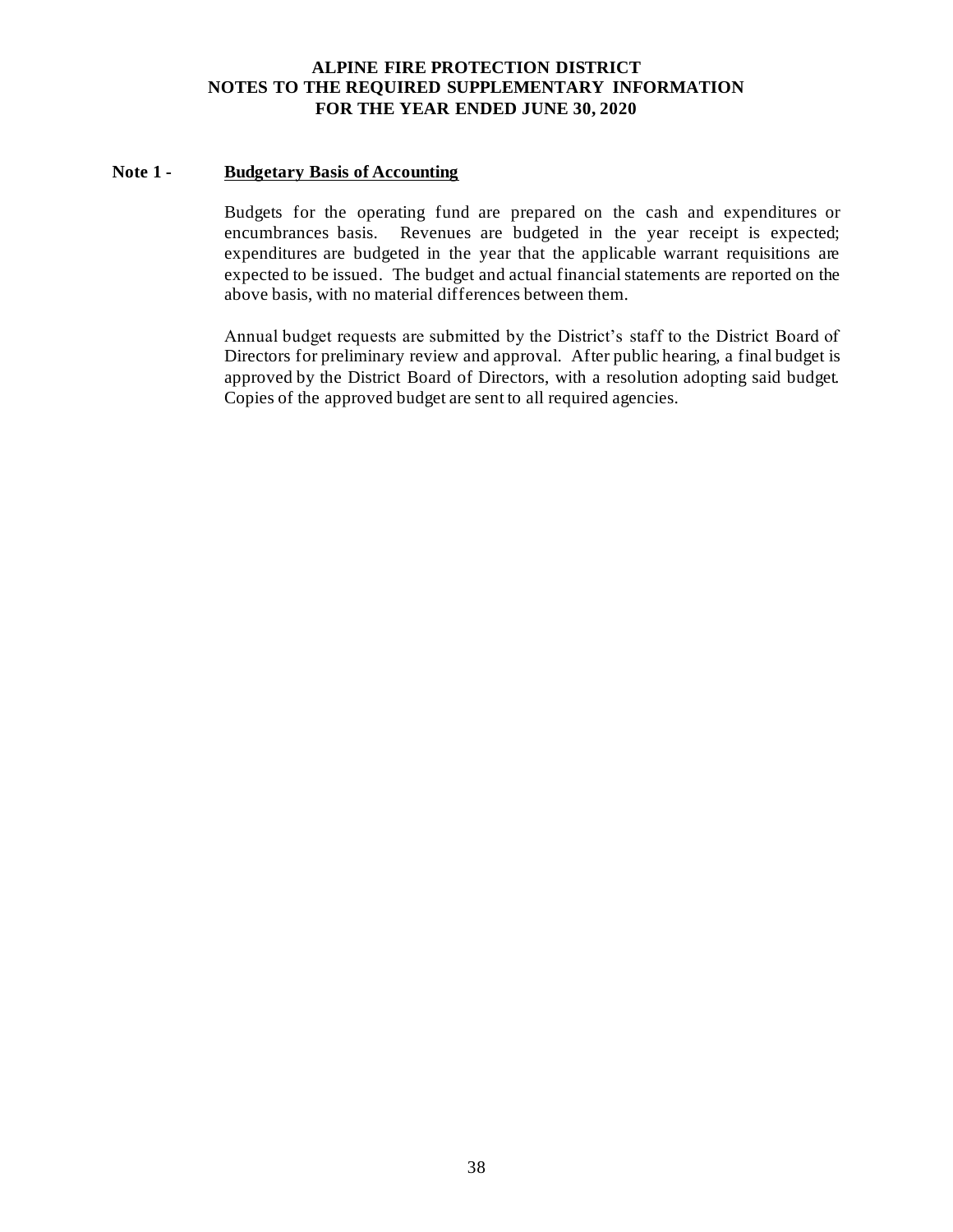# **ALPINE FIRE PROTECTION DISTRICT**

# **SUPPLEMENTARY INFORMATION SECTION**

**JUNE 30, 2020**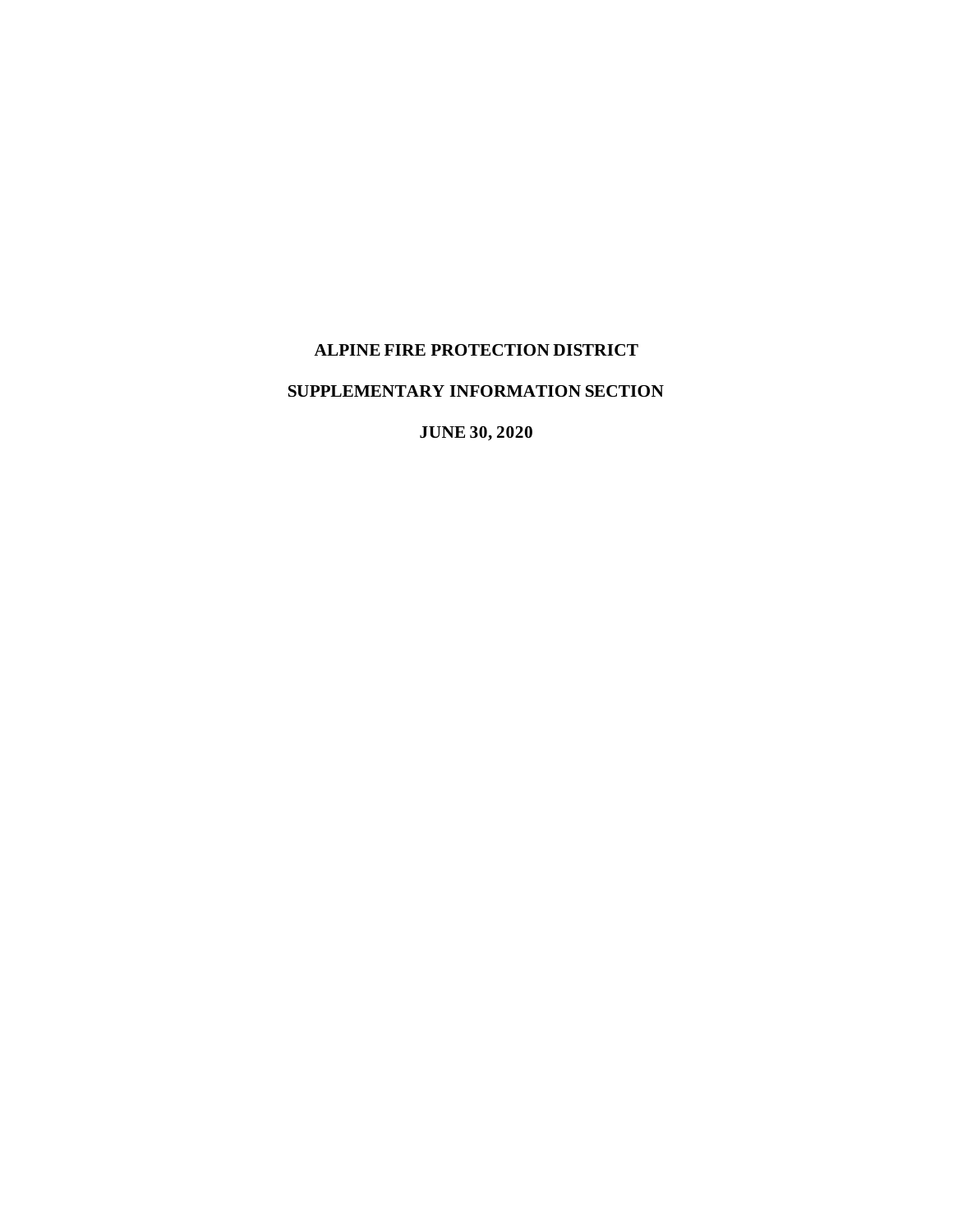# **ALPINE FIRE PROECTION DISTRICT ORGANIZATION JUNE 30, 2020**

The Alpine Fire Protection District was formed as a fire protection district on December 19, 1957, and operates under the Health and Safety Code Sections 13801-13999 of the State of California and provides fire protection services to approximately 27.5 square miles in the unincorporated eastern sector of San Diego County. The activities of the District are supervised by a board consisting of five Directors who serve four-year terms.

The Board of Directors for the fiscal year ended June 30, 2020, was composed of the following members:

| Name                | Office         | Term Expires  |  |  |  |  |
|---------------------|----------------|---------------|--|--|--|--|
| Jim Easterling      | President      | November 2022 |  |  |  |  |
| Jim Mann            | Vice President | November 2020 |  |  |  |  |
| Pat Price           | Secretary      | November 2022 |  |  |  |  |
| <b>Steve Taylor</b> | Director       | November 2020 |  |  |  |  |
| Baron Willis        | Director       | November 2022 |  |  |  |  |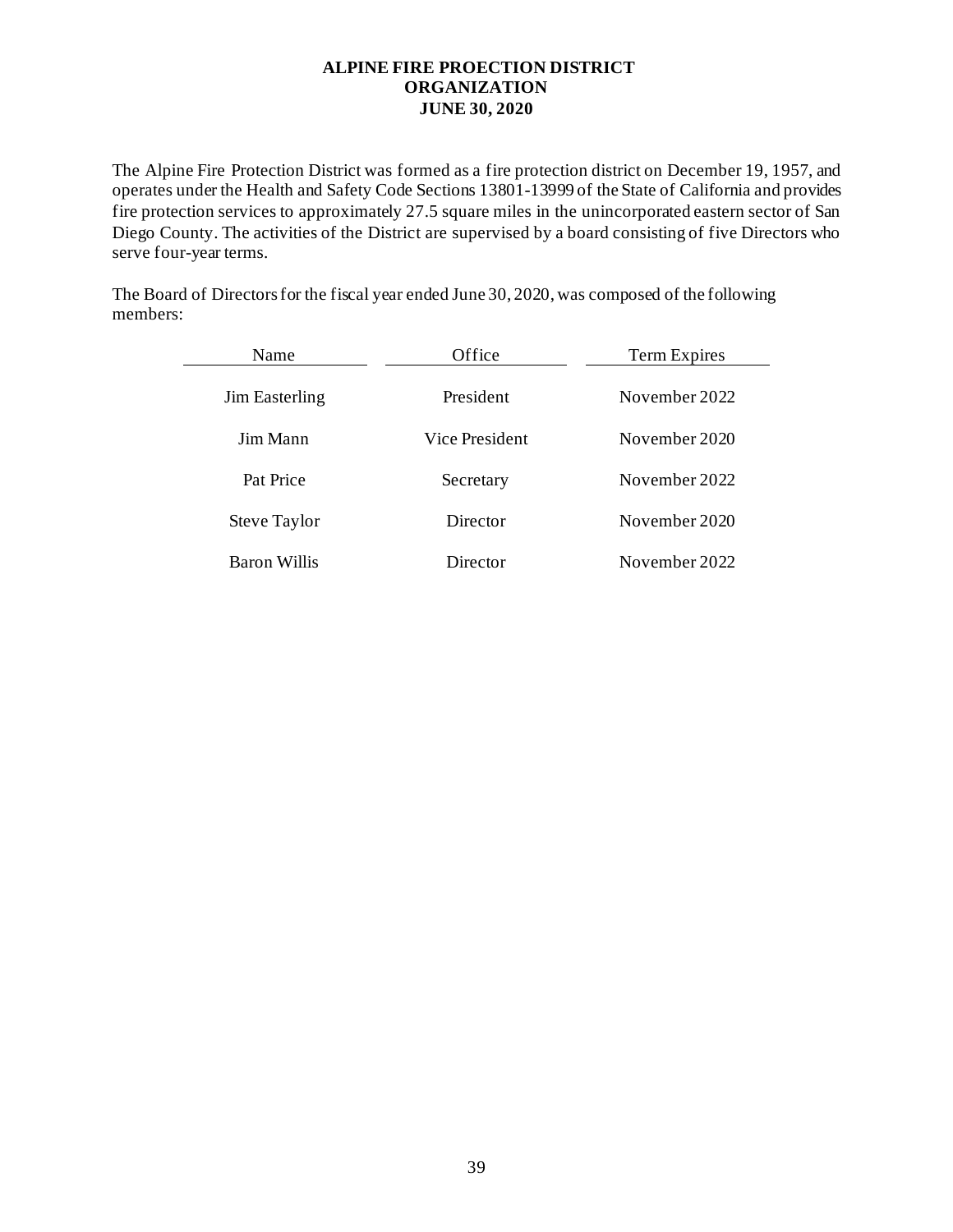# **ALPINE FIRE PROTECTION DISTRICT ASSESSED VALUATION JUNE 30, 2020**

Assessed valuation for properties within the Alpine Fire Protection District boundaries as provided by the County of San Diego:

| Secured property                | \$2,385,844,530 |
|---------------------------------|-----------------|
| Unsecured property              | 32, 267, 054    |
| <b>Total Assessed Valuation</b> | \$2,418,111,584 |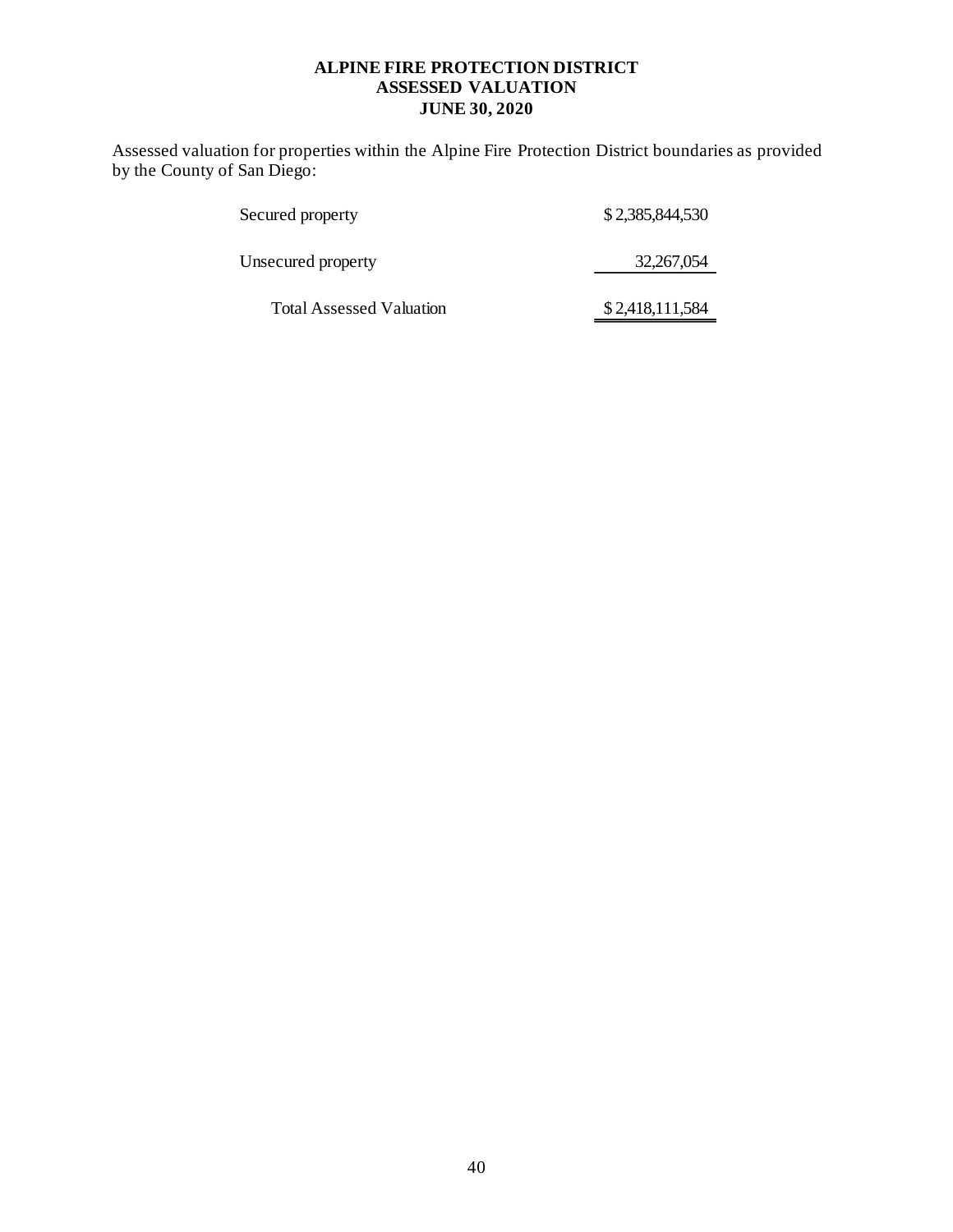# **ALPINE FIRE PROTECTION DISTRICT MANAGEMENT REPORT FOR THE YEAR ENDED JUNE 30, 2020**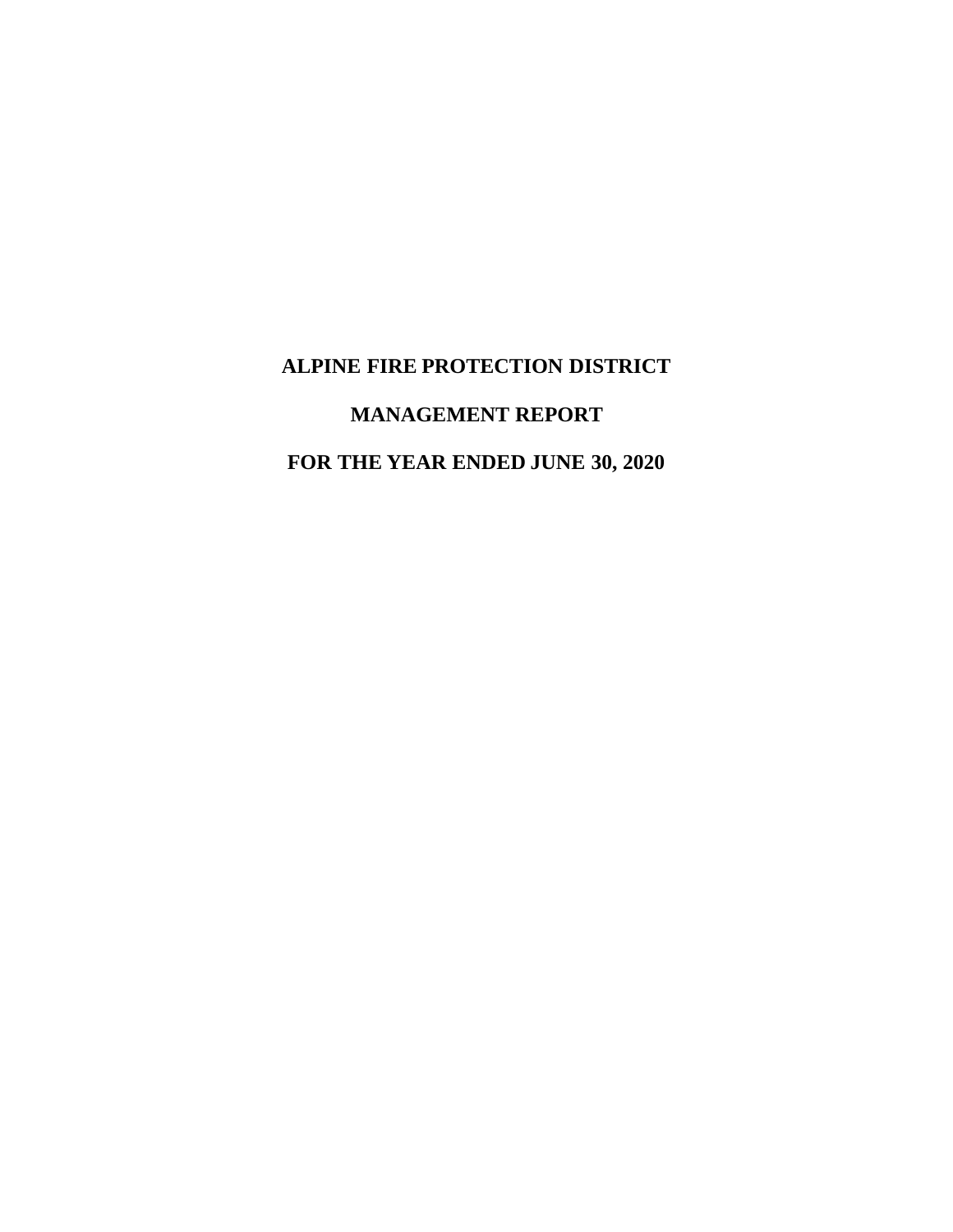# **ALPINE FIRE PROTECTION DISTRICT**

Management Report For the Year Ended June 30, 2020

# Table of Contents

Page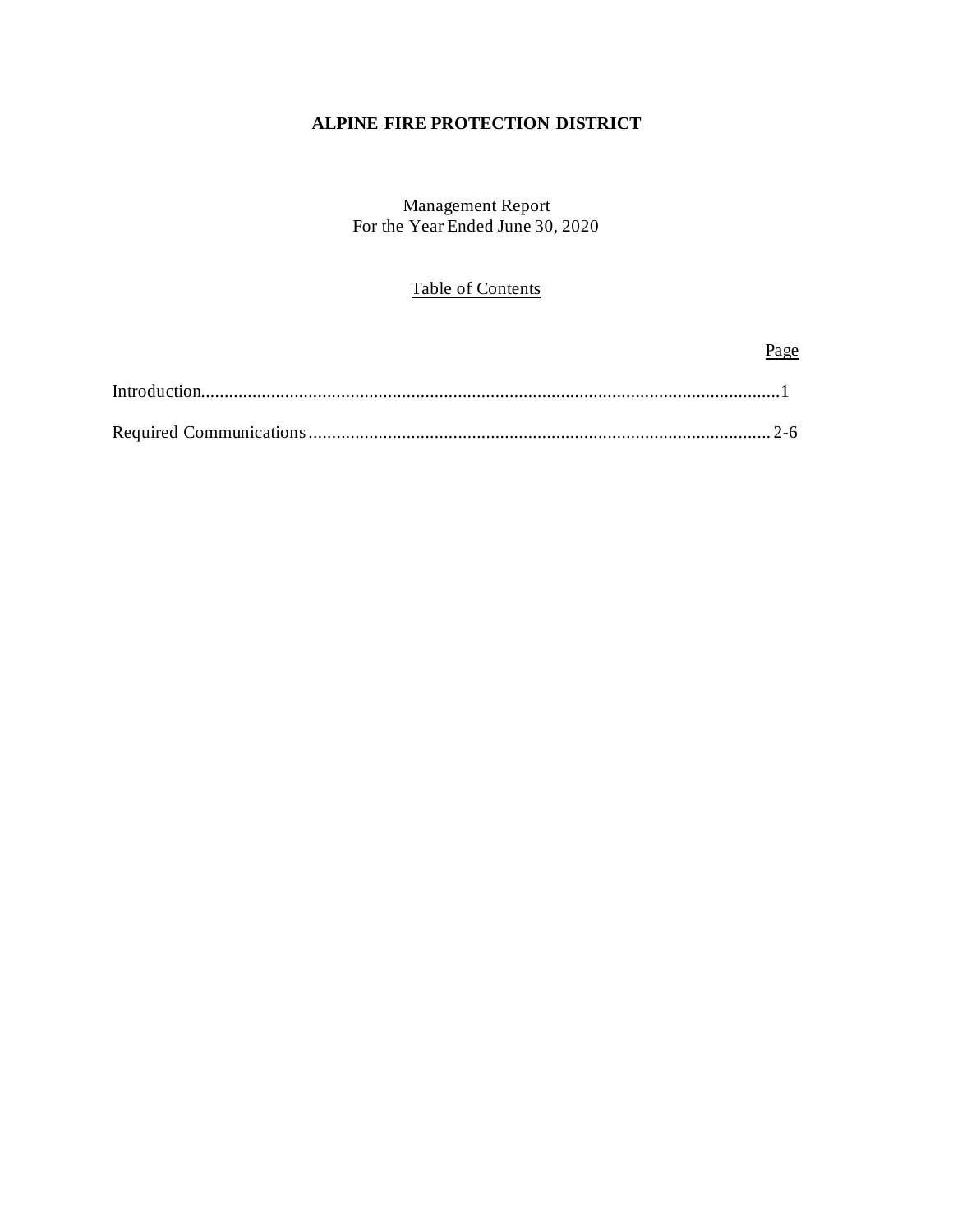Board of Directors of the Alpine Fire Protection District Alpine, California

In planning and performing our audit of the financial statements of the Alpine Fire Protection District for the year ended June 30, 2020, we considered the District's internal control structure to determine our auditing procedures for the purpose of expressing an opinion on the financial statements and not to provide assurance on the internal control structure.

Our consideration of the internal control would not necessarily disclose all matters in the internal control that might be material weaknesses under standards established by the American Institute of Certified Public Accountants. A material weakness is a condition in which the design or operation of one or more of the internal control components does not reduce, to a relatively low level, the risk that errors or irregularities in amounts that would be material in relation to the basic financial statements being audited may occur and not be detected within a timely period by employees in the normal course of performing their assigned functions.

We will review the status of this letter during our next audit engagement. We will be pleased to discuss it in further detail at your convenience or to perform any additional study of these matters. We thank the District's staff for its cooperation on this audit.

Fechter & Company, Certified Public Accountants

'Compony, CPAS

December 3, 2020 Sacramento, CA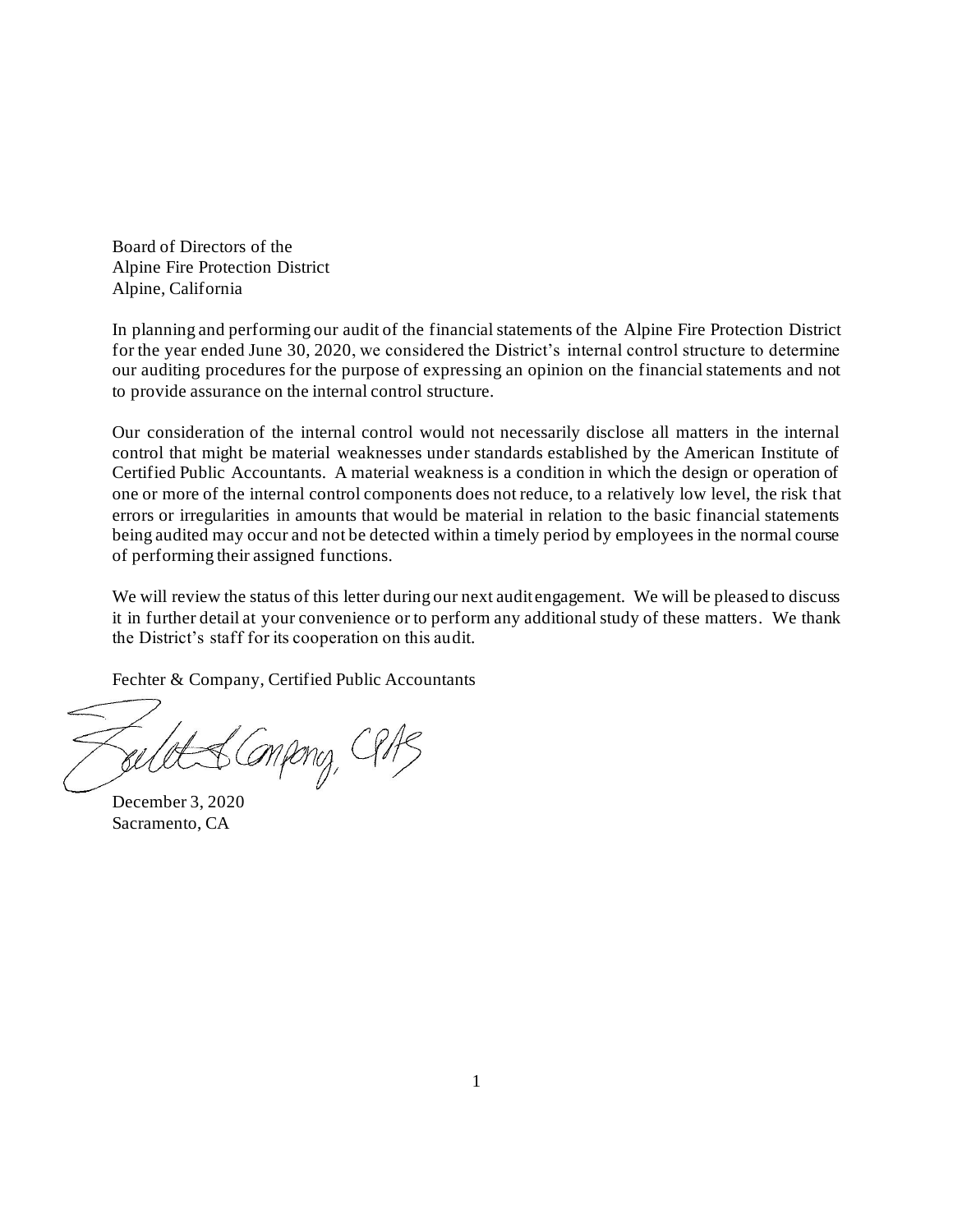## **The Auditor's Responsibility under U.S. Generally Accepted Auditing Standards**

As stated in our engagement letter dated July 2, 2018, our responsibility, as described by professional standards, is to plan and perform our audit to obtain reasonable, but not absolute assurance that the financial statements are free of material misstatement and are fairly presented in accordance with U.S. generally accepted accounting principles. Because an audit is designed to provide reasonable, but not absolute assurance and because we did not perform a detailed examination of all transactions, there is a risk that material misstatements may exist and not be detected by us.

In planning and performing our audit, we considered the District's internal control over financial reporting in order to determine our auditing procedures for the purpose of expressing our opinion on the financial statements and not to provide assurance on the internal control over financial reporting.

As part of obtaining reasonable assurance about whether the District financial statements are free of material misstatement, we performed tests of its compliance with certain provisions of laws, regulations, contracts and grants, noncompliance with which could have a direct and material effect on the determination of financial statement amounts. However, providing an opinion on compliance with those provisions was not an objective of our audit.

#### **Significant Accounting Policies**

Management is responsible for the selection and use of appropriate accounting policies. In accordance with the terms of our engagement letter, we will advise management about the appropriateness of accounting policies and their application. The significant accounting policies used by the District are described in Note 1 to the financial statements. No new accounting policies were adopted and the application of existing policies was not changed during the year. We noted no transactions entered into by the District during the year that were both significant and unusual, and of which, under professional standards, we are required to inform you, or transactions for which there is a lack of authoritative guidance or consensus.

#### **Internal Control Related Matters**

In any smaller entity, whether private enterprise or a governmental agency, the lack of segregation of duties can present potential issues in regards to the perpetuation and concealment of fraud. Specifically, the District has one individual who is primarily responsible for keeping the books and records, performing account reconciliations, collecting money, and making bank deposits. While we recognize that it may not be feasible to segregate duties due to lack of resources, we recommend that compensating controls be performed. Some of the controls would include:

- Having the Fire Chief review the monthly bank reconciliations and bank statements.
- Examining financial statements on a monthly basis.
- Examining a budget to actual report on a frequent basis.
- Examining a "profit  $\&$  loss, previous year comparison" report on a frequent basis. This is a special report that your bookkeeping system can produce.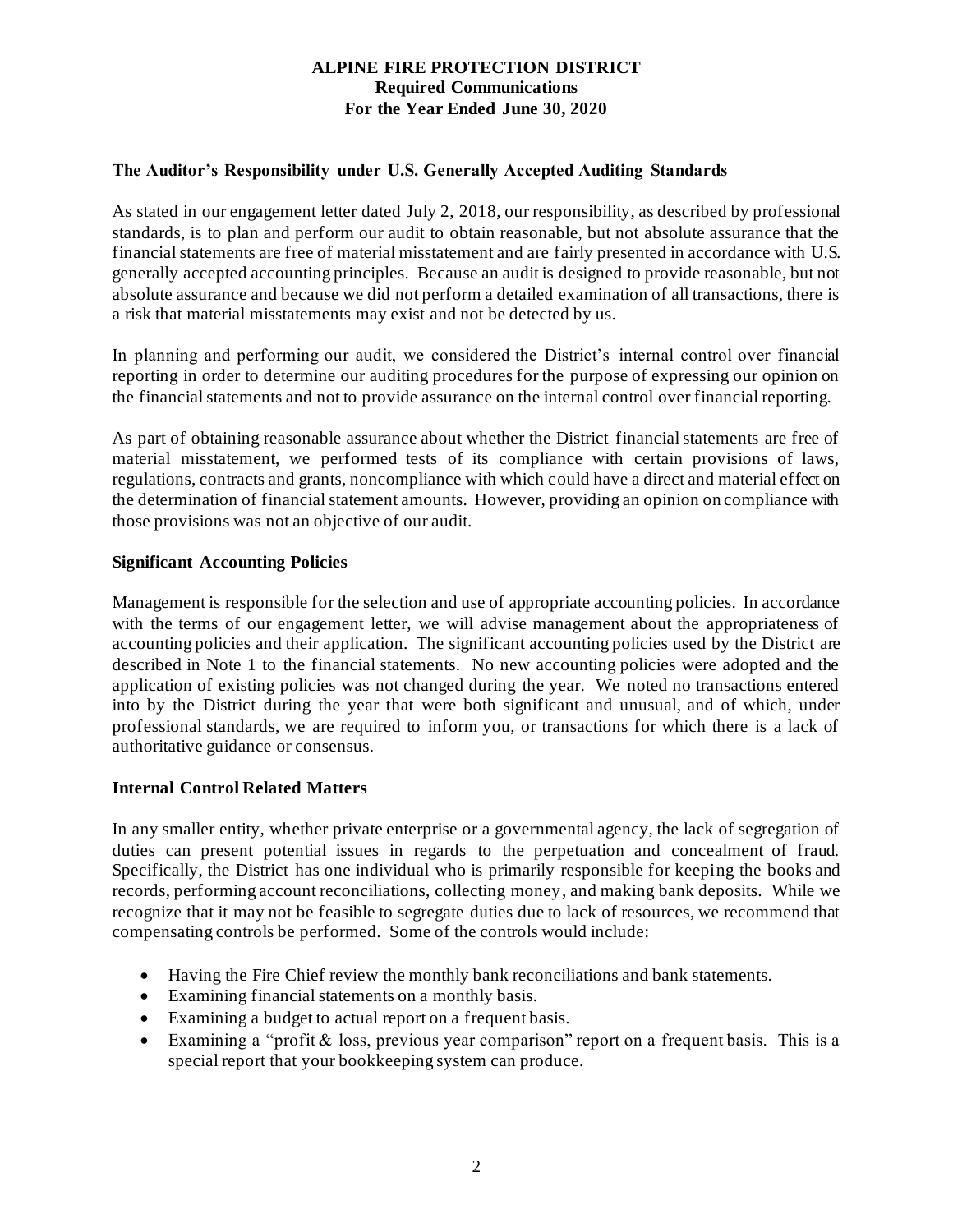An effective District administrator would understand the major revenue sources, how the District expends its resources, and to be effectively able to identify major differences from expected balances by performing the above procedures. If a difference is identified and the District is unable to determine what happened with reasonable inquiries, District management has outside resources it can access to assist – it's attorney, outside auditor, or the county auditor-controller's office.

The main point is that due to lack of segregation of duties, the above compensating controls should be performed and follow up given if there are any questions or differences that are unable to be reconciled with reasonable inquiries.

California Government Code Section 12422.5 requires the State Controller's office to develop internal control guidelines applicable to each local agency by January 1, 2015. The intent of the legislation is to assist local agencies in establishing a system of internal control to safeguard assets and prevent and detect financial errors and fraud. To this end, the State Controller's Office has produced a draft of control guidelines for local Agencies. As the District contemplates changes to its system of internal control, we advise in utilizing these guidelines when developing internal procedures to assist with your internal control processes.

The State Controller's office has defined internal controls into five components that work together in an integrated framework. Their guidelines were adopted from the definitions and descriptions contained in *Internal Control – Integrated Framework*, published by the Committee of Sponsoring Organizations of the Treadway Commission (COSO). The components are:

- Control Environment
- Risk Assessment
- Control Activities
- Information and Communication
- Monitoring Activities

The objective of *control environment* is the set of standards, processes, and structures that provided the basis for carrying out internal control across the entity. The governing board and management establish the "tone at the top" regarding the importance of internal control, including expected standards of conduct which then cascade down through the various levels of the organization and have a strong effect on the overall system of internal control.

A District's *Risk Assessment* process includes how management identifies risks (including fraud risk) relevant to the preparation and fair presentation of the financial statements in accordance with the District's applicable financial reporting framework. In addition, this would also involve areas of business and operational risk which could potentially affect the District's finances on an ongoin g basis.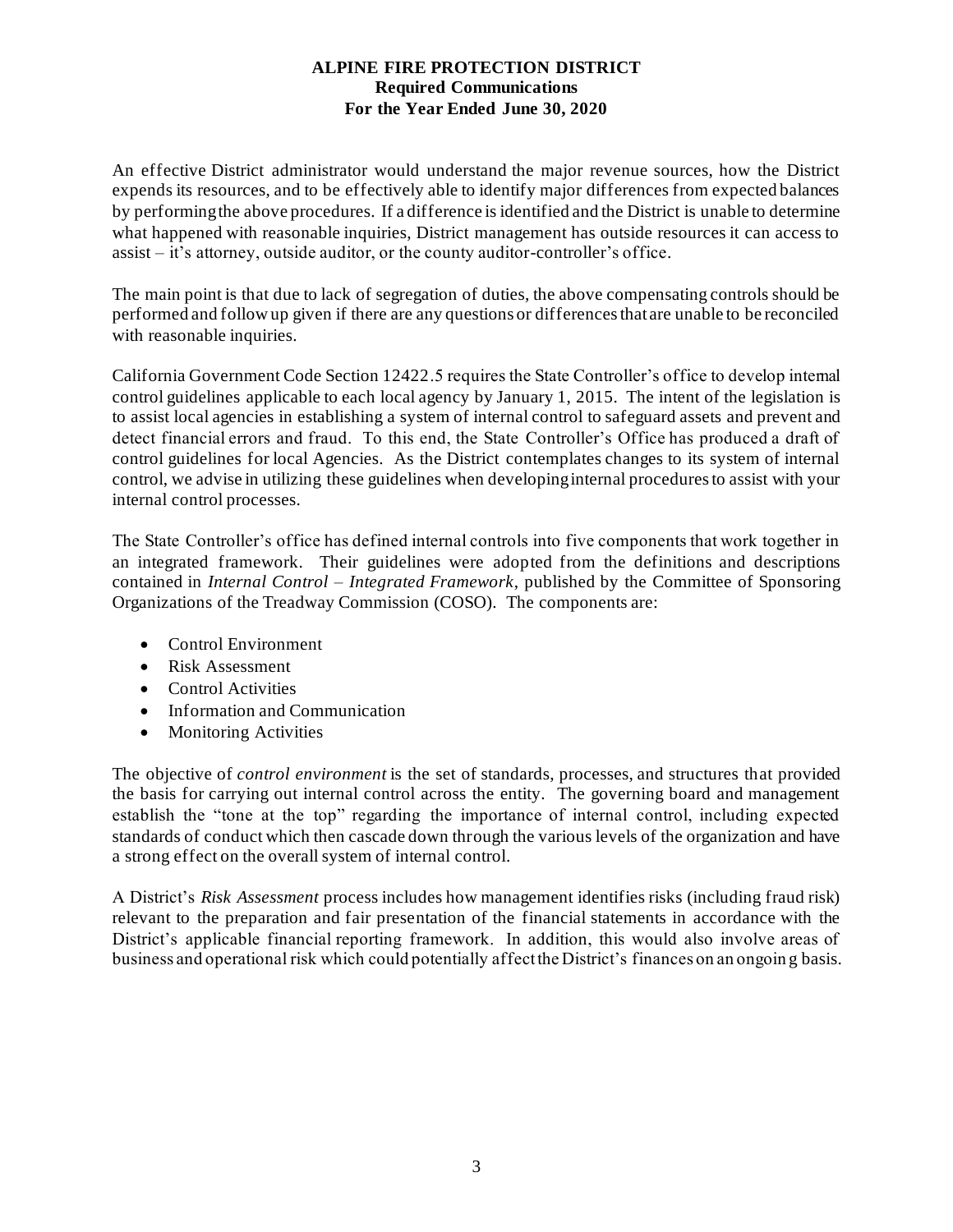The District's risk assessment process is an extremely important activity the board and management should undertake. Every organization, public or private, faces business risks on a day to day basis. Identifying those risks and then acting on them in a timely manner may prevent future problems from becoming unmanageable.

Management should consistently attempt to identify risks that exist and then present those risks to the board for action. It is impossible for us to identify every potential risk that exists but either way, management and the board should proactively attempt to identify risks that could adversely affect the District's operations.

*Control Activities* are in reference to establishing policies and procedures that achieve management directives and respond to identified risks in the internal control system. These are specific procedures designed to perform a secondary review of internal processes that will allow for segregation of duties and a management level review of processed transactions.

*Information and Communication* are the District's methods of identifying what information is relevant to present to management and the board to assist the District in making the correct decisions. It also is in reference to the District's internal processes of gathering and summarizing that information.

*Monitoring* involves evaluating the effectiveness of controls on an on-going basis and taking remedial actions when necessary when identified by the other control procedures in place. On-going monitoring activities often are built into the normal recurring activities of a local government and include regular management and supervisory activities.

There is no catch-all for finding all instances of fraud within any entity, whether public or private. One of the key factors in helping prevent fraud is to encourage ethical behavior at all levels of the organization, i.e., "tone at the top". Another key would be to note instances of abnormal behavior of finance or accounting staff when questioned about District financial matters.

The District should remember that they have outside resources available in the case of fraud – they are able to contact the District auditor, their attorney, or the county auditor-controller should anyone feel there is a chance of fraud or abuse.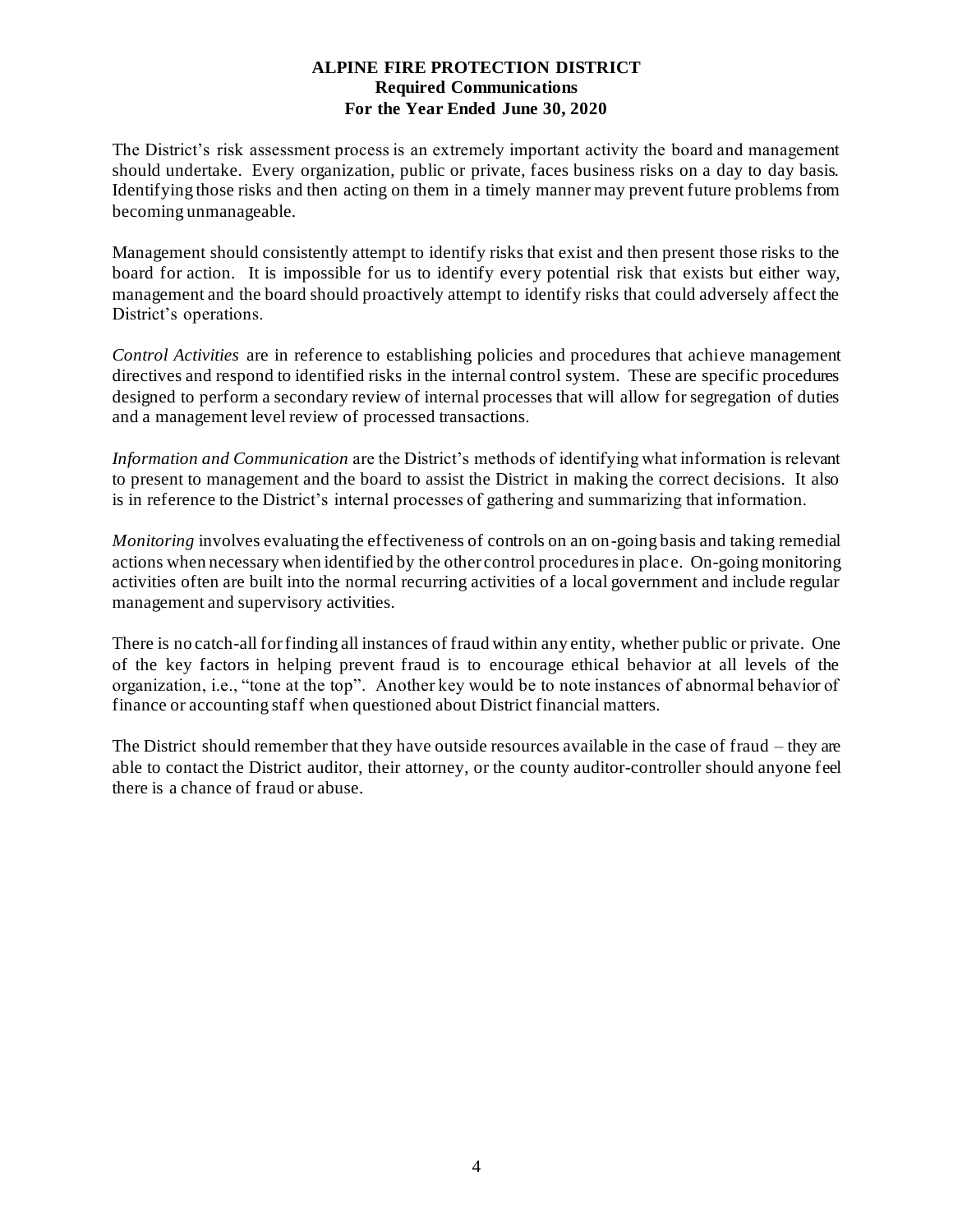# **Accounting Estimates**

Accounting estimates are an integral part of the financial statements prepared by management and are based on management's knowledge and experience about past and current events and assumptions about future events. Certain accounting estimates are particularly sensitive because of their significance to the financial statements and because of the possibility that future events affecting them may differ significantly from those expected. The most sensitive estimate(s) affecting the financial statements were:

- Accrual and disclosure of compensated absences
- Capital asset lives and depreciation expense
- PERS actuarial study to estimate the annual retired contribution and net pension liability

# **Audit Adjustments**

For purposes of this letter, professional standards define an audit adjustment as a proposed correction of the financial statements that, in our judgment, may not have been detected except through our auditing procedures. An audit adjustment may or may not indicate matters that could have a significant effect on the District's financial reporting process (that is, cause future financial statements to be materially misstated). The following audit adjustments, in our judgment, indicate matters that could have a significant effect on the District's financial reporting process:

- Posting of all GASB 34 entries on behalf of the District.
- Posting of all GASB 68 entries on behalf of the District.
- Reclassification of PERS expense from the liability account to expense
- Adjusting the workers compensation liability

#### **Disagreements with Management**

For purposes of this letter, professional standards define a disagreement with management as a matter, whether or not resolved to our satisfaction, concerning a financial accounting, reporting, or auditing matter that could be significant to the financial statements or the auditor's report. We are pleased to report that no such disagreements arose during the course of our audit.

#### **Consultations with Other Independent Auditors**

In some cases, management may decide to consult with other accountants about auditing and accounting matters, similar to obtaining a "second opinion" on certain situations. If a consultation involves application of an accounting principle to the governmental unit's financial statements or a determination of the type of auditor's opinion that may be expressed on those statements, our professional standards require the consulting accountant to check with us to determine that the consultant has all the relevant facts. To our knowledge, there were no such consultations with other accountants.